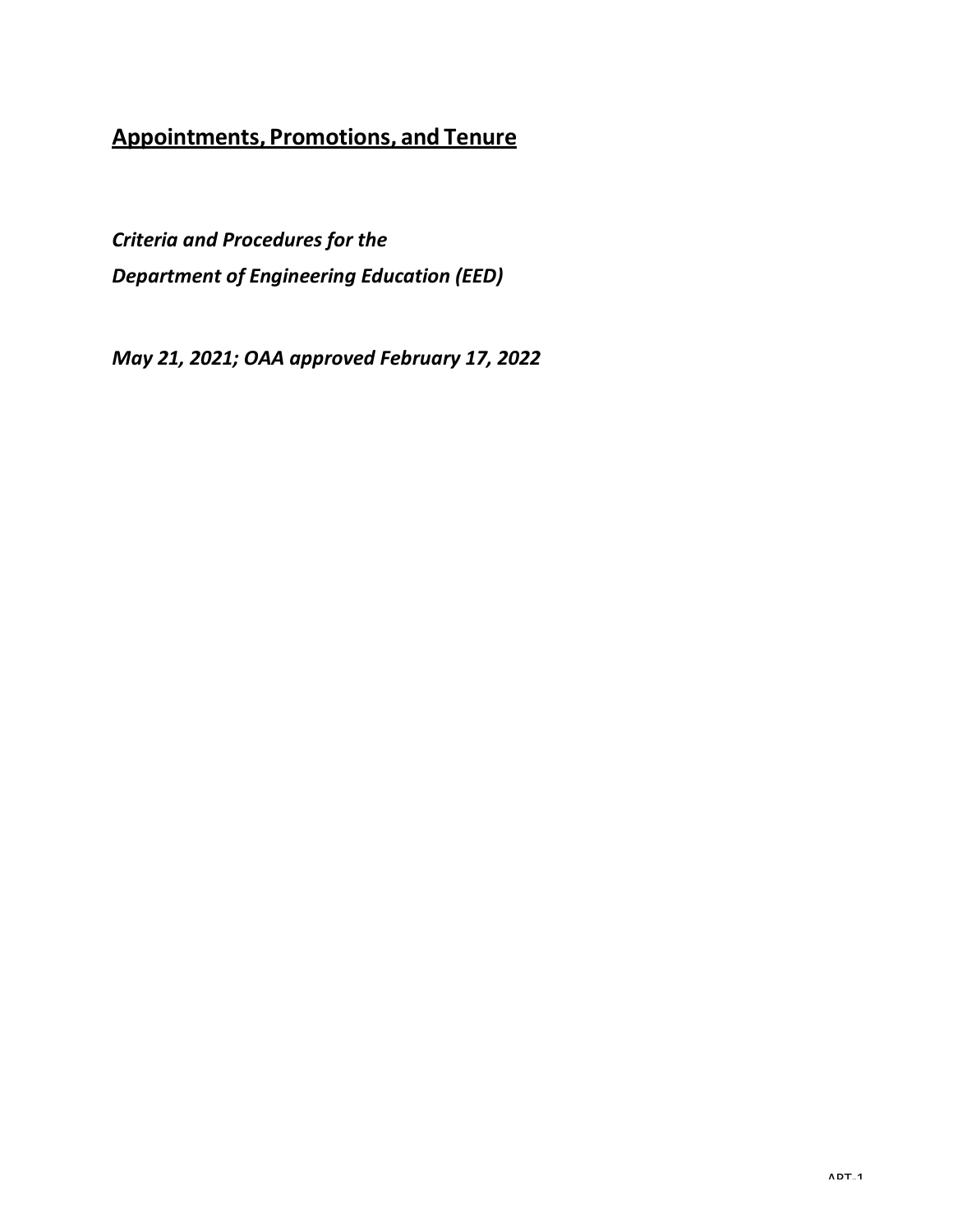# **Table of Contents**

| 1.   |        |  |
|------|--------|--|
| 2.   |        |  |
| 3.   |        |  |
| 3.1. |        |  |
|      | 3.1.1. |  |
|      | 3.1.2. |  |
|      | 3.1.3. |  |
|      | 3.1.4  |  |
|      | 3.1.5  |  |
|      | 3.1.6  |  |
| 3.2. |        |  |
|      |        |  |
| 3.3. |        |  |
| 3.4. |        |  |
|      | 3.4.1. |  |
|      | 3.4.2. |  |
|      |        |  |
| 4.   |        |  |
| 4.1. |        |  |
|      | 4.1.1. |  |
|      | 4.1.2. |  |
|      |        |  |
|      | 4.1.4. |  |
|      | 4.1.5. |  |
|      | 4.1.6. |  |
|      | 4.1.7  |  |
|      |        |  |
|      |        |  |
|      | 4.2.1. |  |
|      | 4.2.2. |  |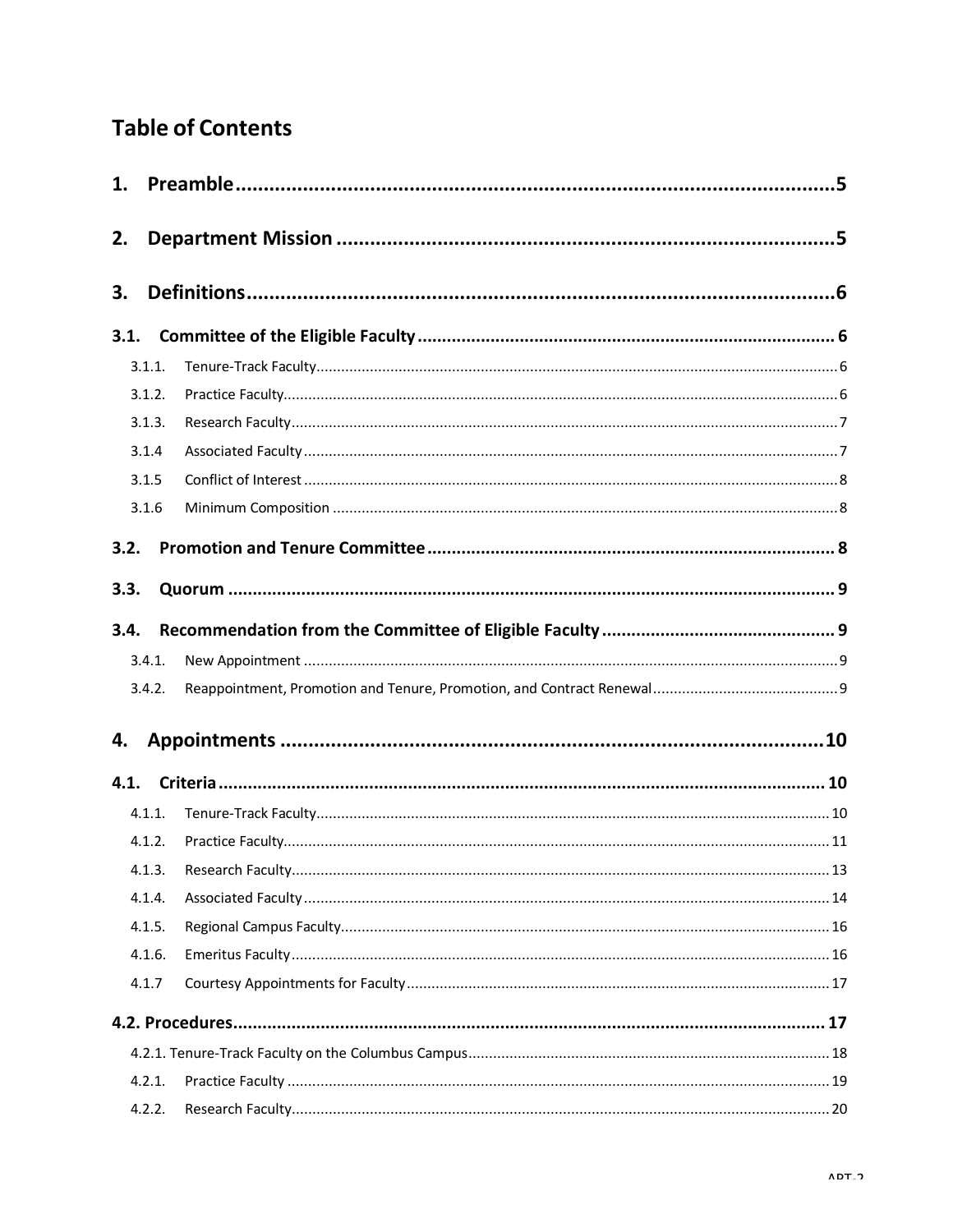| 4.2.3. |  |    |
|--------|--|----|
| 4.2.4. |  |    |
| 4.2.5. |  |    |
| 4.2.6. |  |    |
| 5.     |  |    |
| 5.1.   |  |    |
| 5.2.   |  |    |
| 5.2.1  |  |    |
| 5.2.2  |  |    |
| 5.3.   |  |    |
| 5.4.   |  |    |
| 5.5.   |  |    |
| 5.6.   |  |    |
| 5.7.   |  |    |
| 5.8.   |  |    |
| 6.     |  |    |
| 6.1.   |  |    |
| 6.1.1. |  |    |
|        |  | 29 |
| 6.1.3. |  |    |
| 6.2.   |  |    |
| 6.2.1. |  |    |
| 6.2.2. |  |    |
| 6.2.3. |  |    |
| 6.2.4. |  |    |
| 6.2.5. |  |    |
| 6.2.6. |  |    |
| 6.3.   |  |    |
| 6.3.1. |  |    |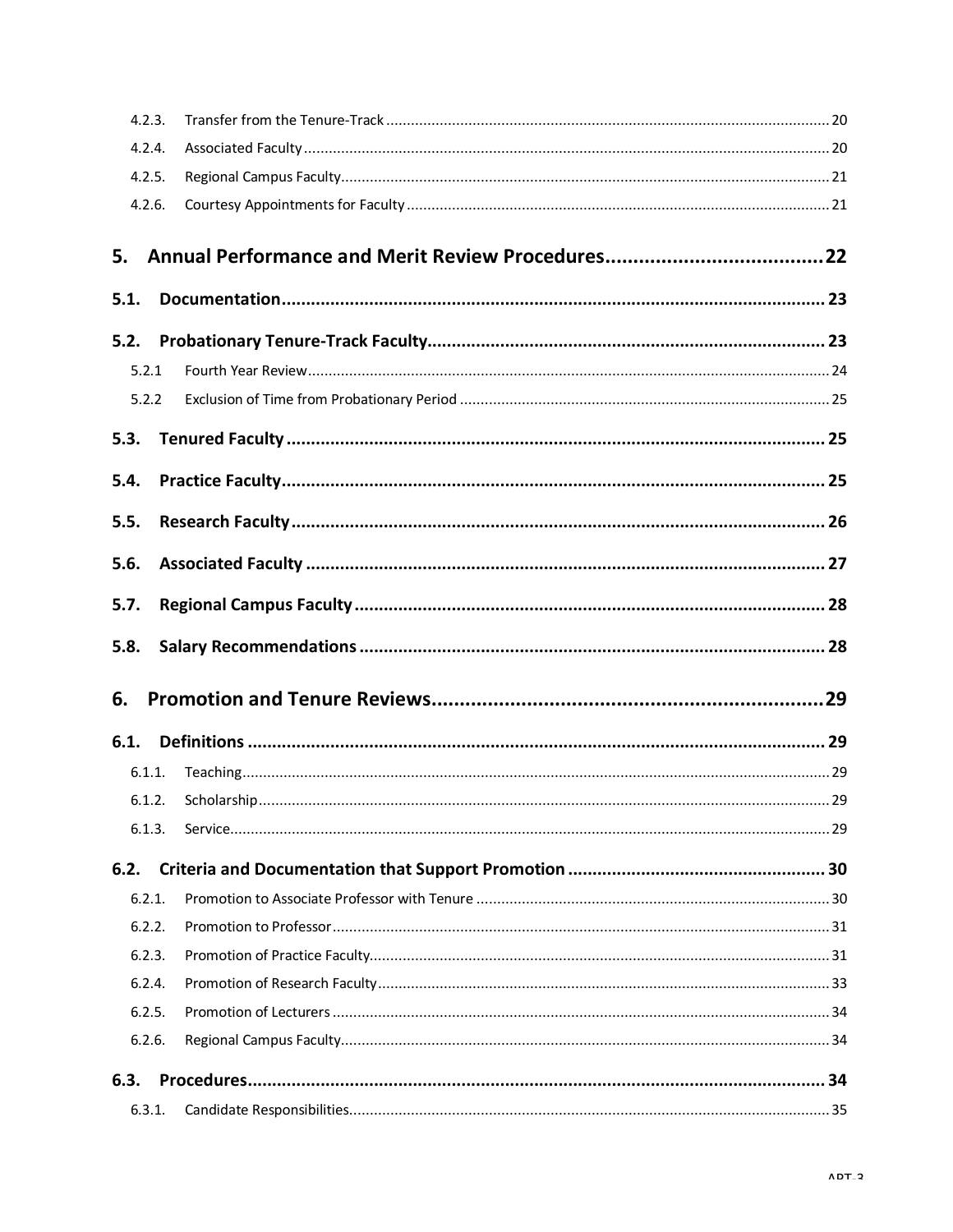| 6.3.2.                                          |                                                            |  |  |  |
|-------------------------------------------------|------------------------------------------------------------|--|--|--|
| 6.3.3.                                          |                                                            |  |  |  |
| 6.3.4.                                          |                                                            |  |  |  |
| 6.3.5.                                          |                                                            |  |  |  |
| 6.3.6.                                          |                                                            |  |  |  |
| 7. Appeals …………………………………………………………………………………………46 |                                                            |  |  |  |
|                                                 |                                                            |  |  |  |
| 8.<br>9.                                        | Procedures for Student and Peer Evaluation of Teaching  46 |  |  |  |
| 9.1.                                            |                                                            |  |  |  |
|                                                 |                                                            |  |  |  |
|                                                 |                                                            |  |  |  |
|                                                 |                                                            |  |  |  |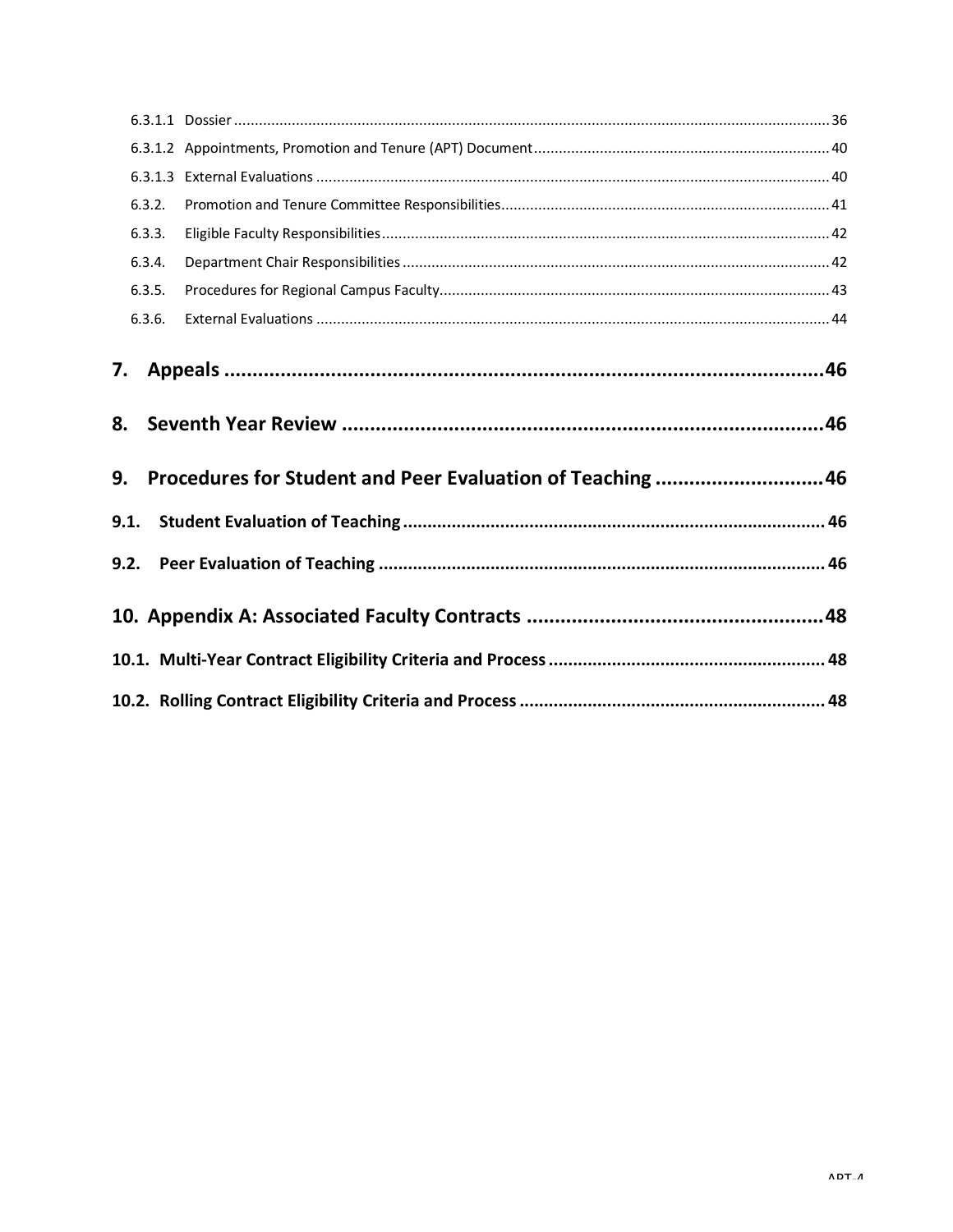# <span id="page-4-0"></span>**1. Preamble**

- This document supplements general descriptions of appointment, promotion, and tenure (APT)
- criteria, procedures, and documentation outlined in the *[Rules of the University Faculty](https://trustees.osu.edu/bylaws-and-rules/university-faculty-rules)* and the
- *[Office of Academic Affairs Policies and Procedures Handbook](https://oaa.osu.edu/policies-and-procedures-handbook)*. It specifically details the APT
- criteria, procedures, and documentation outlined in Chapter 6 of the Rules of the University
- Faculty (*[Rules of the University Faculty Concerning Faculty Appointments, Reappointments,](http://trustees.osu.edu/rules/university-rules/chapter-3335-6-rules-of-the-university-faculty-concerning-faculty-appointments-reappointments-promotion-and-tenure.html)*
- *[Promotion and Tenure](http://trustees.osu.edu/rules/university-rules/chapter-3335-6-rules-of-the-university-faculty-concerning-faculty-appointments-reappointments-promotion-and-tenure.html)*); Chapter 7 of the Rules of the University Faculty [\(Rules of the University](https://trustees.osu.edu/university-faculty-rules/3335-7)
- [Faculty Concerning Clinical/Teaching/Practice and Research](https://trustees.osu.edu/university-faculty-rules/3335-7) Faculty Appointment,
- [Reappointment and Nonreappointment, and Promotion\)](https://trustees.osu.edu/university-faculty-rules/3335-7); the Office of Academic Affairs annually
- updated procedural guidelines for promotion and tenure reviews (see the current Office of
- Academic Affairs (OAA) [Policies and Procedures Handbook:](https://oaa.osu.edu/policies-and-procedures-handbook) Volume 3); and other policies and
- procedures of the college and university to which the department and its faculty are subject.
- Should those rules and policies change, the department shall follow the new rules and policies
- until such time as it can update this document to reflect the changes. In addition, this document
- must be reviewed, and either reaffirmed or revised, at least every four years on appointment or
- reappointment of the department chair.
- This document must be approved by the dean of the college and the Office of Academic Affairs
- before it may be implemented. It sets forth the department's mission and, in the context of that
- mission and the missions of the college and university, its criteria and procedures for faculty
- appointments, and its criteria and procedures for faculty promotion, tenure and rewards,
- including salary increases. In approving this document, the dean and Office of Academic Affairs
- 22 accept the mission and criteria of the department and delegate to it the responsibility to apply
- high standards in evaluating continuing faculty and candidates for positions in relation to its
- mission and criteria.
- For the purposes of this document, the faculty of this department includes tenure-track,
- practice, research, associated faculty with compensated full-time equivalents (FTEs) of at least
- 50% in the department, and faculty that hold partial FTE positions in more than one department
- (jointly appointed faculty). The faculty and the administration are bound by the principles
- 29 articulated in Faculty Rule [3335-6-01.](https://trustees.osu.edu/bylaws-and-rules/3335-6) In particular, all faculty members accept the responsibility
- to participate fully and knowledgeably in review processes; to exercise the standards established
- in Faculty Rule [3335-6-02](https://trustees.osu.edu/bylaws-and-rules/3335-6) and other standards specific to this department and college; and to
- make negative recommendations when these are warranted in order to maintain and improve
- the quality of the faculty.
- Decisions considering appointment, reappointment, and promotion and tenure will be free of
- discrimination in accordance with the [University Policy 1.10 o](https://hr.osu.edu/public/documents/policy/policy110.pdf)n equal opportunity.
- 

# <span id="page-4-1"></span>**2. Department Mission**

- The Department of Engineering Education (EED) advances the engineering profession and
- enables student success by developing and delivering state-of-the- art, innovative,
- multidisciplinary undergraduate- and graduate-level engineering and engineering education
- courses and programs; by modeling and advocating scholarly, evidence-based teaching within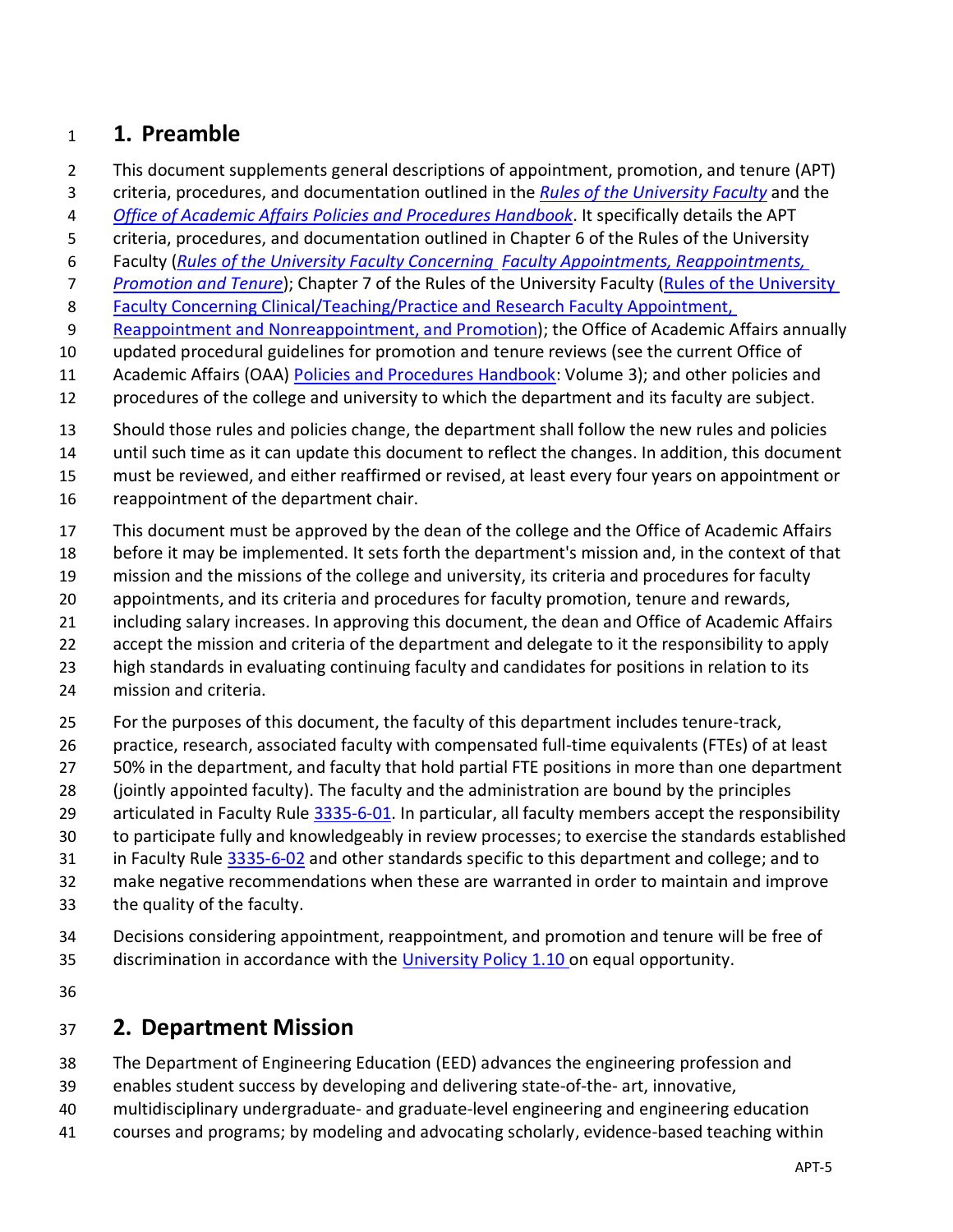- the College of Engineering; and by conducting and disseminating world-class engineering
- education research. We strive to create and communicate approaches to engineering education
- that transform knowledge and enhance the technological workforce and society.
- 

# <span id="page-5-0"></span>**3. Definitions**

### <span id="page-5-1"></span>**3.1. Committee of the Eligible Faculty**

- The eligible faculty for all appointment (hiring), reappointment, contract renewal, promotion, or promotion and tenure reviews must have their tenure home or primary appointment in the department.
- The department chair, the dean and assistant and associate deans of the college, the executive
- vice president and provost, and the president may not participate as eligible faculty members in
- reviews for appointment, reappointment, promotion, promotion and tenure, or contract
- <span id="page-5-2"></span>renewal.

### **3.1.1. Tenure-Track Faculty**

### **Initial Appointment Reviews**

- For an appointment (hiring or appointment change from another faculty type) review of an assistant professor, the eligible faculty consists of all tenure-track faculty in the department.
- For appointment (hiring or appointment change from another faculty type) at senior rank (associate professor or professor), the eligible faculty consists of all tenure-track faculty in the department*.* A vote on the appropriateness of the proposed rank must then be cast by all tenured faculty of equal or higher rank than the position requested.

### **Reappointment, Promotion, or Promotion and Tenure Reviews**

- For the reappointment and promotion and tenure reviews of assistant professors, the eligible faculty consists of all tenured associate professors and professors.
- For the promotion reviews of associate professors and the tenure reviews of probationary professors, the eligible faculty consists of all tenured professors.

### <span id="page-5-3"></span>**3.1.2. Practice Faculty**

### **Initial Appointment Reviews**

- For an appointment (hiring or appointment change from another faculty type) review of an assistant professor of practice, the eligible faculty consists of all tenure-track faculty and all practice faculty in the department.
- For appointment (hiring) at senior rank (associate professor of practice or professor of practice), the eligible faculty consists of all tenure-track and all practice faculty in the department. A vote on the appropriateness of the proposed rank must then be cast by all 77 tenured faculty of equal or higher rank than the position requested and all non-probationary practice faculty of equal or higher rank than the position requested.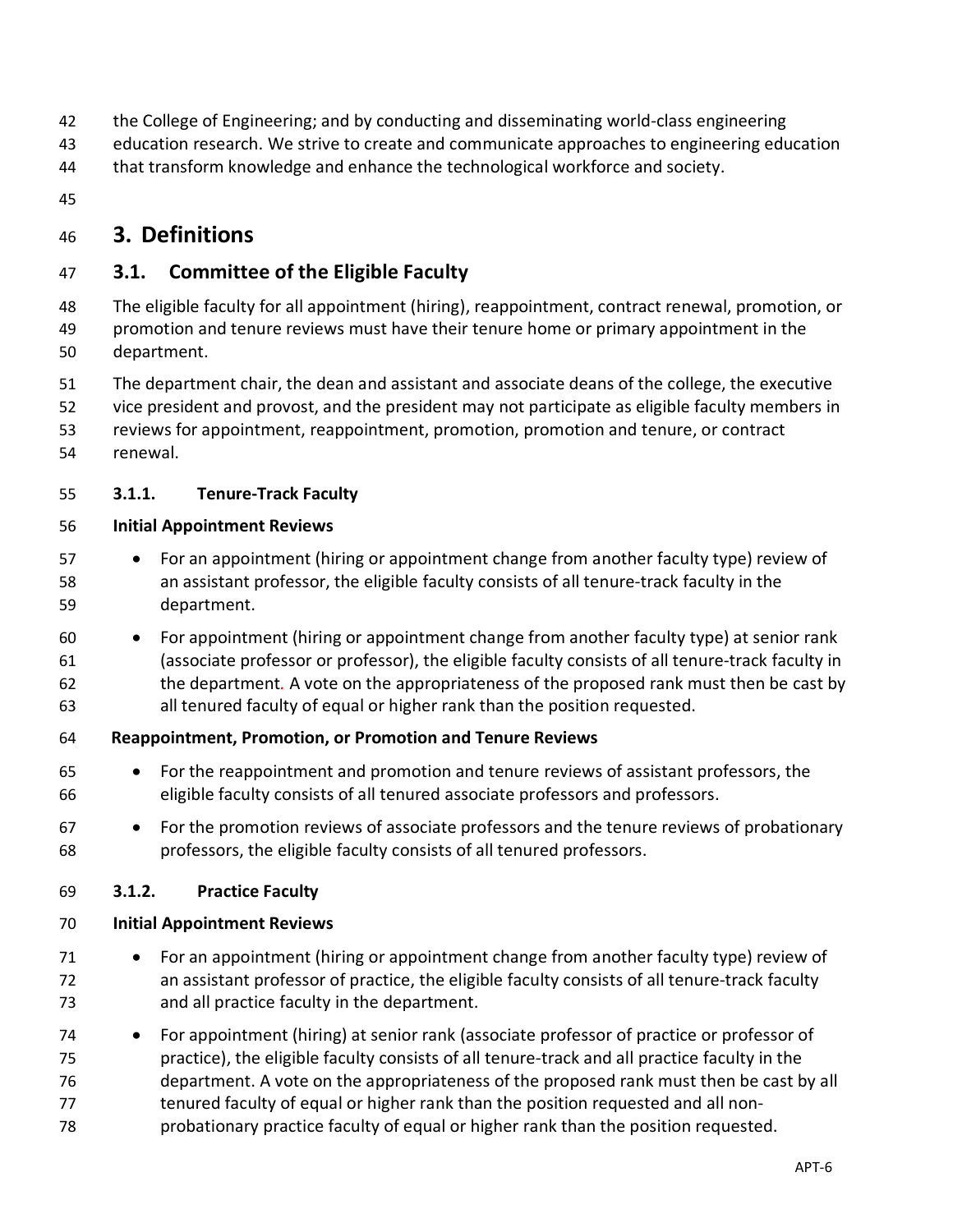### **Reappointment, Contract Renewal, and Promotion Reviews**

- 81 For the reappointment, contract renewal, and promotion reviews of assistant professors of practice, the eligible faculty consists of all tenured associate professors and professors, and all non-probationary associate professors of practice or professors of practice.
- 84 For the reappointment, contract renewal, and promotion reviews of associate professors of practice, and the reappointment and contract renewal reviews of professors of practice, 86 the eligible faculty consists of all tenured professors, and all non-probationary professors of practice.

### <span id="page-6-0"></span>**3.1.3. Research Faculty**

### **Initial Appointment Reviews**

- For an appointment (hiring or appointment change from another faculty type) review of a research assistant professor, the eligible faculty consists of all tenure-track faculty, all faculty of practice, and all research faculty in the department.
- For appointment (hiring) at senior rank (associate professor of practice or professor of practice), the eligible faculty consists of all tenure-track faculty all practice faculty, and all research faculty in the department. A vote on the appropriateness of the proposed rank must then be cast by all tenured faculty of equal or higher rank than the position requested, all non-probationary practice faculty of equal or higher rank than the position requested, and all non-probationary research faculty of equal or higher rank than the position requested.

### **Reappointment, Contract Renewal, and Promotion Reviews**

- 101 For the reappointment, contract renewal, and promotion reviews of research assistant professors, the eligible faculty consists of all tenured associate professors and professors and all non-probationary research associate professors and professors.
- For the reappointment, contract renewal, and promotion reviews of research associate professors and the reappointment and contract renewal reviews of research professors, the eligible faculty consists of all tenured professors and all non-probationary research professors.

### <span id="page-6-1"></span>**3.1.4 Associated Faculty**

### **Initial Appointment**

110 • Initial appointment of compensated associated faculty is decided by the chair or designee and is typically based on recommendations of an interview committee composed the Associate Chair for Undergraduate Studies and Learning Infrastructure, and the respective program director and/or course coordinator in the candidate's area, and peers. If the initial appointment occurs within three weeks of the start of the semester or at a time when faculty on nine-month appointments are off duty, the appointment is based on joint recommendations of the Associate Chair for Undergraduate Studies and Learning 117 Infrastructure and the director of the program in the candidate's area.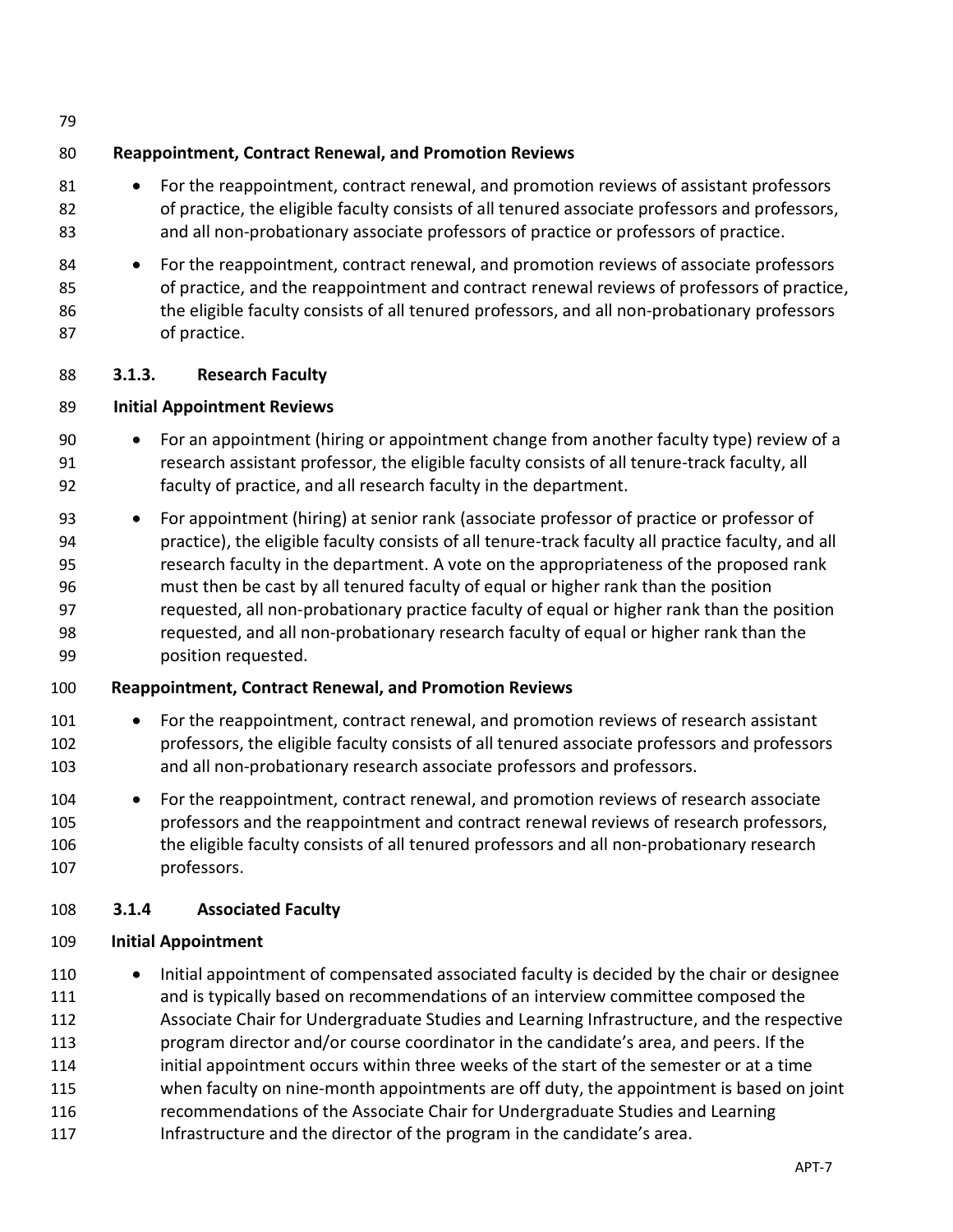- Initial appointments at the rank of senior lecturer require a vote by the eligible faculty (all non-probationary practice faculty and tenured faculty of equal or higher rank than the position requested) and prior approval of the college dean.
- 121 Senior rank initial appointments of faculty with adjunct titles and tenure-track titles with service at 49% FTE require a vote by the eligible faculty (all non-probationary practice faculty and tenured faculty of equal or higher rank than the position requested) and prior approval of the college dean.

### **Reappointment and Contract Renewal**

126 • Reappointment and contract renewal of compensated associated faculty are decided by 127 the chair or designee and is typically based on annual review by the Associate Chair for Undergraduate Studies and Learning Infrastructure, in conjunction with the respective program director and/or course coordinator in the candidate's area.

### **Promotion Reviews**

- 131 Associated faculty are eligible for promotion but not tenure if they have adjunct titles, 132 tenure-track titles with service at 49% FTE or below and lecturer titles.
- For the promotion reviews of associated faculty with adjunct and tenure-track titles, the eligible faculty shall be the same as for tenure-track faculty as described in Section 3.1.1 above.
- The criteria and process for promotion of a lecturer to senior lecturer are described in the [Policies and Procedures for Appointment, Promotion, & Contracts for Lecturers and Senior](https://buckeyemailosu.sharepoint.com/sites/ENG-EED/Shared%20Documents/Forms/AllItems.aspx?id=%2Fsites%2FENG%2DEED%2FShared%20Documents%2FGeneral%2FLatest%20Governance%20Documents%2FEED%20Lecturer%20Supplement%20%28PPAPC%29%5FApproved%202021%2D04%2D22%2Epdf&parent=%2Fsites%2FENG%2DEED%2FShared%20Documents%2FGeneral%2FLatest%20Governance%20Documents&p=true)  [Lecturers](https://buckeyemailosu.sharepoint.com/sites/ENG-EED/Shared%20Documents/Forms/AllItems.aspx?id=%2Fsites%2FENG%2DEED%2FShared%20Documents%2FGeneral%2FLatest%20Governance%20Documents%2FEED%20Lecturer%20Supplement%20%28PPAPC%29%5FApproved%202021%2D04%2D22%2Epdf&parent=%2Fsites%2FENG%2DEED%2FShared%20Documents%2FGeneral%2FLatest%20Governance%20Documents&p=true) (PPAPC), which is maintained by the department.

### <span id="page-7-0"></span>**3.1.5 Conflict of Interest**

 A conflict of interest exists when an eligible faculty member is related to a candidate or has a comparable close interpersonal relationship, has substantive financial ties with the candidate, is dependent in some way on the candidate's services, has a close professional relationship with the candidate, such as when a faculty member is co-author on a significant portion of the candidate's publications, has collaborated with the candidate on major grants supporting research, has served as the candidate's dissertation advisor, is dependent in some way on the candidate's professional activities, or has a relationship with the candidate that has created a bias. Generally, faculty members who have collaborated with a candidate on at least 50% of the candidate's published work since the last promotion will be expected to withdraw from a promotion or reappointment review of that candidate.

### <span id="page-7-1"></span>**3.1.6 Minimum Composition**

 In the event that the department does not have at least three eligible faculty members who can undertake a review, the department chair, after consulting with the dean, will appoint additional

- faculty members from another department within the college.
- 

# <span id="page-7-2"></span>**3.2. Promotion and Tenure Committee**

The department has a Promotion and Tenure Committee that assists the Committee of the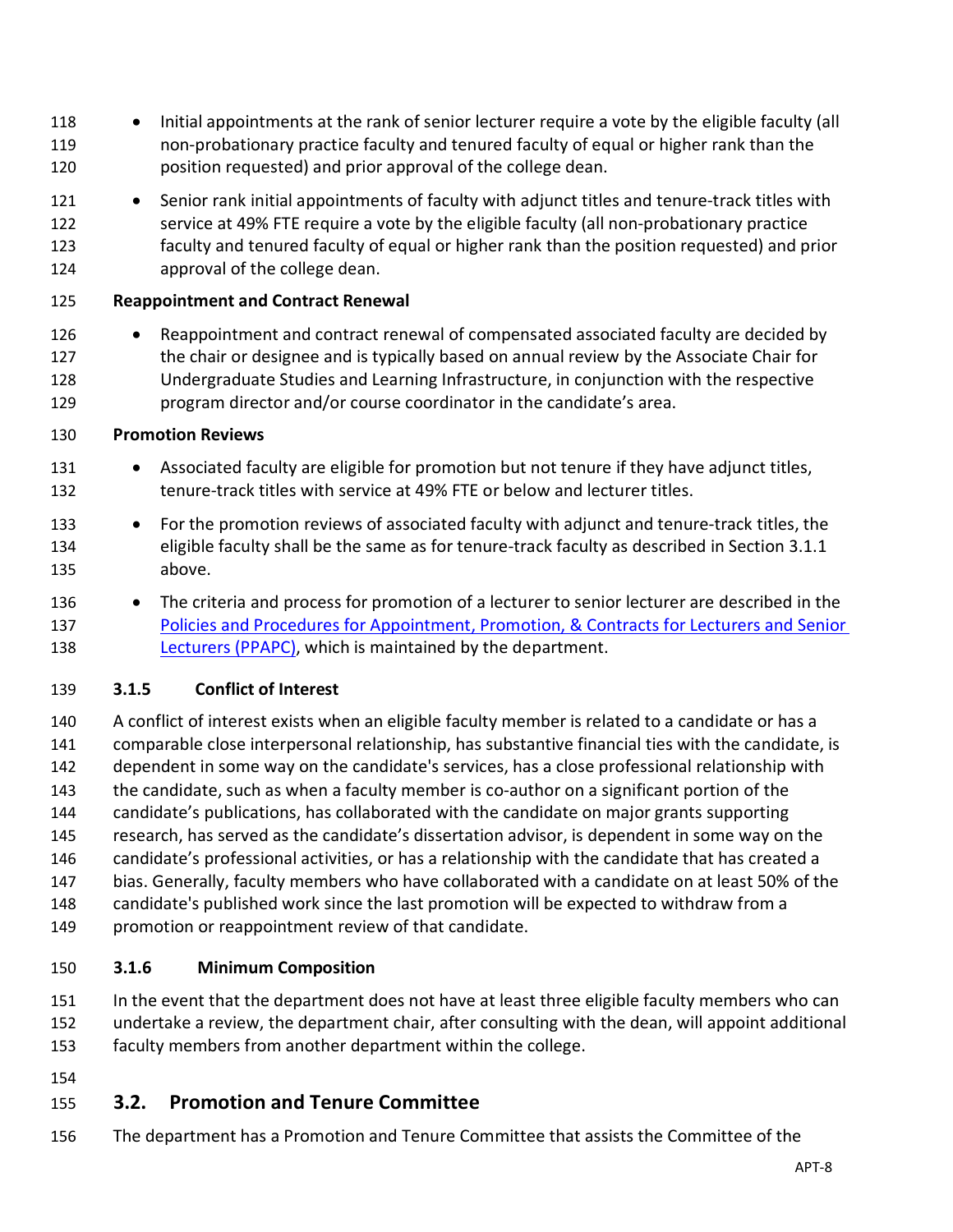- Eligible Faculty in managing the personnel and promotion and tenure issues. The committee
- consists of three members who must hold the rank of professor or associate professor. If the
- required number of faculty members at the specified ranks are not available in the department,
- the committee, in conjunction with the department chair, will identify as many as two eligible
- faculty members outside the department who are qualified and willing to serve. The
- committee's chair and membership are appointed by the department chair. The term of service
- is three years, with reappointment possible.
- When considering cases involving practice faculty the Promotion and Tenure Committee may be augmented by up to two non-probationary practice faculty members.
- When considering cases involving research faculty the Promotion and Tenure Committee may be augmented by up to two non-probationary research faculty members.
- 

### <span id="page-8-0"></span>**3.3. Quorum**

- The quorum required to discuss and vote on all personnel decisions is two-thirds of the eligible
- faculty not on an approved leave of absence. Faculty on approved leave are not considered for
- quorum unless they declare, in advance and in writing, their intent to participate in all
- proceedings for which they are eligible during the leave. A member of the eligible faculty on
- Special Assignment may be excluded from the count for the purposes of determining quorum
- only if the department chair has approved an off-campus assignment.
- Faculty members who recuse themselves because of a conflict of interest are not counted when determining quorum.
- 

# <span id="page-8-1"></span>**3.4. Recommendation from the Committee of Eligible Faculty**

- In all votes taken on personnel matters only "yes" and "no" votes are counted. Abstentions are not votes. Faculty members are strongly encouraged to consider whether they are participating fully in the review process when abstaining from a vote on a personnel matter.
- Absentee ballots and proxy votes are not permitted but participating in discussion and voting via remote two-way electronic connection is allowed.

### <span id="page-8-2"></span>**3.4.1. New Appointment**

- A positive recommendation from the Committee of Eligible Faculty for a new appointment is
- secured when two-thirds of the votes cast are positive. In the case of candidates being
- considered for appointments with partial FTEs in more than one department (jointly appointed faculty), the requirements for a positive recommendation are determined independently by
- each tenure-initiating unit (TIU) to which the candidate will be appointed. A positive
- recommendation is required from both TIUs in order to proceed with a joint appointment.
- 

### <span id="page-8-3"></span>**3.4.2. Reappointment, Promotion and Tenure, Promotion, and Contract Renewal**

- A positive recommendation from the Committee of Eligible Faculty for reappointment,
- promotion and tenure, promotion, and contract renewal is secured when a simple majority of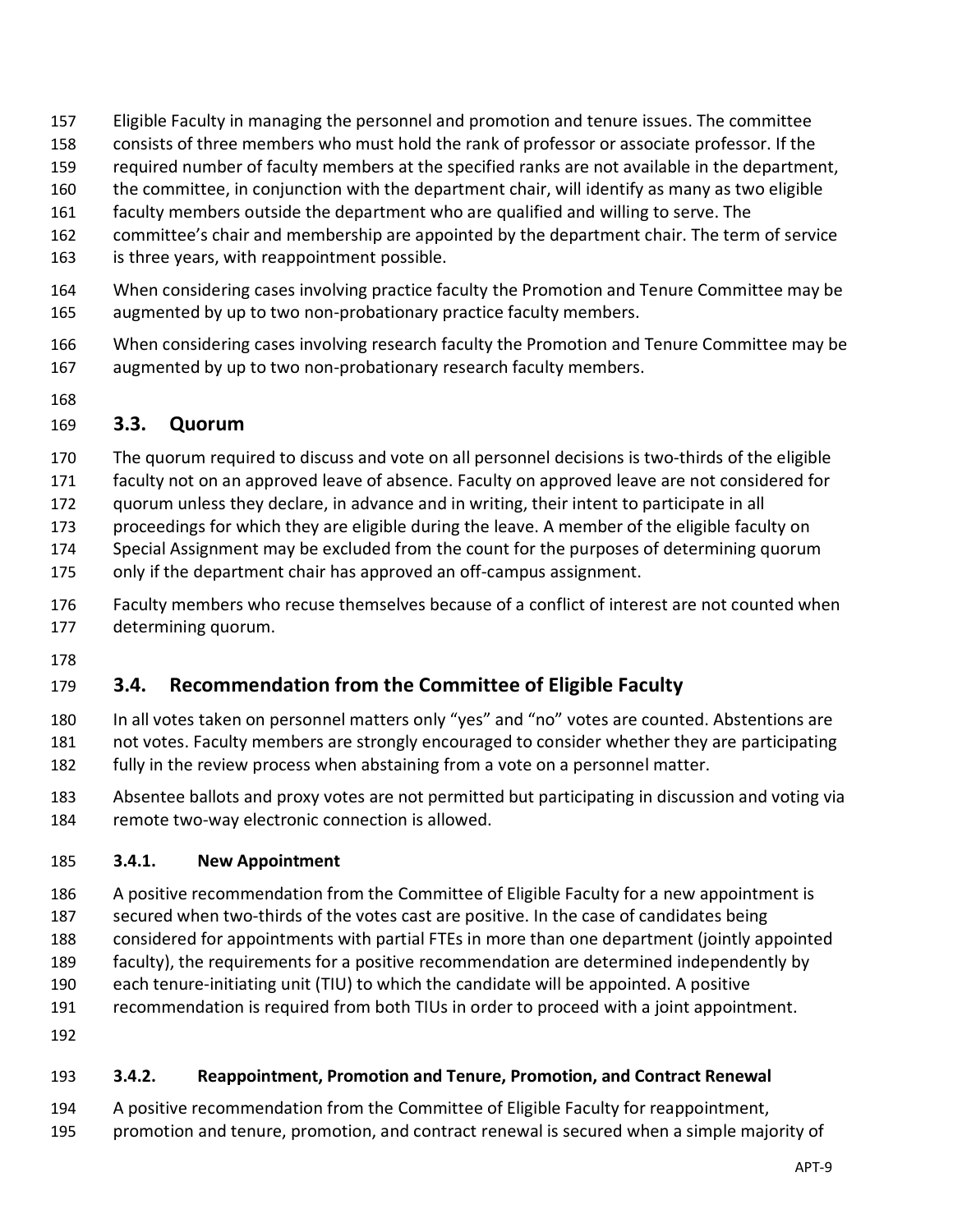- the votes cast are positive. In the case of jointly appointed faculty, a positive recommendation is
- determined by the TIU holding the primary (majority) appointment and defined by the APT
- documents of that TIU. For joint hires, a representative of the secondary TIU may be present in
- the discussion of the Committee of Eligible Faculty in the primary TIU as a resource in
- understanding aspects of a candidate dossier that might not conform to the primary TIU model
- 201 or that might reflect a hiring MOU concerning the candidate's responsibilities.
- 

# <span id="page-9-0"></span>**4. Appointments**

### <span id="page-9-1"></span>**4.1. Criteria**

 The department is committed to making only faculty appointments that enhance or have strong potential to enhance the quality of the department consistent with the Department Mission. Important considerations include the individual's record to date in teaching, scholarship, and service; the potential for professional growth in each of these areas; and the potential for interacting with colleagues and students in a way that will enhance their academic work and

- attract other outstanding faculty and students to the department. No offer will be extended in
- 211 the event that the search process does not yield one or more candidates who would enhance
- the quality of the department. The search is either cancelled or continued, as appropriate to the circumstances.
- <span id="page-9-2"></span>**4.1.1. Tenure-Track Faculty**
- Background: Faculty Rule [3335-6-02](https://trustees.osu.edu/university-faculty-rules/3335-6) and Faculty Rule [3335-6-03.](https://trustees.osu.edu/university-faculty-rules/3335-6)
- An appointee to the rank of assistant professor will have strong potential to help the
- 217 department achieve its mission and to enhance its quality and reputation. Specifically, an appointee will have:
- either an earned doctorate or other terminal degree in engineering, engineering education, or relevant field of study or possession of equivalent experience;
- demonstrated excellence in verbal and written communication;
- a potential for excellence in scholarship, associated primarily with scholarship that enhances the state-of-the-art in engineering education;
- 224 a potential for excellence in teaching, both in the classroom and in student advising;
- a potential for leadership in service, both to the profession and to the university;
- 226 an attitude conducive of good citizenship, including a commitment to interact with others in a professional, collegial, ethical, and constructive fashion; and
- 228 a strong potential to achieve tenure and advance through the tenure-track faculty ranks.

 **Instructor.** Appointment at the rank of instructor is made only when the offered appointment is that of assistant professor, but requirements for the terminal degree have not been completed by the candidate at the time of appointment. Procedures for appointment are identical to that of assistant professor. The department will make every effort to avoid such appointments. An appointment at the instructor level is limited to three years. Promotion to assistant professor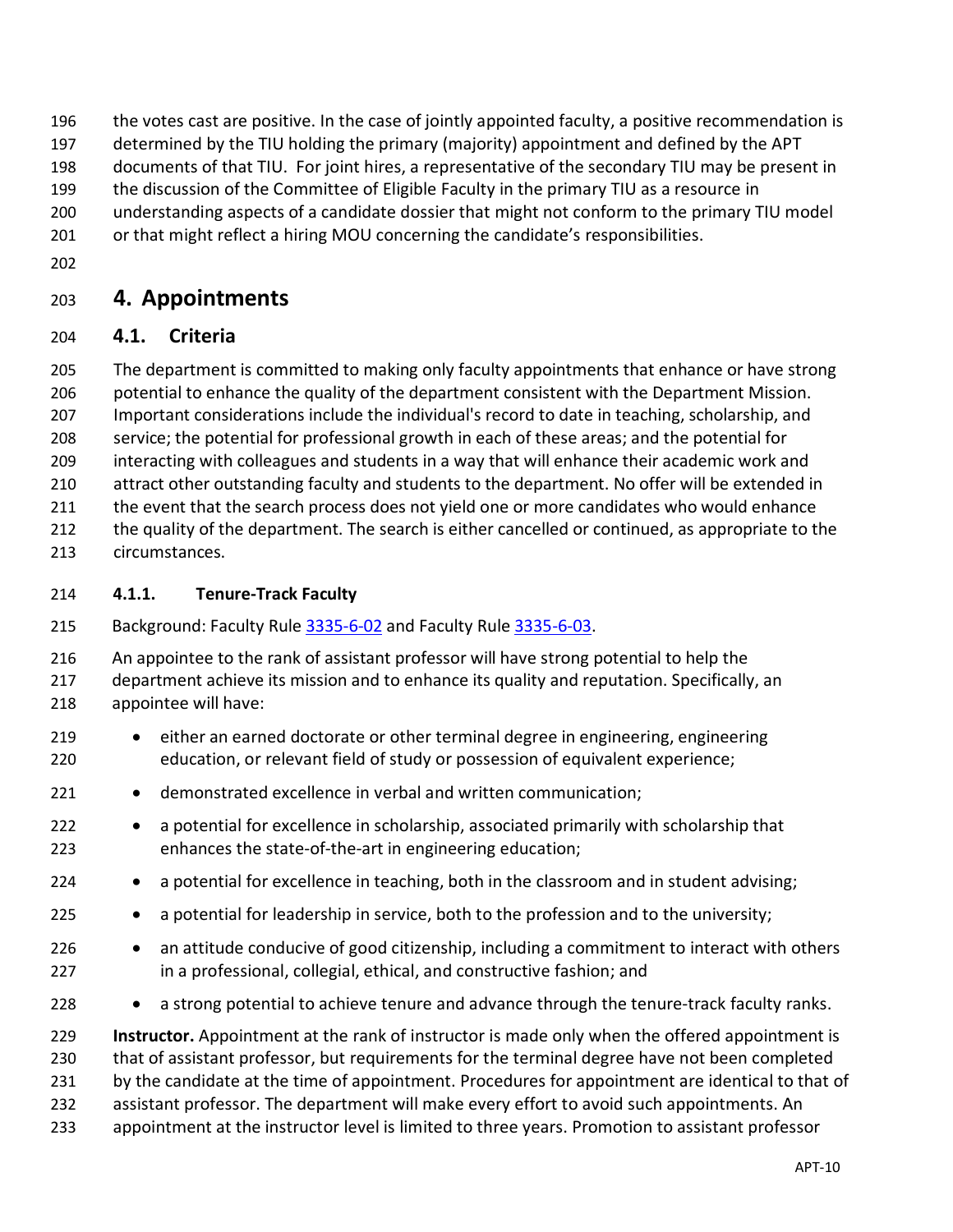- occurs without review the semester following completion of the required credentialing. When
- an instructor has not completed requirements for promotion to the rank of assistant professor
- 236 by the end of the third year of appointment, the third year is a terminal year of employment (Faculty Rule [3335-6-03\)](https://trustees.osu.edu/bylaws-and-rules/3335-6).
- Upon promotion to assistant professor, the faculty member may request prior service credit for 239 time spent as an instructor. This request must be approved by the department's eligible faculty, the department chair, the dean, and the Office of Academic Affairs. Faculty members should carefully consider whether prior service credit is appropriate since prior service credit cannot be revoked once granted except through an approved request to exclude time from the probationary period. In addition, all probationary faculty members have the option to be
- considered for early promotion.
- **Assistant Professor.** Either an earned doctorate or other terminal degree in engineering,
- engineering education, or a field of study relevant to the discipline of engineering education or
- equivalent experience is required. Evidence of potential for scholarly productivity, high-quality
- 248 teaching, and high-quality service to the department and the profession is required.
- Appointment at the rank of assistant professor is always probationary, with mandatory tenure
- review occurring in the sixth year of service. Review for tenure prior to the mandatory review
- year is possible when the Promotion and Tenure Committee (or the equivalent body of the TIU
- of the primary appointment in the case of jointly appointed faculty if not the EED) determines
- 253 such a review to be appropriate. The granting of prior service credit, which requires approval of the Office of Academic Affairs, may reduce the length of the probationary period, but is strongly
- discouraged as it cannot be revoked once granted except through an approved request to
- exclude time from the probationary period.
- **Associate Professor and Professor.** Appointments at the rank of associate professor or professor will be made consistent with the criteria for promotion to those ranks, as discussed later in Sections [7.2.1](#page-29-1) and [7.2.2,](#page-30-0) respectively (or in accordance with the criteria of the primary appointment TIU for jointly appointed faculty if not the EED). Generally, an initial appointment at 261 one of these levels will require that the candidate has achieved higher and/or more sustained levels of accomplishment in most of the above areas, as opposed to being based primarily on potential or on number of years of experience. Appointment at senior rank normally entails tenure. A probationary appointment at senior rank is appropriate only under unusual circumstance, such as when the candidate has limited prior teaching experience or has taught
- only in a foreign country. A probationary period of up to four years is possible, on approval of
- 267 the Office of Academic Affairs, with review for tenure occurring in the final year of the
- probationary appointment. If tenure is not granted, an additional (terminal) year of employment is offered.
- Appointments at the rank of professor without tenure should not occur.
- <span id="page-10-0"></span>**4.1.2. Practice Faculty**
- Background: Faculty Rule [3335-7-05.](https://trustees.osu.edu/university-faculty-rules/3335-7)
- The initial contract for practice faculty members must be for a period of five years. The initial
- contract is probationary, with reappointment considered annually. Second and subsequent
- contracts for practice assistant and associate professors must be for a period of at least three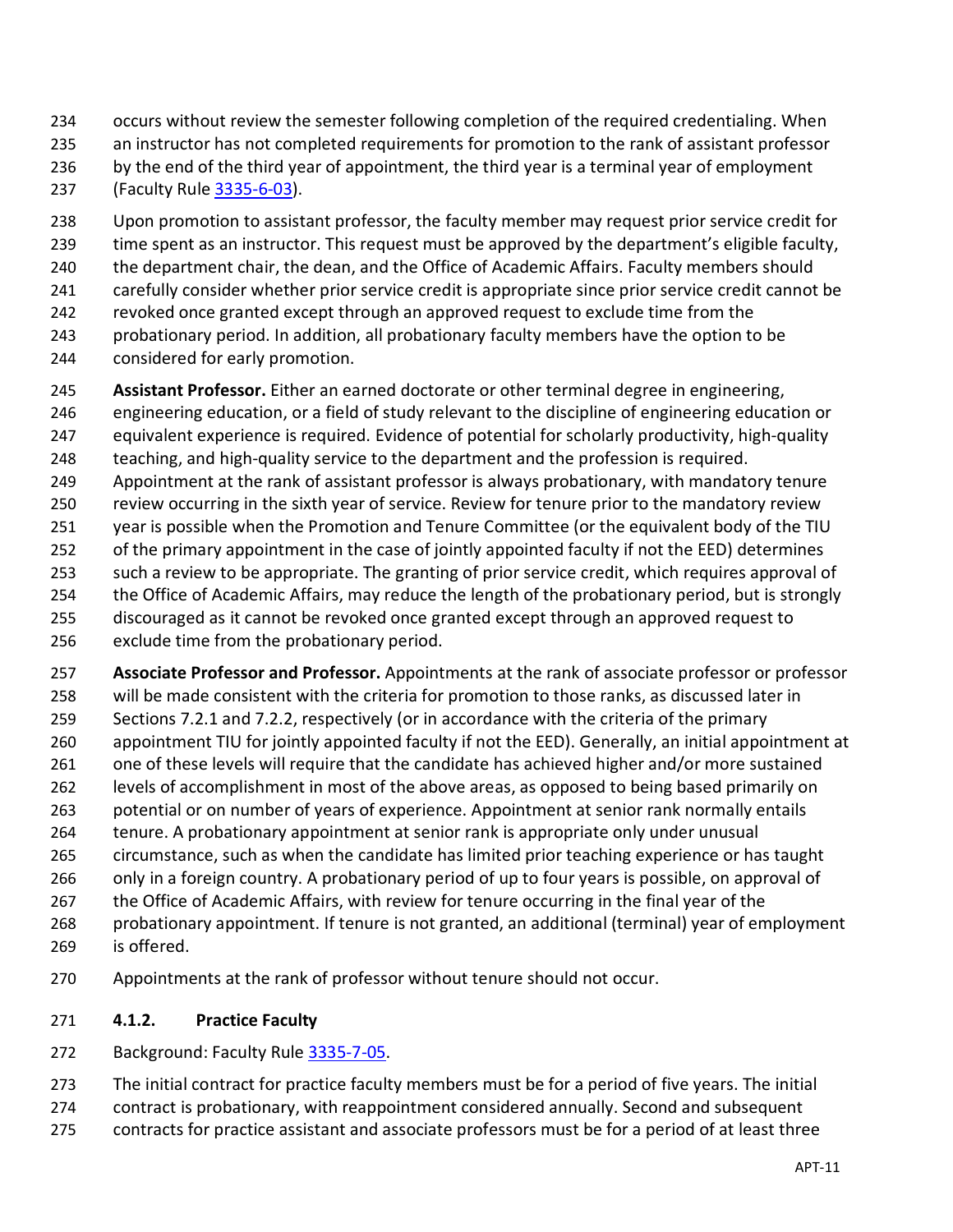- years and for no more than five years. Second and subsequent contracts for practice professors
- must be for a period of at least three years and no more than eight years. Tenure is not granted
- 278 to practice faculty. There is also no presumption that subsequent contracts will be offered,
- regardless of performance. If the department wishes to consider contract renewal, a formal
- review of the faculty member is required in the penultimate year of the current contract period.
- Practice faculty members are primarily expected to develop, enhance, and teach courses
- generally emphasizing engineering fundamentals, professional practice, and/or engineering
- education issues by incorporating practical, multidisciplinary education and/or design
- experiences. In addition, practice faculty are expected to contribute to engineering education
- scholarship through curriculum development and development of assessment or pedagogy related primarily to their teaching responsibilities. They will participate in faculty governance to
- the extent outlined in Section 3.1 above and in the department's Pattern of Administration document.
- Practice faculty members are referred to as "Instructor of Practice", "Assistant Professor of Practice", "Associate Professor of Practice", or "Professor of Practice" in Engineering Education.
- Instructor of Practice. Appointment is normally made at the rank of instructor of practice when 292 the appointee has not completed the requirements for the terminal degree. The department will make every effort to avoid such appointments. An appointment at the instructor level is limited to a four-year contract. In such cases, if the instructor has not completed requirements for promotion to the rank of assistant professor by the end of the penultimate year of the contract period, a new contract will not be considered even if performance is otherwise adequate and the position itself will continue.
- Practice faculty members at the ranks of assistant professor of practice, associate professor of practice, or professor of practice may choose to have their primary contributions to engineering education scholarship evaluated based on either (1) their expertise and experience in the emerging academic field of engineering education or (2) their expertise and experience outside of the engineering education academic field, including industry. Additional descriptions are found below:
- (1) Expertise and experience in engineering education include previous academic employment involving teaching, indicating advanced knowledge and capability in the appointee's area of specialization within education relevant to engineering; documented contributions in areas of education; and academic expertise and experience applied to scholarship in engineering education and related academic fields.
- (2) Expertise and experience in relevant professional and academic settings include: previous employment involving professional practice, indicating advanced knowledge and capability in the appointee's area of specialization within engineering; and contributions outside of the engineering education academic field; and experience outside of the engineering education academic field applied to academic program development involving professional practice and related state-of-the-practice activities that directly engage students.
- Based on this choice, an appointee will have:
- An earned doctorate or other terminal degree in engineering, engineering education, or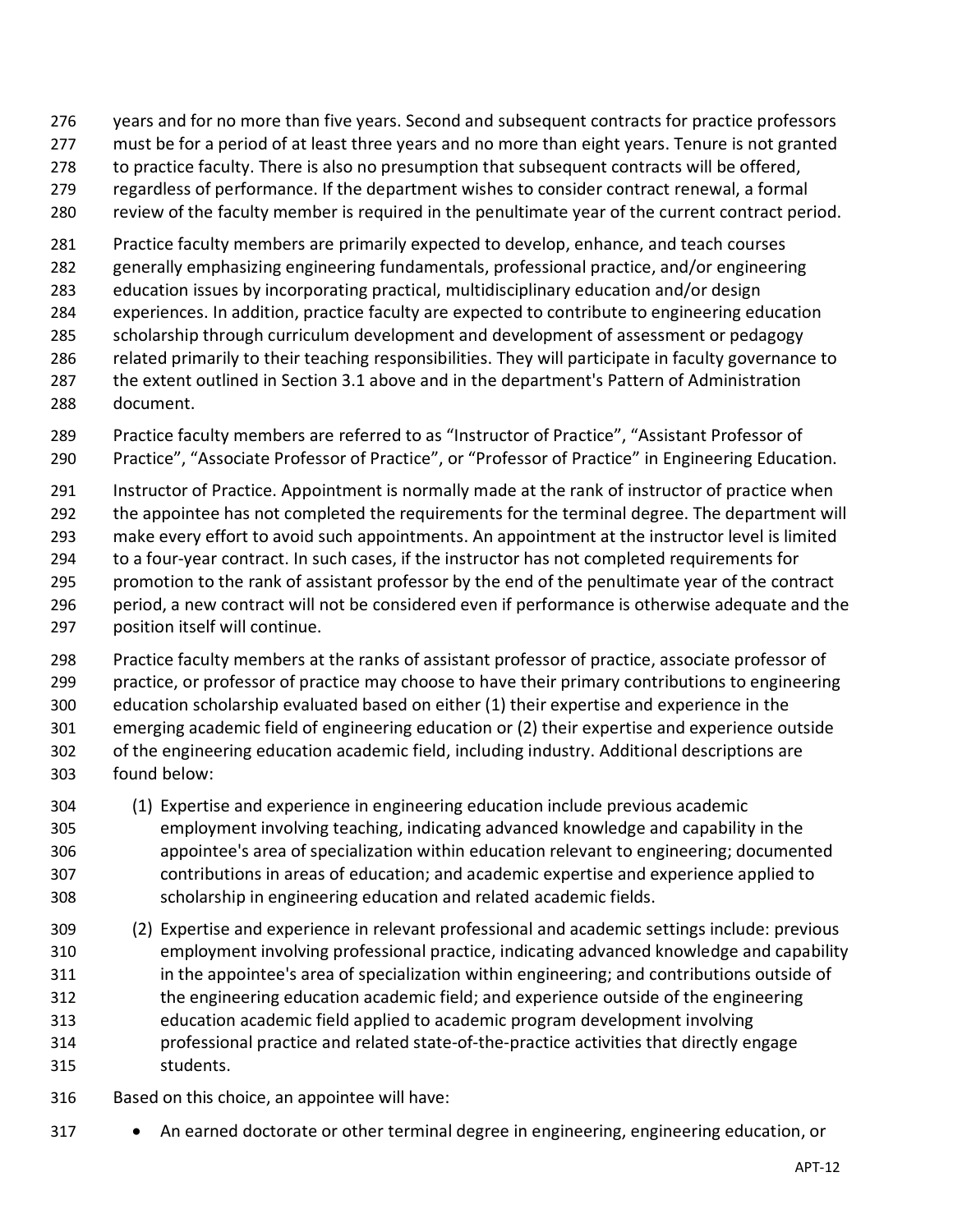- field of study relevant to the discipline of engineering education, or equivalent experience; • A record of successful experiences and productive activities in previous employment, 320 indicating advanced knowledge and capability in the appointee's area of engineering- related specialization; • Potential for excellent scholarly contributions, typically based on applying their expertise and experience to academic program development and/or scholarship; • Potential for excellence in teaching courses in areas for which the department is responsible; • Potential for excellence in student advising responsibilities appropriate for the position; • Demonstrated excellence in oral, written, and graphical communication; 328 • Potential for leadership in service, both to the profession and to the university;
	- 329 An attitude conducive of good citizenship, including a commitment to interact with others in a professional, collegial, ethical, and constructive fashion; and
	- Strong potential to advance through the practice faculty ranks.
- Criteria for appointments at the rank of associate professor of practice or professor of practice are consistent with the criteria for promotion to those ranks, as discussed in Section 6.2.4. Generally, an initial appointment at one of these levels will require that the candidate has achieved higher and/or more sustained levels of accomplishment in most of the above areas, as opposed to being based primarily on potential or on number of years of experience

### <span id="page-12-0"></span>**4.1.3. Research Faculty**

- Background: Faculty Rule [3335-7-32.](https://trustees.osu.edu/university-faculty-rules/3335-7)
- Appointment of research faculty entails one- to five-year contracts. The initial contract is probationary, with reappointment considered annually. Tenure is not granted to research faculty. There is also no presumption that subsequent contracts will be offered, regardless of performance. If the department wishes to consider contract renewal, a formal review of the faculty member is required in the penultimate year of the current contract period.
- Research faculty members in the department are expected to focus their efforts on engineering education scholarship. They will be expected to advise graduate students and may participate in limited educational activities such as developing and teaching courses related to their research but are not expected and will not be required to do the latter. They will participate in faculty governance to the extent outlined in Section [3.1](#page-5-1) above and in the department's Pattern of Administration document. Research faculty members will be referred to as "Research Assistant Professor", "Research Associate Professor", or "Research Professor" in Engineering Education.
- An appointee to the rank of research assistant professor will have strong potential to help the department achieve its mission and to enhance its quality and reputation, by contributing in the manner described in the previous paragraph. Specifically, an appointee will have:
- an earned doctorate or other terminal degree in engineering or engineering education or field of study relevant to the discipline of engineering education, or equivalent experience;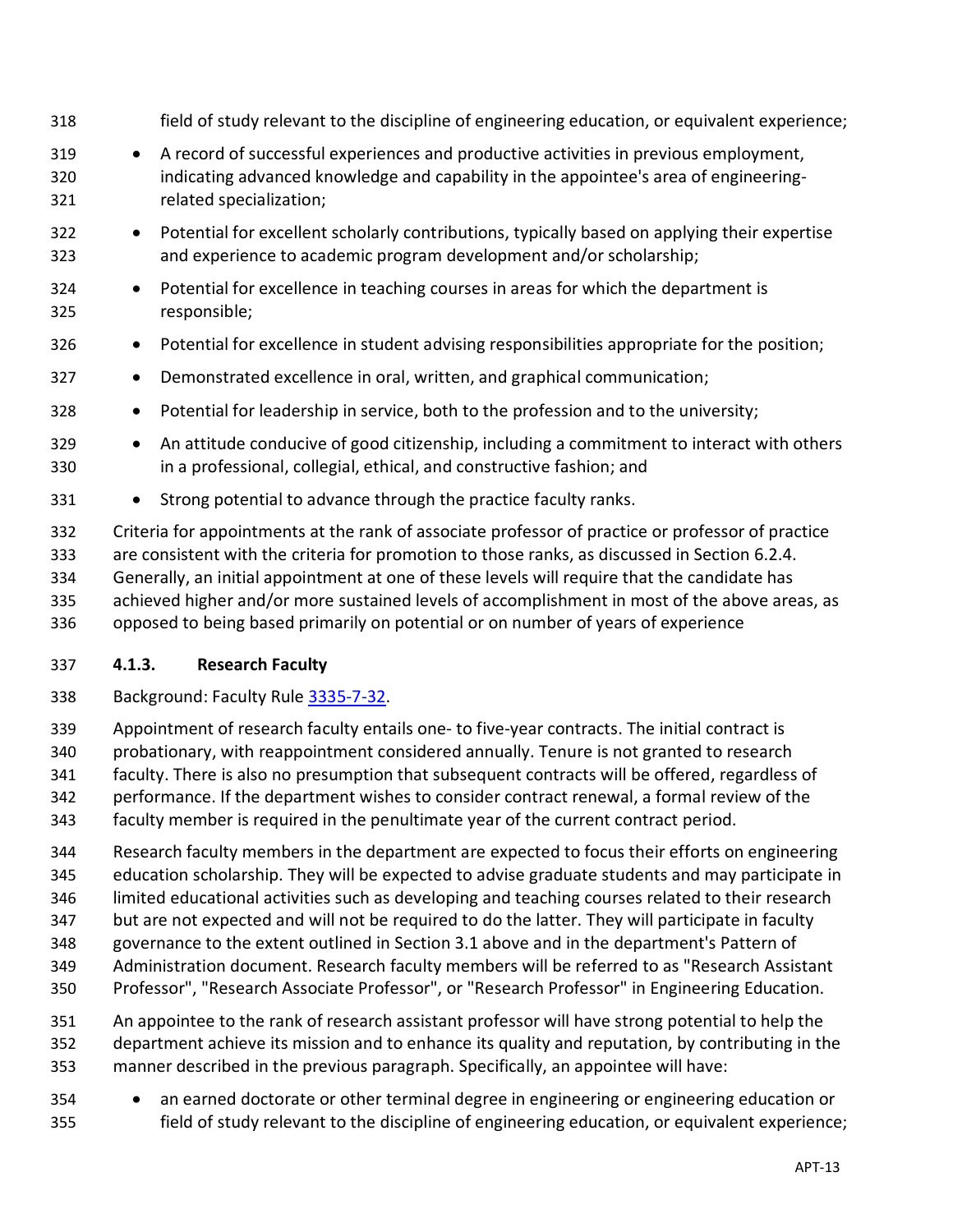- demonstrated excellence in verbal and written communication;
- a record of notable scholarship in the engineering education discipline;
- a potential for excellence in advising of graduate students;
- a potential for excellence in scholarship, associated primarily with scholarship that enhances the state-of-the-art in engineering education;
- an attitude conducive of good citizenship, including a commitment to interact with others in a professional, collegial, ethical, and constructive fashion; and
- a strong potential to advance through the research faculty ranks.

 Appointments at the rank of research associate professor or research professor will be made generally consistent with the criteria for promotion to those ranks, as discussed in Section 6.2.5. Generally, an initial appointment at one of these levels will require that the candidate has achieved higher and/or more sustained levels of accomplishment in most of the above areas, as opposed to being based primarily on potential or on number of years of experience.

- <span id="page-13-0"></span>**4.1.4. Associated Faculty**
- Background: Faculty Rule [3335-5-19.](https://trustees.osu.edu/bylaws-and-rules/3335-5)
- Associated faculty are persons with adjunct titles, visiting titles, and lecturer titles. Professors,
- associate professors, assistant professors, and instructors who serve on appointments totaling
- less than 50% service to the university are also associated faculty members. Persons with tenure-
- track, practice, or research faculty titles with FTEs of 50% or more may not hold associated titles.
- Persons holding associated titles are not eligible for tenure and may not participate in the
- promotion and tenure reviews of tenure-track, practice, or research faculty. Persons with
- associated titles are permitted to participate in college governance and department governance
- as per EED Pattern of Administration. Associated faculty appointments may be made for a
- maximum of three consecutive years and, with the exception of visiting titles, may be renewed [\(Faculty Rule 3335-5-19\)](https://trustees.osu.edu/bylaws-and-rules/3335-5).
- Associated faculty appointments may be as short as a few weeks to assist with a focused project,
- a semester to teach one or more courses, or for up to three years when a longer contract is
- appropriate for the qualifications or contributions of the faculty member.
- The majority of associated faculty in the EED are either lecturers or senior lecturers. An appointee to a lecturer or senior lecturer position will have strong potential to help the department achieve 386 its mission and to enhance its quality and reputation, by contributing to teaching.
- An appointee to either position will have:
- a potential for or demonstrated excellence in teaching;
- demonstrated excellence in verbal and written communication; and
- an attitude conducive of good citizenship, including a commitment to interact with others in a professional, collegial, ethical, and constructive fashion.
- **Senior Lecturer**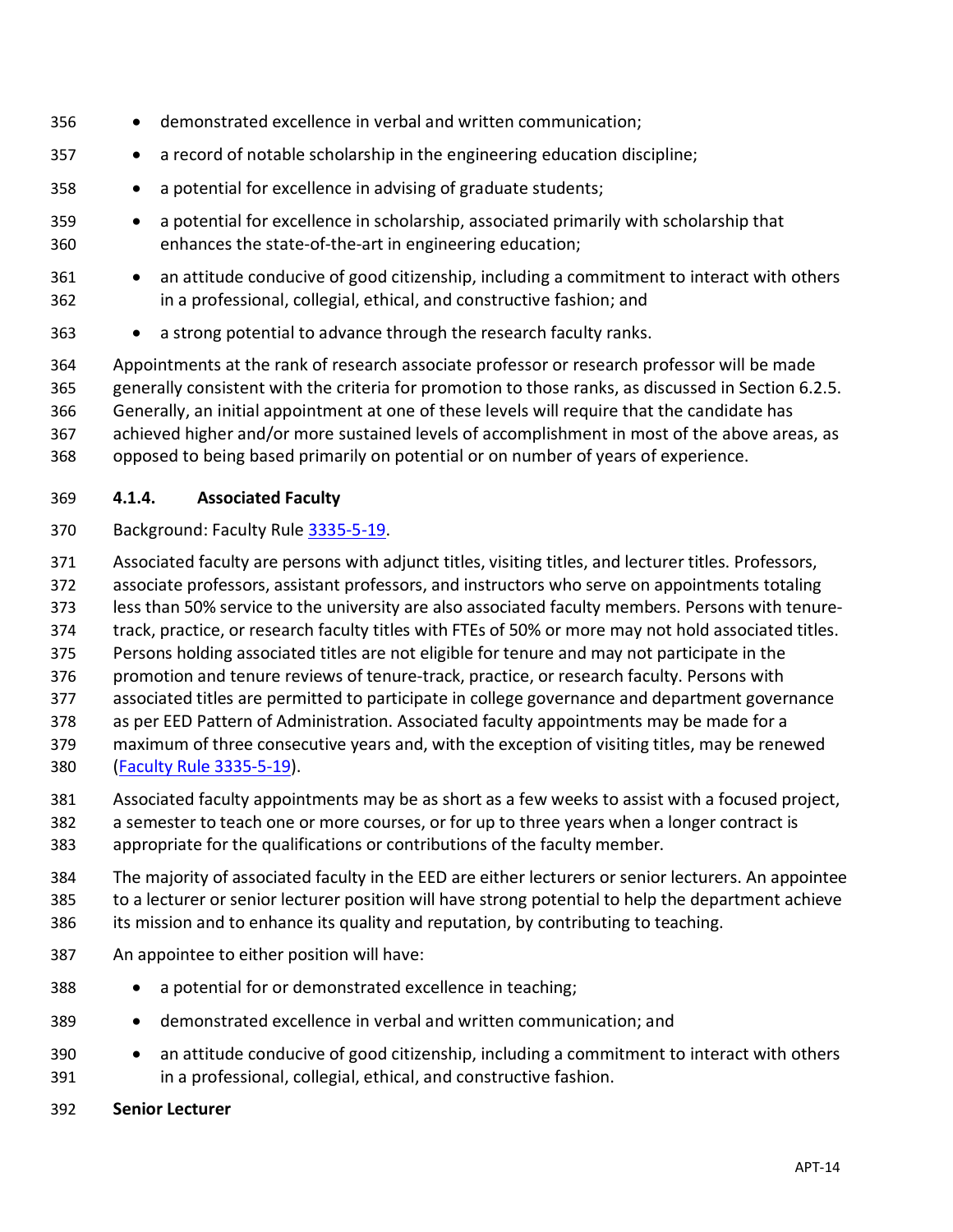An appointee to a senior lecturer position normally will have an earned doctorate in engineering, engineering education, or in a closely allied discipline appropriate to the appointee's area of specialization. An alternative option is a Master's degree in engineering, engineering education, or in a closely allied discipline appropriate to the appointee's area of specialization plus one or more of the following:

- 398 7+ years of industry experience in a field relevant to the appointee's area of expertise;
- 5+ years of experience in secondary or post-secondary teaching in the appointee's area of expertise; and/or
- 5+ years of combined experience from industry and teaching as previously described.

 Criteria for appointments at the rank of senior lecturer are generally consistent with the criteria for promotion to those ranks, as discussed in Section 6.2.5, but with the recognition that some of the criteria may not have been possible to meet in the case of new hires. Generally, an initial appointment at one of these levels will require that the candidate has achieved higher and/or more sustained levels of accomplishment in most of the above areas, as documented in candidate's application materials (detailed in a separate EED departmental policy document:

[PPAPC\)](https://buckeyemailosu.sharepoint.com/sites/ENG-EED/Shared%20Documents/Forms/AllItems.aspx?id=%2Fsites%2FENG%2DEED%2FShared%20Documents%2FGeneral%2FLatest%20Governance%20Documents%2FEED%20Lecturer%20Supplement%20%28PPAPC%29%5FApproved%202021%2D04%2D22%2Epdf&parent=%2Fsites%2FENG%2DEED%2FShared%20Documents%2FGeneral%2FLatest%20Governance%20Documents&p=true) as opposed to being based primarily on potential or on number of years of experience.

#### **Lecturer**

- An appointee to a lecturer position normally will have an advanced degree in engineering or
- engineering education, or in a closely allied discipline appropriate to the appointee's area of
- specialization, or equivalent experience. "Equivalent experience" may include the following: 3+
- years of experience in a relevant field OR progress toward professional engineering certification
- OR 3+ years of experience with teaching in the appointee's area of specialization OR an
- appropriate combination of experience with teaching and industry.

### **Adjunct Assistant Professor, Adjunct Associate Professor, Adjunct Professor**

- Adjunct appointments may be compensated or uncompensated. Adjunct faculty appointments
- are given to individuals who give academic service to the department, such as teaching a course
- or serving on graduate student committees, for which a faculty title is appropriate. Typically, the
- adjunct faculty rank is determined by applying the criteria for appointment of tenure-track
- faculty. Adjunct faculty members are eligible for promotion (but not tenure) and the relevant
- criteria are those for promotion of tenure-track faculty.

### **Adjunct Instructor of Practice, Adjunct Assistant Professor of Practice, Adjunct Associate**

### **Professor of Practice, Adjunct Professor of Practice**

- Associated practice appointments may either be compensated or uncompensated.
- Uncompensated appointments are given to individuals who volunteer uncompensated academic
- service to the department, such as committee service or evaluation of student projects, for
- which a faculty title is appropriate. Associated practice rank is determined by applying the
- criteria for appointment of practice faculty. Associated practice faculty members are eligible for
- promotion (but not tenure) and the relevant criteria are those for promotion of practice faculty.

### **Visiting Assistant Professor, Visiting Associate Professor, Visiting Professor**

An appointee to positions of visiting assistant professor, visiting associate professor, or visiting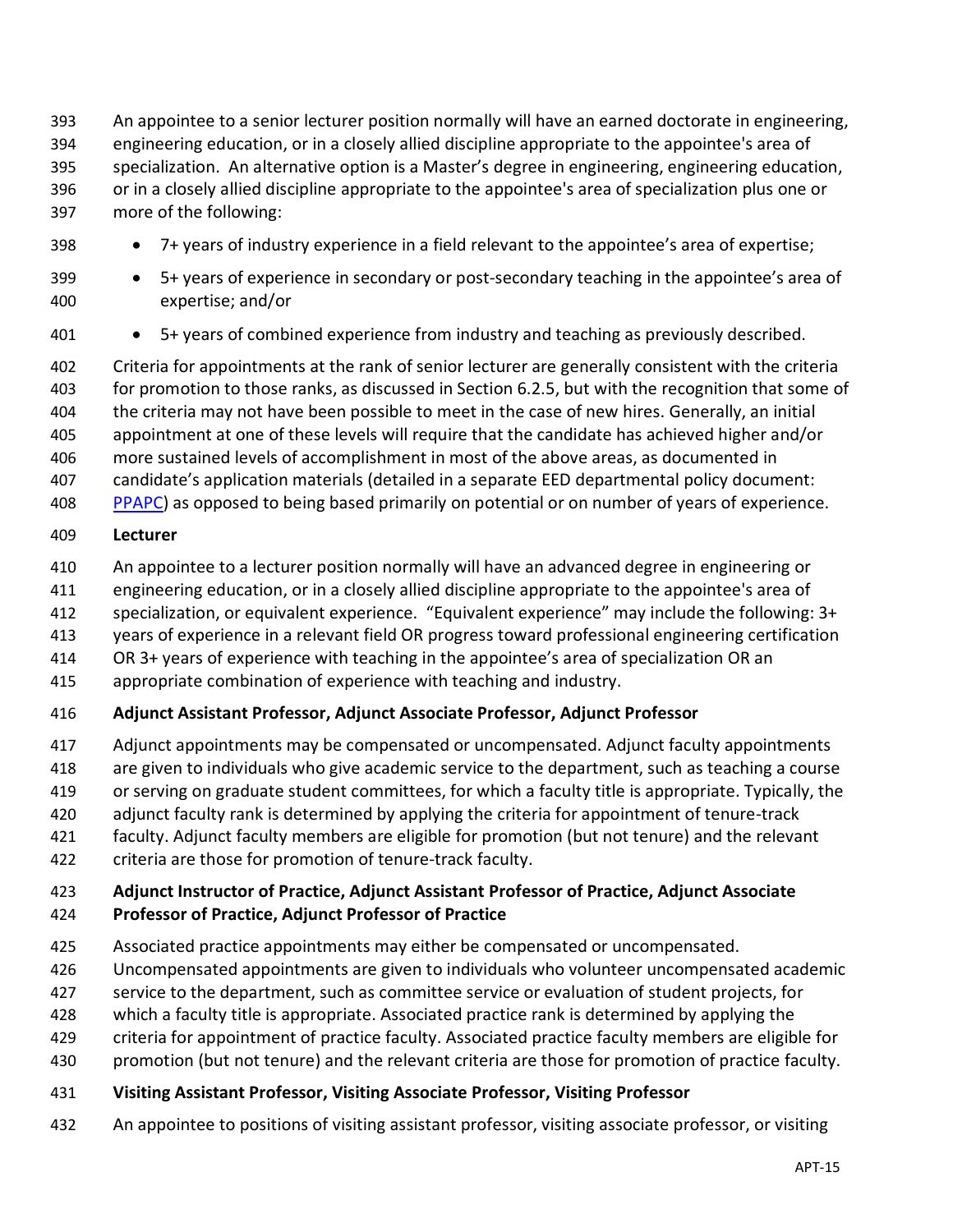- professor will have demonstrated potential to help the department achieve its mission and to
- enhance its quality and reputation. Visiting faculty appointments may either be compensated or
- not compensated. Visiting faculty members on leave from an academic appointment at another
- institution are appointed at the rank held in that position. The rank at which other (non-faculty)
- individuals are appointed is determined by applying the criteria for appointment of tenure-track
- faculty. Visiting faculty members are not eligible for tenure or promotion. They may not be
- reappointed for more than three consecutive years at 100% FTE.

### **Assistant Professor, Associate Professor, Professor with FTE below 50%**

 Appointment at tenure-track titles is for individuals at 49% FTE or below, either compensated (1- 49% FTE) or uncompensated (0% FTE). The rank of associated faculty with tenure-track titles is determined by applying the criteria for appointment of tenure-track faculty. Associated faculty members with tenure-track titles are eligible for promotion (but not tenure) and the relevant criteria are those for promotion of tenure-track faculty.

### <span id="page-15-0"></span>**4.1.5. Regional Campus Faculty**

- In recognition of the differing mission of the regional campuses, relatively less weight will be placed on the quantity of an applicant's scholarship for regional campus faculty appointments compared to Columbus campus appointments and more emphasis will be placed on teaching potential or excellence. However, candidates must be involved in recognized scholarly activity appropriate to the discipline of engineering education. The quality of scholarship of regional campus appointments is expected to be comparable to that of Columbus appointments. The length of probationary period for regional campus faculty is the same as that for Columbus faculty.
- Regional campus criteria for the appointment of practice faculty, research faculty, and
- associated faculty are the same as those for Columbus campus faculty in each of these categories.

### <span id="page-15-1"></span>**4.1.6. Emeritus Faculty**

- Emeritus faculty status is an honor given in recognition of sustained academic contributions to 460 the university as described in Faculty Rule [3335-5-36.](https://trustees.osu.edu/university-faculty-rules/3335-5) Full-time tenure track, practice, research, or associated faculty may request emeritus status upon retirement or resignation at the age of sixty or older with ten or more years of service or at any age with twenty-five or more years of service.
- Faculty will send a request for emeritus faculty status to the department chair (regional campus dean for associated faculty on regional campuses) outlining academic performance and citizenship. The Committee of Eligible faculty (tenured and nonprobationary practice associate professors and professors) will review the application and make a recommendation to the department chair. The department chair will decide upon the request, and if appropriate submit 469 it to the dean. If the faculty member requesting emeritus status has in the 10 years prior to the application engaged in serious dishonorable conduct in violation of law, rule, or policy and/or 471 caused harm to the university's reputation or is retiring pending a procedure according to
- 472 Faculty Rule [3335-5-04,](https://trustees.osu.edu/university-faculty-rules/3335-5) emeritus status will not be considered.
- Emeritus faculty members in the Department of Engineering Education have the following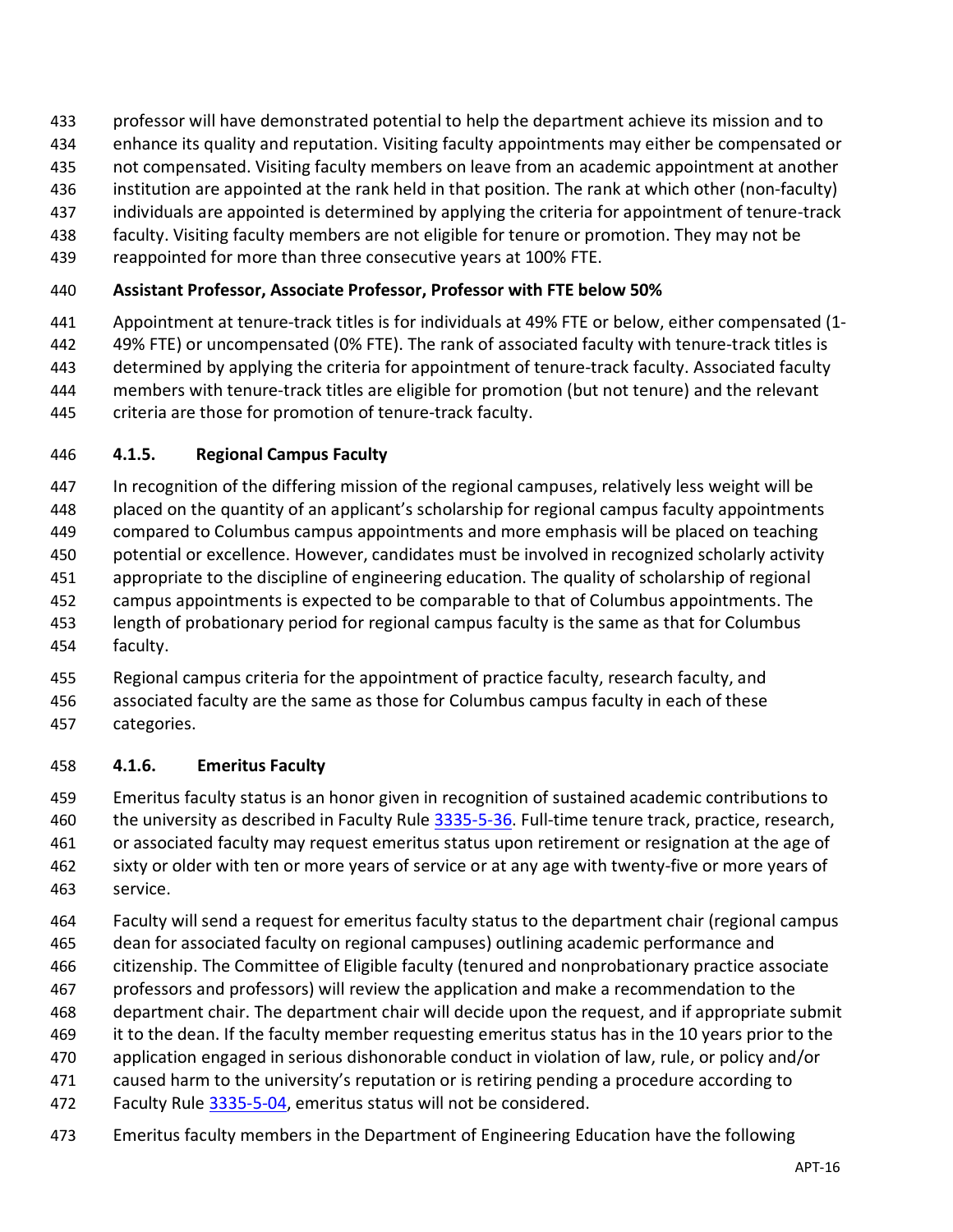| 474               | perquisites:                                                                                                                                                                                                                                                                                          |
|-------------------|-------------------------------------------------------------------------------------------------------------------------------------------------------------------------------------------------------------------------------------------------------------------------------------------------------|
| 475               | Emeritus complimentary parking (application provided by the BOT).<br>$\bullet$                                                                                                                                                                                                                        |
| 476               | Emeritus permanent university ID card permitting library privileges.<br>$\bullet$                                                                                                                                                                                                                     |
| 477<br>478        | Continuing use of OSU e-mail account (requested by calling the Office of Information<br>$\bullet$<br>Technology's Help Line at 614-688-4357).                                                                                                                                                         |
| 479               | Reduced membership fee offered by the Faculty Club.<br>$\bullet$                                                                                                                                                                                                                                      |
| 480               | Use of recreational facilities on same basis as university faculty.<br>$\bullet$                                                                                                                                                                                                                      |
| 481<br>482        | Athletic tickets, including football ticket applications, offered by the Department of<br>Athletics at university faculty prices.                                                                                                                                                                     |
| 483<br>484        | Emeritus faculty are eligible to receive campus-wide news publications issued by the<br>university.                                                                                                                                                                                                   |
| 485               | Use of hotel contracts and car rental contracts with OSU/Big Ten.<br>$\bullet$                                                                                                                                                                                                                        |
| 486<br>487        | Emeritus faculty may not vote at any level of governance and may not participate in<br>appointment, promotion, and tenure matters.                                                                                                                                                                    |
| 488<br>489<br>490 | If an emeritus faculty member is employed by the department, e.g., teaching one or more<br>courses, then the emeritus faculty member is an associated faculty. Emeritus faculty members<br>who are not employed by the department:                                                                    |
| 491<br>492        | Will not be allocated office space, secretarial support, office supplies, or computer use,<br>$\bullet$<br>either at retirement or anytime thereafter                                                                                                                                                 |
| 493               | May not participate in meetings involving personnel decisions<br>$\bullet$                                                                                                                                                                                                                            |
| 494               | May not participate in department faculty and staff meetings or committee meetings.<br>$\bullet$                                                                                                                                                                                                      |
| 495               | Will not be included in the departmental faculty-staff listserv<br>$\bullet$                                                                                                                                                                                                                          |
| 496               | Will not have access to departmental files or shared folders<br>$\bullet$                                                                                                                                                                                                                             |
| 497               | 4.1.7<br><b>Courtesy Appointments for Faculty</b>                                                                                                                                                                                                                                                     |
| 498<br>499<br>500 | Courtesy appointments are no-salary joint appointments for Ohio State faculty (tenure-track,<br>practice, research, or associated faculty) from other tenure-initiating units. Candidates for such<br>appointments will have significant experience in their areas of expertise and will be ready and |

- <span id="page-16-0"></span> able to engage effectively with the department's faculty in activities that help the department achieve its mission and enhance its quality and reputation. Appropriate active involvement
- includes scholarly collaboration, graduate student advising, teaching some or all of a course, or a
- combination of these. A courtesy appointment is made at the individual's current Ohio State
- rank, with promotion in rank recognized.
- 

# <span id="page-16-1"></span>**4.2. Procedures**

- 508 The department follows the [Policy on Faculty Recruitment and Selection](https://oaa.osu.edu/sites/default/files/links_files/facultyrecruitment_1.pdf) and the Policy on
- [Faculty Appointments,](https://oaa.osu.edu/assets/files/documents/facultyappointments.pdf) which provide important information on the following topics: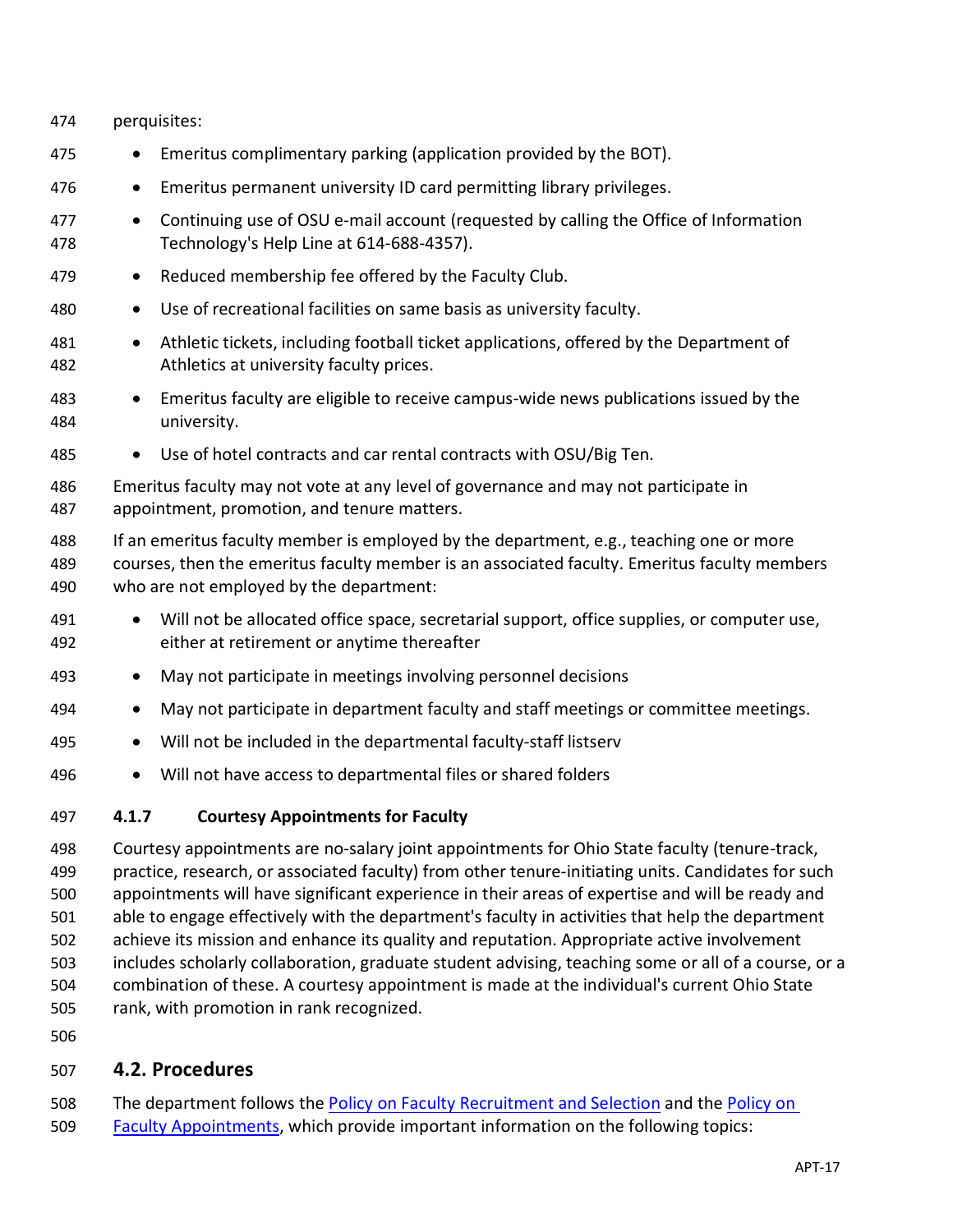- Recruitment of tenure-track, practice, research faculty, and associated faculty;
- Appointments at senior rank or with prior service credit;
- Hiring faculty from other institutions after April 30;
- Appointment of foreign nationals; and
- <span id="page-17-0"></span>• Letters of offer.

### **4.2.1. Tenure-Track Faculty on the Columbus Campus**

 A national search is required to ensure a diverse pool of highly qualified candidates for all tenure-track positions. Exceptions to this policy must be approved by the college and the Office of Academic Affairs in advance. Search procedures must entail substantial faculty involvement and be consistent with the university and college policies and practices set forth in the most

recent update of [the OAA Policy on Faculty Recruitment and Selection](https://oaa.osu.edu/sites/default/files/links_files/facultyrecruitment.pdf) and [The Women's Place](https://womensplace.osu.edu/resources/recruitment-tips) 

- [Resources for Effective Searches.](https://womensplace.osu.edu/resources/recruitment-tips)
- Searches for tenure-track faculty proceed as follows:
- The dean of the college provides approval for the department to commence a search process. This
- approval may or may not be accompanied by constraints with regard to salary, rank, and field of expertise, and may or may not include guidance on faculty with the potential for appointments to more than one TIU.
- 527 The department chair appoints a search committee consisting of three or more faculty who
- reflect the field of expertise that is the focus of the search (if relevant) as well as other fields
- within the department. In the case of searches targeting jointly appointed faculty, the primary
- appointment TIU will be responsible for assembling the search committee, which must include at
- least one representative from the secondary TIU.
- Prior to any search, members of the search committee must undergo inclusive hiring practices 533 training available through the college with resources from the [Office of Diversity and Inclusion](https://odi.osu.edu/)
- and implicit bias training, such as that available through the [Kirwan Institute for the Study of](http://kirwaninstitute.osu.edu/)
- [Race and Ethnicity.](http://kirwaninstitute.osu.edu/)
- The search committee:
- Includes a Diversity Advocate appointed by the department chair who is responsible for providing leadership in assuring that vigorous efforts are made to achieve a diverse pool of qualified applicants. The Diversity Advocate is responsible for ensuring that the committee 540 process conforms with University Policy 1.10 Affirmative Action, Equal Employment [Opportunity and Non-Discrimination/Harassment.](https://hr.osu.edu/wp-content/uploads/policy110.pdf)
- Develops a search announcement for internal posting in the university Personnel Postings 543 through the [Office of Human Resources](http://www.hr.osu.edu/) and external advertising (including through [Academic](https://academicjobsonline.org/ajo) Jobs Online), subject to the department chair's approval. The announcement will be no more specific than is necessary to accomplish the goals of the search, since an 546 offer cannot be made that is contrary to the content of the announcement with respect to rank, field, credentials, salary. In addition, timing for the receipt of applications will be stated as a preferred date, not a precise closing date, in order to allow consideration of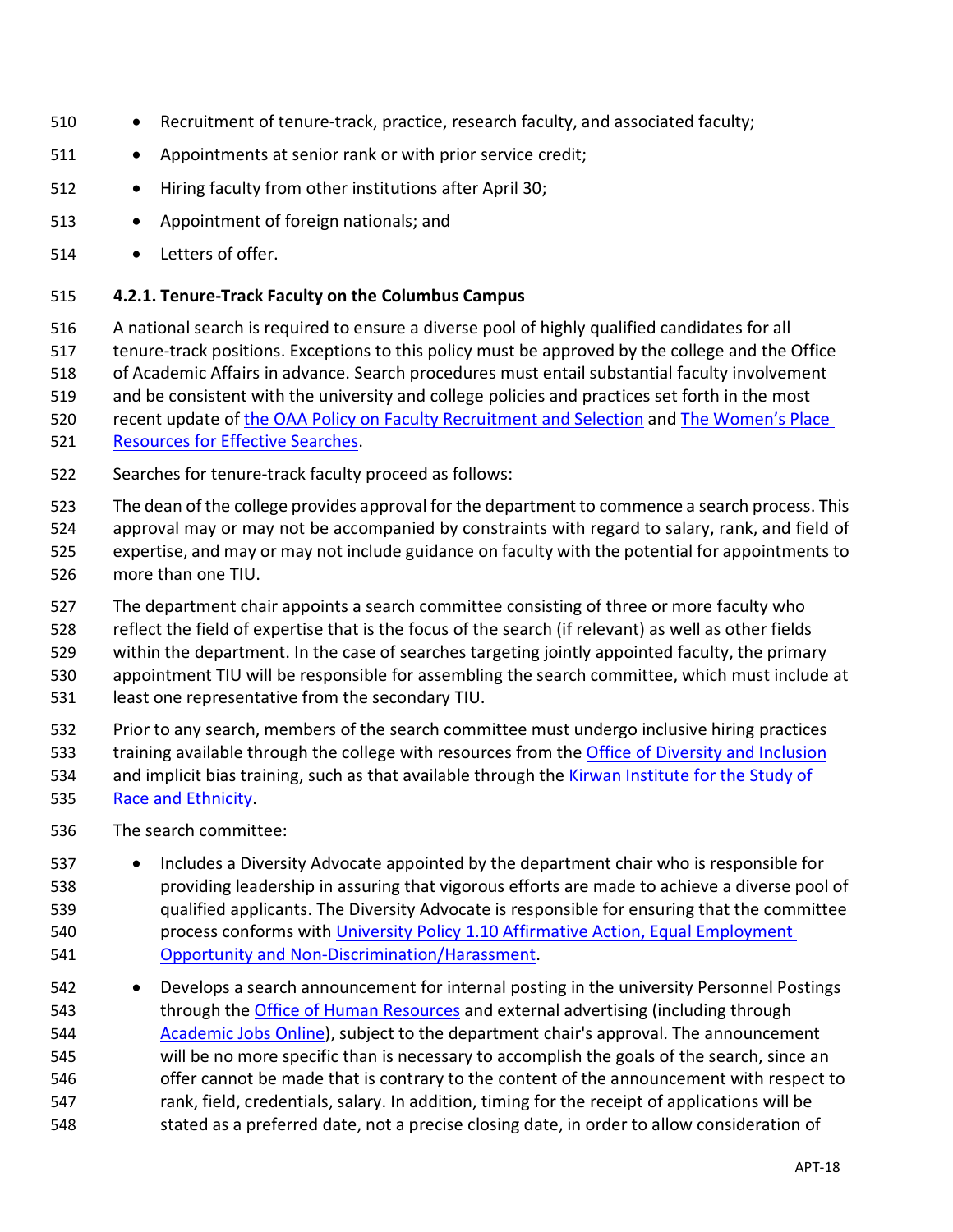- any applications that arrive before the conclusion of the search.
- Develops and implements a plan for external advertising and direct solicitation of nominations and applications.
- Screens applications and presents to the full faculty a summary of those applicants (minimum of two, and usually three to five) judged worthy of interview. On-campus and/or virtual interviews are arranged by the search committee chair, assisted by the department office. In the case of searches targeting jointly appointed faculty, the primary appointment TIU will have responsibility in identifying candidates for interview, while all potential TIUs are to be included in the interview process.
- On-campus and/or virtual interviews with candidates must include opportunities for interaction with faculty groups, including the search committee; graduate students; the department chair(s); and the dean or designee. In addition, all candidates make a presentation to the faculty and graduate students on their scholarship and teaching. The latter could be an actual class or a mock instructional situation. All candidates interviewing for a particular position must follow the 563 same interview format and relevant accommodations for disability/impairment should be
- provided. In the case of searches targeting jointly appointed faculty, the presentation will be arranged by the primary appointment TIU and should be attended by relevant faculty from all proposed TIUs.
- Following completion of on-campus and/or virtual interviews, EED faculty and staff will be given
- an opportunity to provide feedback about tenure-track faculty candidates' faculty application
- packages to the search committee. The eligible faculty of all proposed TIUs will meet within each
- TIU to discuss perceptions and preferences, and to vote on each candidate. The search
- committee reports a recommendation on each candidate to the department chair of each TIU,
- which then conveys that preference to the department chair of the primary appointment TIU.
- If the offer involves senior rank, the eligible faculty members vote also on the appropriateness of
- the proposed rank. If the offer may involve prior service credit, the eligible faculty members vote
- on the appropriateness of such credit. The eligible faculty reports a recommendation on the appropriateness of the proposed rank or the appropriateness of prior service credit to the
- <span id="page-18-0"></span> department chair.
	- In the event that more than one candidate achieves the level of support required to extend an
	- offer, the department chair of the primary appointment TIU decides which candidate to
	- approach first. The details of the offer, including compensation, are determined by the
	- department chair of the primary appointment TIU.
	- The department is advised to discuss potential appointment of a candidate requiring sponsorship for permanent residence or nonimmigrant work-authorized status with the Office of
	- International Affairs. The university will not grant tenure unless an individual is a (1) U.S. citizen
	- or national; (2) permanent resident ("green card" holder); (3) asylee or refugee; or (4) an
	- individual otherwise described as a "protected individual" pursuant to Title 8 U.S. Code Section
	- 1324b(a)(3)(b). The department will therefore be cautious in making such appointments and
	- vigilant in seeking residency status for the appointee promptly and diligently.
	- **4.2.1. Practice Faculty**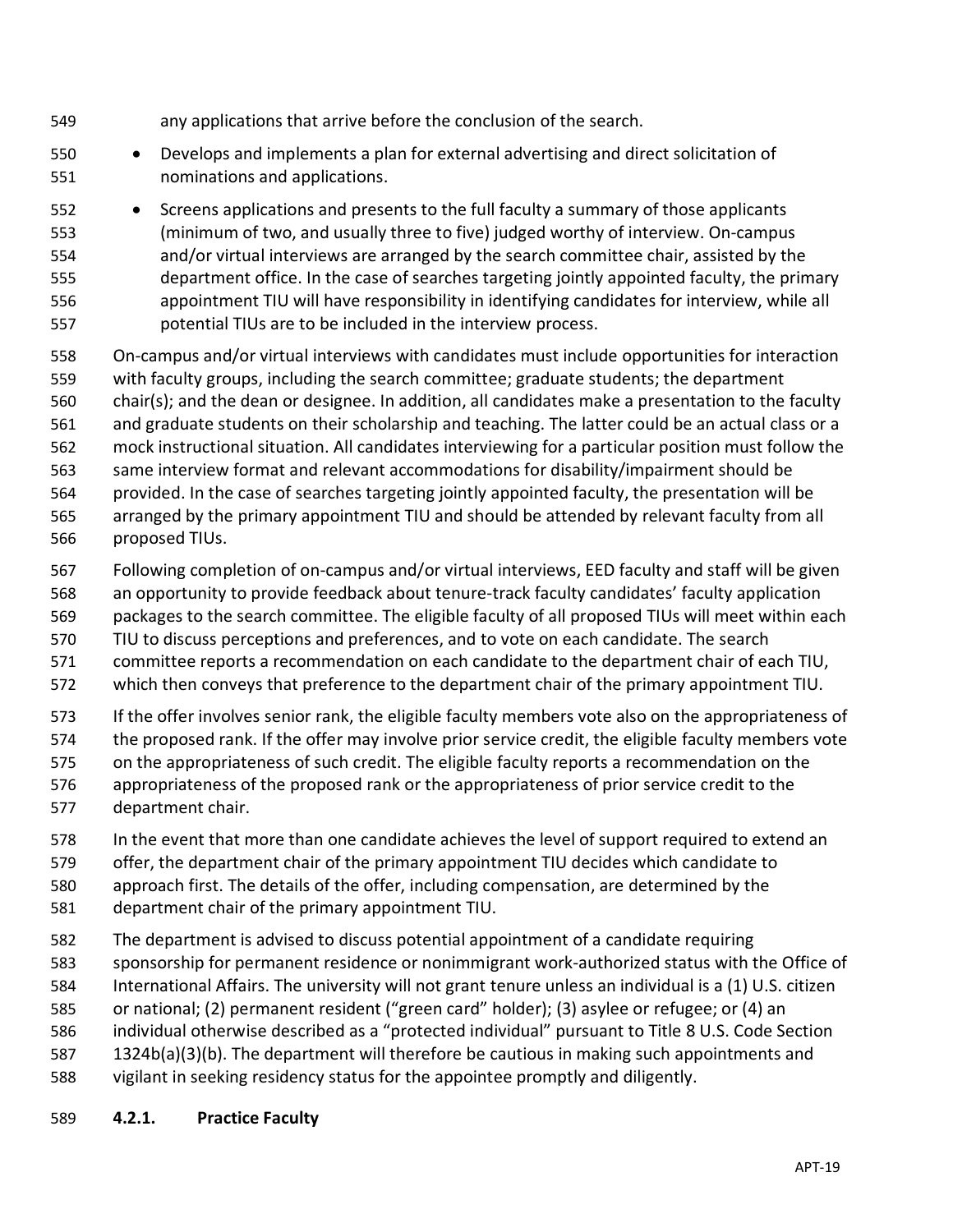- Searches for practice faculty generally proceed identically as for tenure-track faculty, with the following two exceptions: (1) the candidate's presentation during the on-campus or virtual interview may be on professional or educational practice rather than scholarship in engineering education and (2) requests for exemption from a national search require approval only by the college dean.
- <span id="page-19-0"></span>**4.2.2. Research Faculty**

 Searches for research faculty generally proceed identically as for tenure-track faculty, with the following two exceptions: (1) during the on-campus or virtual interview the candidate is not asked to present on teaching and (2) requests for exemption from a national search require approval only by the college dean.

<span id="page-19-1"></span>**4.2.3. Transfer from the Tenure-Track**

 Tenure-track faculty may transfer to a practice or research appointment if appropriate circumstances exist. Tenure is lost upon transfer, and transfers must be approved by the

department chair, the college dean, and the executive vice president and provost.

- The request for transfer must be initiated by the faculty member in writing and must state clearly how the individual's career goals and activities have changed.
- Transfers from a practice appointment and from a research appointment to the tenure-track are
- not permitted. Practice faculty members and research faculty members may apply for tenure-
- <span id="page-19-2"></span>track positions and compete in regular national searches for such positions.

### **4.2.4. Associated Faculty**

 Appointment of all compensated associated faculty will occur via interviews with a committee that consists of the Associate Chair for Undergraduate Studies and Learning Infrastructure, the respective program director and/or course coordinator in the area in which the faculty candidate is applying, and peers. As part of the interview process, a candidate will micro teach (e.g., make a short presentation with accompanying slides, if necessary, for a course they might teach within their role). The interview committee will make recommendations to the chair, or other designee, for potential appointees, and offers will be made. If the initial appointment occurs within three weeks of the start of the semester or at a time when faculty on nine-month appointments are off duty, then the Associate Chair for Undergraduate Studies and Learning Infrastructure and the director of the program to which the candidates have applied will both interview the candidates. These interviews may occur in separate meetings or in a single meeting. The associate chair and program director will meet and formulate recommendations that will be submitted to the chair, or designee.

- Initial appointments for lecturer and senior lecturers are generally made for a one-year period.
- Semester-by-semester, shorter, or longer periods will be considered in unusual circumstances
- and a justification for the exception to the one-year appointment guideline will be documented.
- All appointments for lecturers and senior lecturers expire at the end of the appointment term
- and must be formally renewed to be continued.
- If they meet the eligibility criteria, lecturers and senior lecturers being reappointed to the
- department may apply for appointment via multi-year or rolling contracts via the process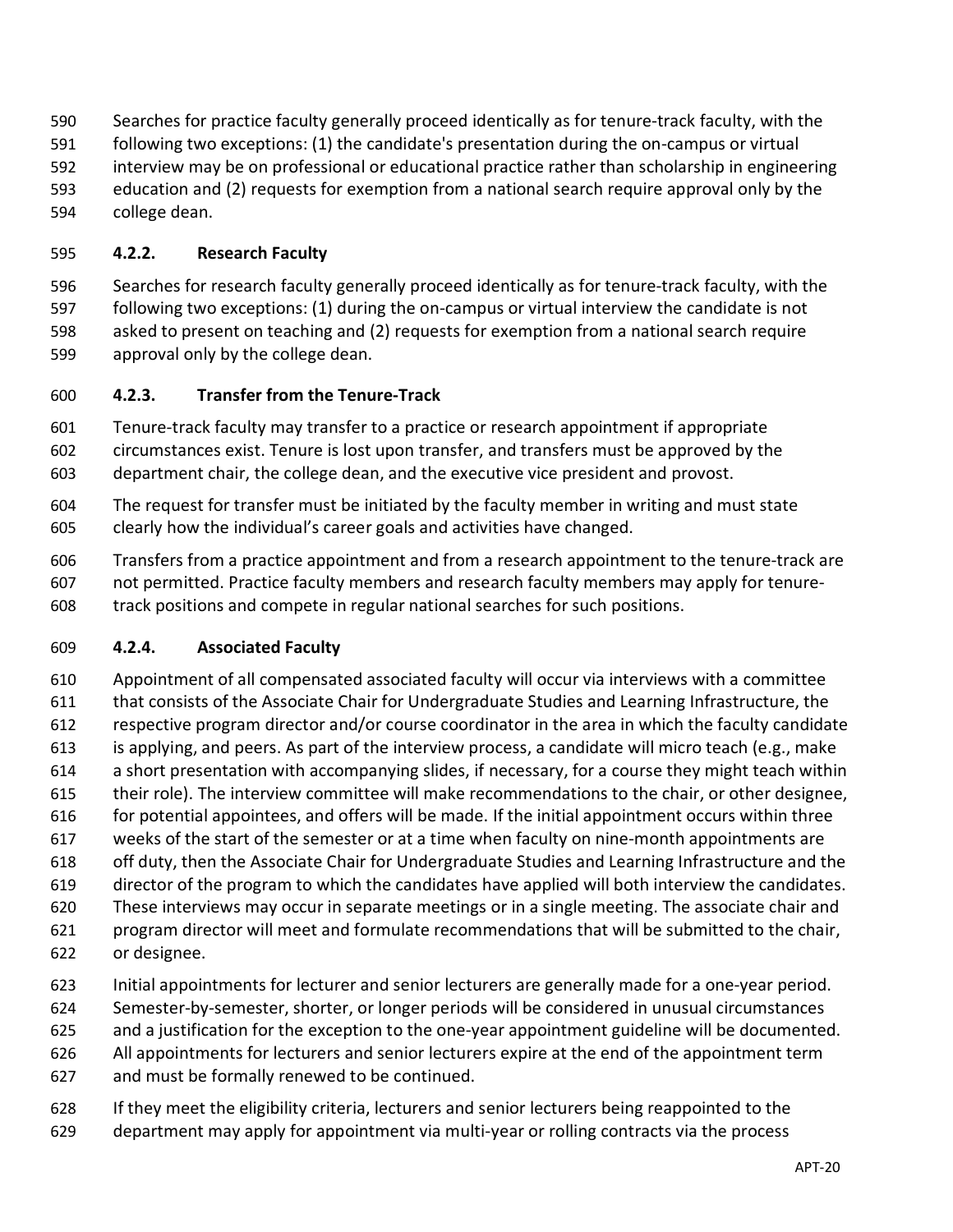- described in the [PPAPC.](https://buckeyemailosu.sharepoint.com/sites/ENG-EED/Shared%20Documents/Forms/AllItems.aspx?id=%2Fsites%2FENG%2DEED%2FShared%20Documents%2FGeneral%2FLatest%20Governance%20Documents%2FEED%20Lecturer%20Supplement%20%28PPAPC%29%5FApproved%202021%2D04%2D22%2Epdf&parent=%2Fsites%2FENG%2DEED%2FShared%20Documents%2FGeneral%2FLatest%20Governance%20Documents&p=true)
- Review and reappointment are described in Section 5.6.
- Other compensated appointments are generally made for a period of one year, unless a shorter or longer period is appropriate to the circumstances.
- Appointment and reappointment of uncompensated adjunct or visiting faculty may be proposed by any faculty member in the department and are decided by the department chair or designee.

 Appointments for visiting assistant professors, visiting associate professors, or visiting professors may be made for one term of up to three years or on an annual basis for up to three consecutive

 years. All associated visiting appointments expire at the end of the appointment term and must be formally renewed to be continued.

### <span id="page-20-0"></span>**4.2.5. Regional Campus Faculty**

 The hiring of regional campus tenure-track faculty is initiated by the dean of the regional campus since funding for such positions comes from these campuses. The regional campus faculty have the primary responsibility for determining the position description for a regional campus faculty search, but it should consult with and reach agreement on the description with the department chair (or chairs in the case of proposed jointly appointed faculty). The regional campus search committee must include at least one representative from the Columbus campus unit that will be the primary appointment TIU. Candidates are interviewed by, at a minimum, the regional campus dean, department chair, and regional campus search committee. The regional campus may have additional requirements for the search not specified in this document. All appointments are subject to approval by the college dean and all senior rank appointments are subject to approval by OAA.

- A decision to make an offer requires agreement by the department chair and regional campus
- dean. Until agreement is reached, negotiations with the candidate may not begin, and the letter of offer must be signed by the department chair(s) of all proposed TIU appointments and the regional campus dean.
- No tenure-track appointment to a regional campus faculty position in EED will be made if it
- would result in the total number of FTE tenure-track faculty in EED on all regional campuses
- exceeding 20% of the number of FTE tenure-track faculty in the department on Columbus campus.
- The process of hiring of regional campus practice faculty and regional campus research faculty is 661 the same as that described above for tenure-track faculty.
- No practice appointment to a regional campus faculty position in EED will be made if it would result in the total number of FTE practice faculty in EED exceeding 20% of the number of FTE faculty in the department.
- Associated faculty are appointed by the regional campus associate dean, in consultation with the dean/director, department chair, program coordinators, and other relevant faculty members

### <span id="page-20-1"></span>**4.2.6. Courtesy Appointments for Faculty**

Any EED faculty member may propose a 0% FTE (courtesy) appointment for a tenure-track,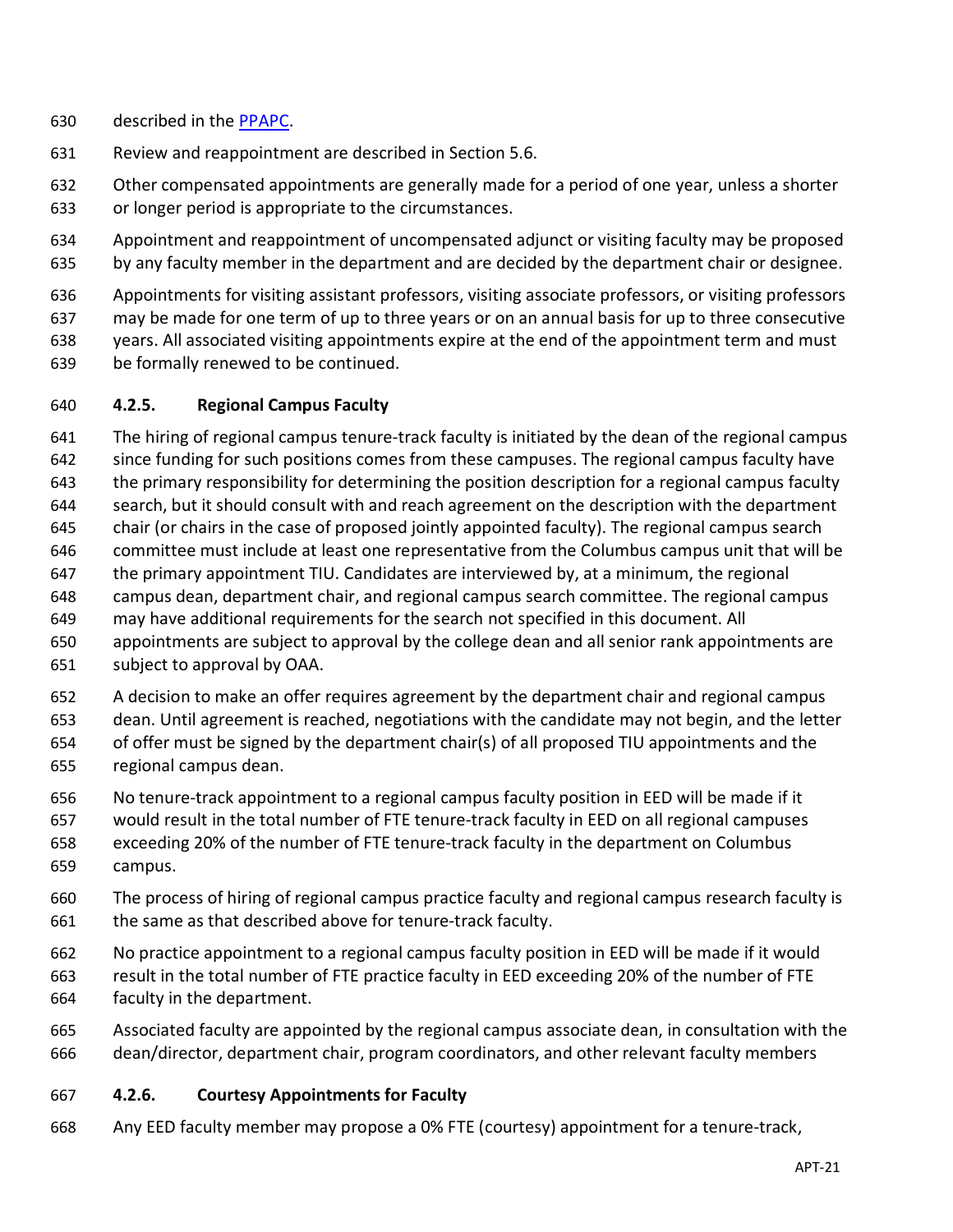- practice, research, or associated faculty member from another Ohio State department. A
- proposal that describes the uncompensated academic service to the department justifying the
- appointment is considered at a regular faculty meeting. If the proposal is approved by the
- eligible faculty, the department chair extends an offer of appointment. The department chair
- reviews all courtesy appointments every three years to determine whether they continue to be
- justified and takes recommendations for renewal or nonrenewal before the faculty for a vote at
- a regular meeting.
- 

# <span id="page-21-0"></span>**5. Annual Performance and Merit Review Procedures**

678 The department follows the requirements for annual reviews as set forth in the Policy on Faculty Annual Review [and Reappointment,](https://oaa.osu.edu/sites/default/files/uploads/policies/Faculty-Annual-Review-and-Reappointment.pdf) which stipulates that such reviews must include a scheduled opportunity for a face-to-face or virtual meeting as well as a written assessment. According to the policy, the purposes of the review are to:

- Assist faculty in improving professional productivity through candid and constructive feedback and through the establishment of professional development plans;
- Establish the goals against which a faculty member's performance will be assessed in the foreseeable future; and
- Document faculty performance in the achievement of stated goals in order to determine 687 salary increases and other resource allocations, progress toward promotion, and, in the event of poor performance, the need for remedialsteps.
- Annual reviews of all faculty members must include a scheduled opportunity for a face-to-face meeting as well as a written assessment. In the case of jointly appointed faculty, the face-to-face or virtual meeting is to include the TIU department chairs and/or designees for all the TIUs to which the faculty member is appointed, while the written evaluation is to be prepared by the primary TIU chair or designee and signed by all of the TIU chairs or designees present at the meeting. The annual performance and merit reviews of every faculty member are based on expected performance in teaching, scholarship, and service as set forth in the department's guidelines on faculty duties and responsibilities; on any additional assignments and goals specific 697 to the individual; on progress toward promotion where relevant; and for jointly appointed faculty, to evaluate progress relative to the expectations of each TIU to which the faculty member is appointed. Meritorious performance in teaching, scholarship, and service is assessed in accordance with the same criteria that form the basis for promotion decisions.
- 701 In addition to the annual review by the department chair, a review aligned with faculty's reappointment, promotion, and tenure is conducted by a subcommittee of the Promotion and Tenure Committee. This subcommittee provides general feedback to faculty members at critical
- junctures (e.g., 3rd year promotion and tenure review) prior to their reappointment, promotion,
- and tenure about their general accomplishments and progress towards promotion. The
- documentation noted below is shared with the subcommittee, and the subcommittee provides
- each faculty member with feedback, either written or by meeting with the faculty member.
- The department chair is required (per Faculty Rule [3335-3-35\)](https://trustees.osu.edu/bylaws-and-rules/3335-3) to include a reminder in the
- 709 annual review letter that all faculty have the right (per Faculty Rule [3335-5-04\)](https://trustees.osu.edu/bylaws-and-rules/3335-5) to view their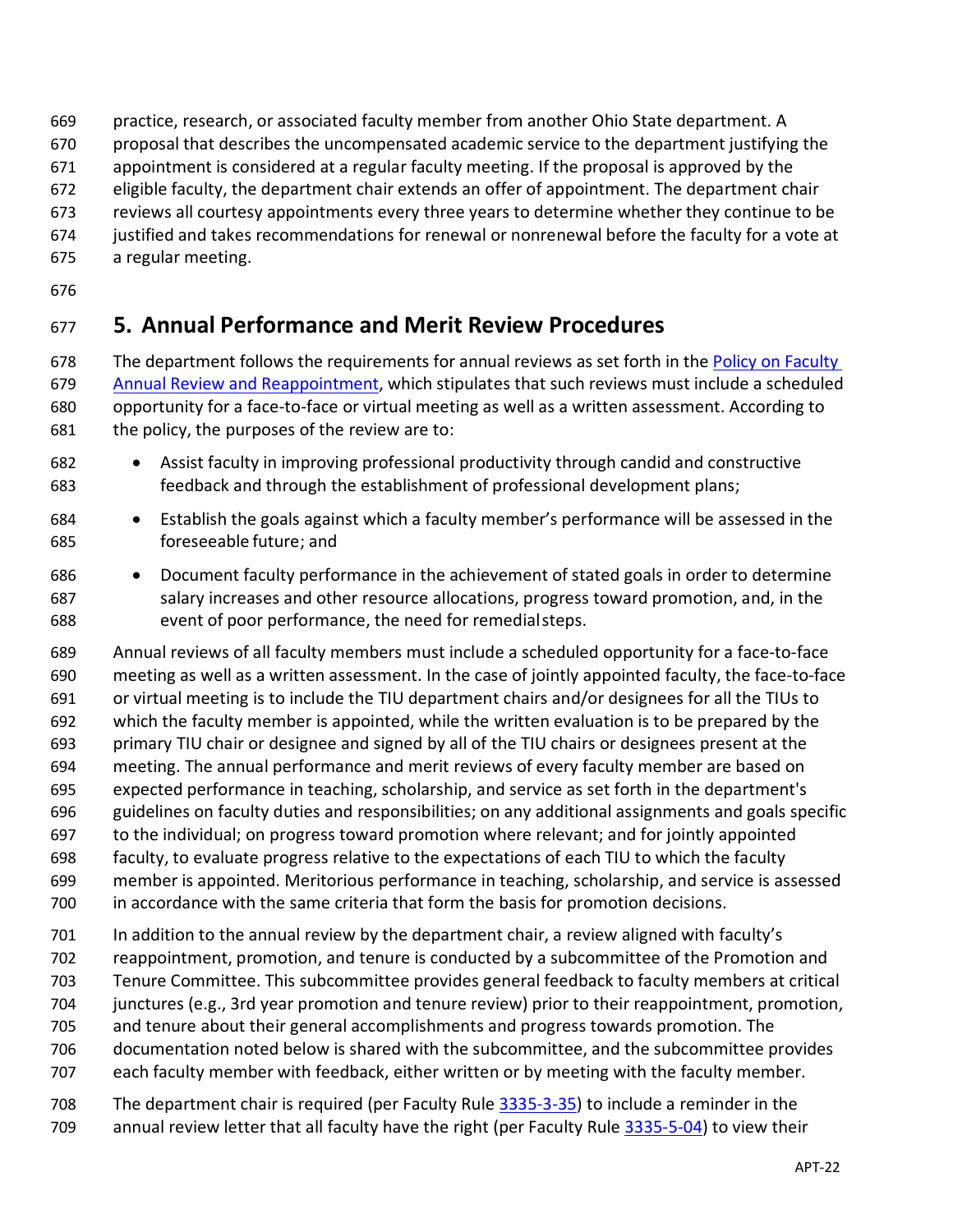- primary personnel file and to provide written comment on any material therein for inclusion in the file.
- 

### <span id="page-22-0"></span>**5.1. Documentation**

- For their annual performance and merit review, faculty members must submit the following document to the department chair in spring semester (the department chair will annually 716 provide approximately one month's notice to all faculty of the exact due date of this material):
- Office of Academic Affairs dossier, *[Policies and Procedures Handbook](https://oaa.osu.edu/policies-and-procedures-handbook)*, Volume 3 (*required for probationary faculty*) or updated documentation of performance and accomplishments (*non-probationary faculty*). Faculty will be asked to highlight contributions to their dossier 720 that occurred during the past year.
- Updated CV, which will be made available to all faculty in an accessible place (*all faculty*)
- Self-reflection with the following sections: (1) evaluation of goals set for the previous year, including comments on goals that were not achieved and (2) future plans, including objectives to be achieved in the upcoming year as well as longer-term goals
- Supplementary information may be offered by the faculty member or may be requested by the department chair. All the materials submitted by the faculty member as part of the annual review are included in that faculty member's personnel file.
- Other documentation for the annual performance and merit review will be the same as that for consideration for promotion and/or tenure. That documentation is described in Section 6 of this document.
- Under no circumstances should faculty solicit evaluations from any party for purposes of the annual performance and merit review, as such solicitation places its recipient in an awkward
- position and produces a result that is unlikely to be candid.
- In addition to the annual review by the department chair, a review aligned with faculty's reappointment, promotion, and tenure is conducted by a subcommittee of the Promotion and Tenure Committee. This subcommittee provides general feedback to faculty members at critical junctures (e.g., 3rd year promotion and tenure review) prior to their reappointment, promotion,
- and tenure about their general accomplishments and progress towards promotion. The dossier
- with annual activity highlighted is shared with the subcommittee, and the subcommittee provides each faculty member with feedback, either written or by meeting with the faculty
- member.
- 
- 

# <span id="page-22-1"></span>**5.2. Probationary Tenure-Track Faculty**

- Background: Faculty Rule [3335-6-03.](https://trustees.osu.edu/bylaws-and-rules/3335-6)
- The department chair will prepare a written annual review for each probationary tenure-track faculty member. This review will be conducted as follows:
- 747 In the second year of the candidate's appointment, with written feedback from the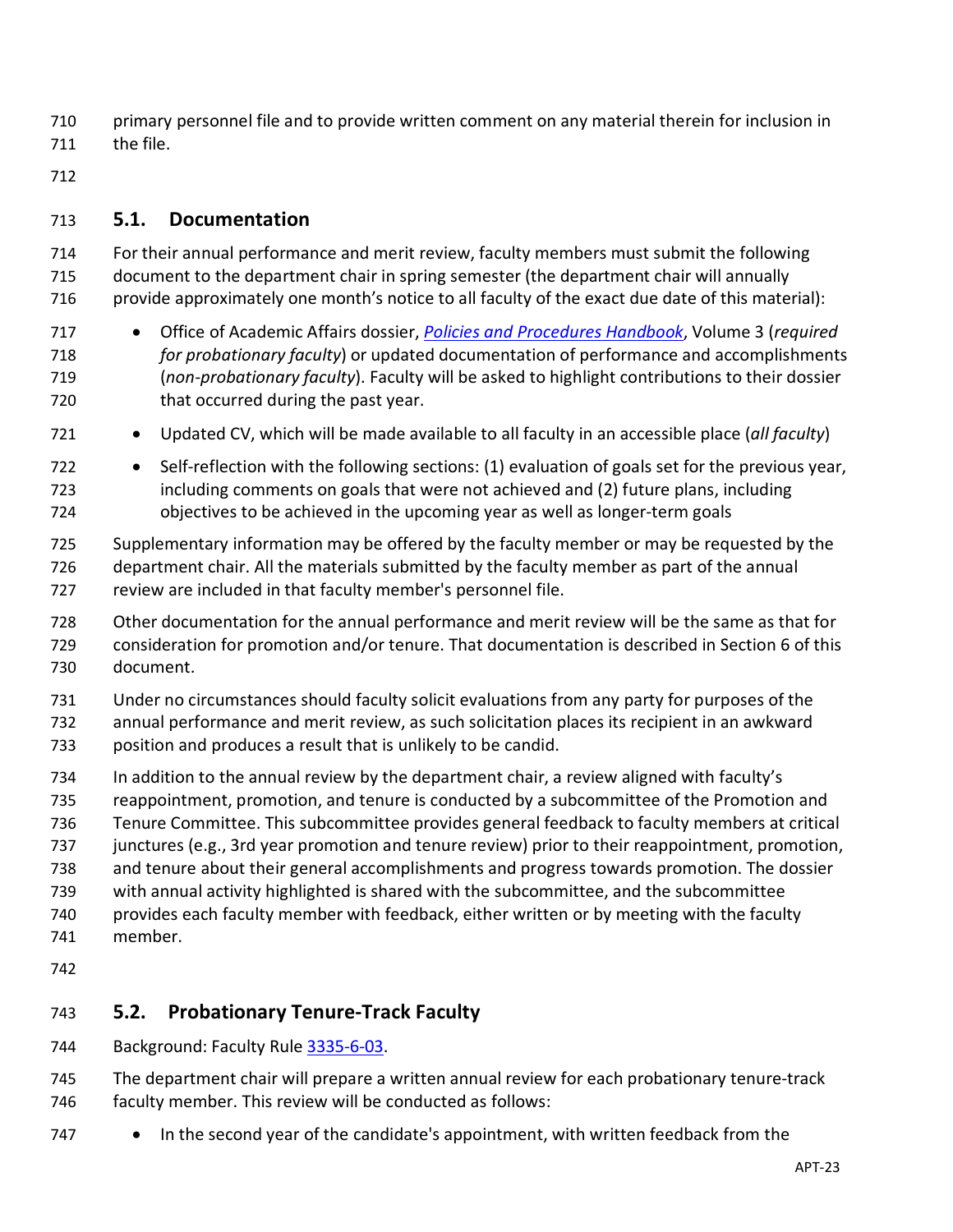- Promotion and Tenure Committee;
- 749 In other years in which a more elaborate formal review is not required, with the advice of a subcommittee of the Promotion and Tenure Committee consisting of at least two members selected annually at a meeting of the Promotion and Tenure Committee.

The review will be based on relevant materials including the documentation (see Section 5.1

above) submitted by the faculty member, and normally will be given to the faculty member

before the end of spring semester. The review will summarize strengths and weaknesses,

contain a clear statement of the area(s) of performance needing improvement, and whenever

- possible suggest ways and means to bring about improved performance.
- The department chair then will meet with the faculty member to discuss the review, which

includes a recommendation on whether to renew the probationary appointment. In the case of

- jointly appointed faculty, the department chairs of all TIUs within the college to which the
- faculty member has been appointed must meet simultaneously with the faculty member in this
- meeting. The meeting must also include some discussion of the relative requirements and
- progress for each TIU relative to the percent appointment to the TIU.
- If the department chair of the TIU holding the primary appointment recommends renewal of the appointment, this recommendation is final. The department chair's annual review letter to the faculty member renews the probationary appointment for another year and includes content on 766 future plans and goals. The faculty member may provide written comments on the review. The department chair's letter (along with the faculty member's comments, if received) is forwarded to the dean of the college. In addition, the annual review letter becomes part of the cumulative dossier for promotion and tenure (along with the faculty member's comments, if he or she chooses).

771 If the department chair recommends nonrenewal, the Fourth-Year Review process (per Faculty

 Rule [3335-6-03\)](https://trustees.osu.edu/bylaws-and-rules/3335-6) is invoked. Following completion of the comments process, the complete dossier is forwarded to the college for review and the dean makes the final decision on renewal

or nonrenewal of the probationary appointment.

### <span id="page-23-0"></span>**5.2.1 Fourth Year Review**

 The fourth-year review normally will be conducted during the spring semester of the candidate's fourth year of service and will be conducted similarly to a promotion and tenure review (see Section [6,](#page-28-0) with promotion and tenure criteria applied with respect to achievement to date and potential for achievement till the promotion and tenure review). The Promotion and Tenure Committee vote by written ballot to determine whether or not to recommend renewal of the faculty member's appointment. The department chair of the primary appointment TIU, in consultation with the chairs of the secondary appointment TIUs (if applicable), conducts an independent assessment of performance and prepares a written evaluation that includes a recommendation on whether to renew the probationary appointment. At the conclusion of the 785 departmental review, the formal comments process (per Faculty Rule [3335-6-04\)](https://trustees.osu.edu/bylaws-and-rules/3335-6) is followed and the case is forwarded to the college for review, regardless of whether the department chair recommends renewal or nonrenewal. Other than the later review in the semester, the only major differences in procedure are that external evaluation letters are optional and the dean, not the department chair, makes the final decision regarding renewal or nonrenewal of the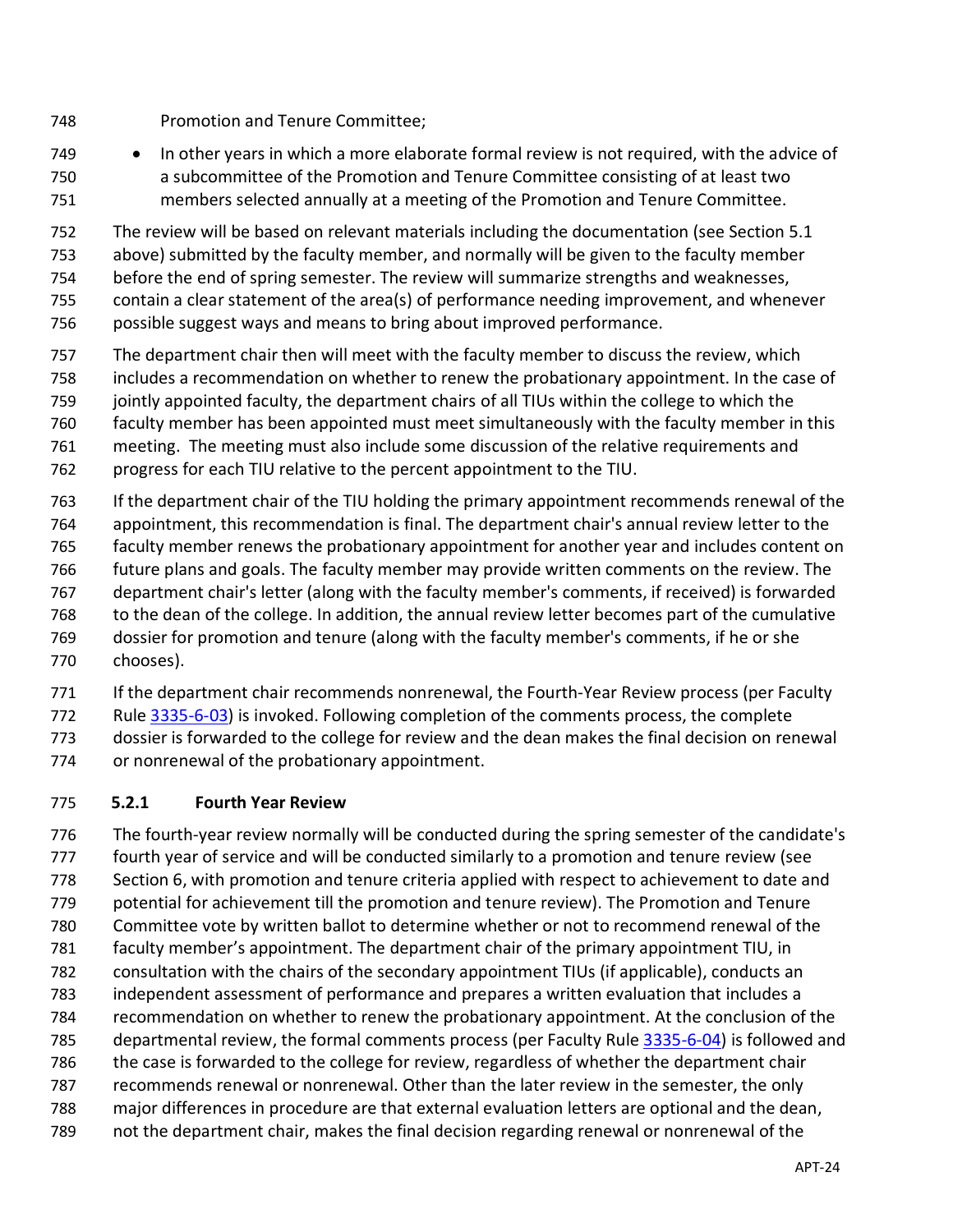- probationary appointment.
- <span id="page-24-0"></span>**5.2.2 Exclusion of Time from Probationary Period**

792 Faculty Rule [3335-6-03 \(D\)](https://trustees.osu.edu/bylaws-and-rules/3335-6) sets forth the conditions under which a probationary tenure-track faculty member may exclude time from the probationary period. Additional procedures and 794 guidelines can be found in the Office of Academic Affairs [Policies and Procedures Handbook.](https://oaa.osu.edu/policies-and-procedures-handbook)

<span id="page-24-1"></span>

### **5.3. Tenured Faculty**

 The annual review evaluates the performance of tenured faculty members in the areas of teaching, research, and service and, in the case of associate professors, their progress toward promotion. The annual review is intended to encourage and advise faculty members in their professional development, and to identify departmental resources that may aid in furthering that development.

 The annual review of professors is based on their having achieved sustained excellence in the discovery and dissemination of new knowledge relevant to the mission of the tenure initiating unit, as demonstrated by national and international recognition of their scholarship; ongoing excellence in teaching, including their leadership in graduate education in both teaching and mentoring students; and outstanding service to the department, the university, and their profession, including their support for the professional development of assistant and associate professors. Professors are expected to be role models in their academic work, interaction with colleagues and students, and in the recruitment and retention of junior colleagues. As the highest-ranking members of the faculty, the expectations for academic leadership and mentoring for professors exceed those for all other members of the faculty. If a professor has an

- administrative role, the impact of that role and other assignments will be considered in the annual review.
- The department chair will prepare a written annual review for each tenured faculty member. 815 The review will be based on the documentation submitted by the faculty member (see Section 816 5.1 above), and normally will be given to the faculty member before the end of spring semester. The review will summarize strengths and weaknesses, contain a clear statement of the area(s) of performance needing improvement, and whenever possible suggest ways and means to bring 819 about improved performance. In the case of jointly appointed faculty, these reviews should include assessments from all TIUs to which the faculty member has been appointed within the college. The department chair will meet with the faculty member to discuss the review, and the faculty
- member will be offered an opportunity to comment on the review in writing. If necessary, the 824 department chair will prepare a response to the faculty member's comments, and a copy of this 825 new statement will be sent to the faculty member. A copy of all summary statements and
- responses, if any, will be included in the faculty member's personnel file.
- <span id="page-24-2"></span>

# **5.4. Practice Faculty**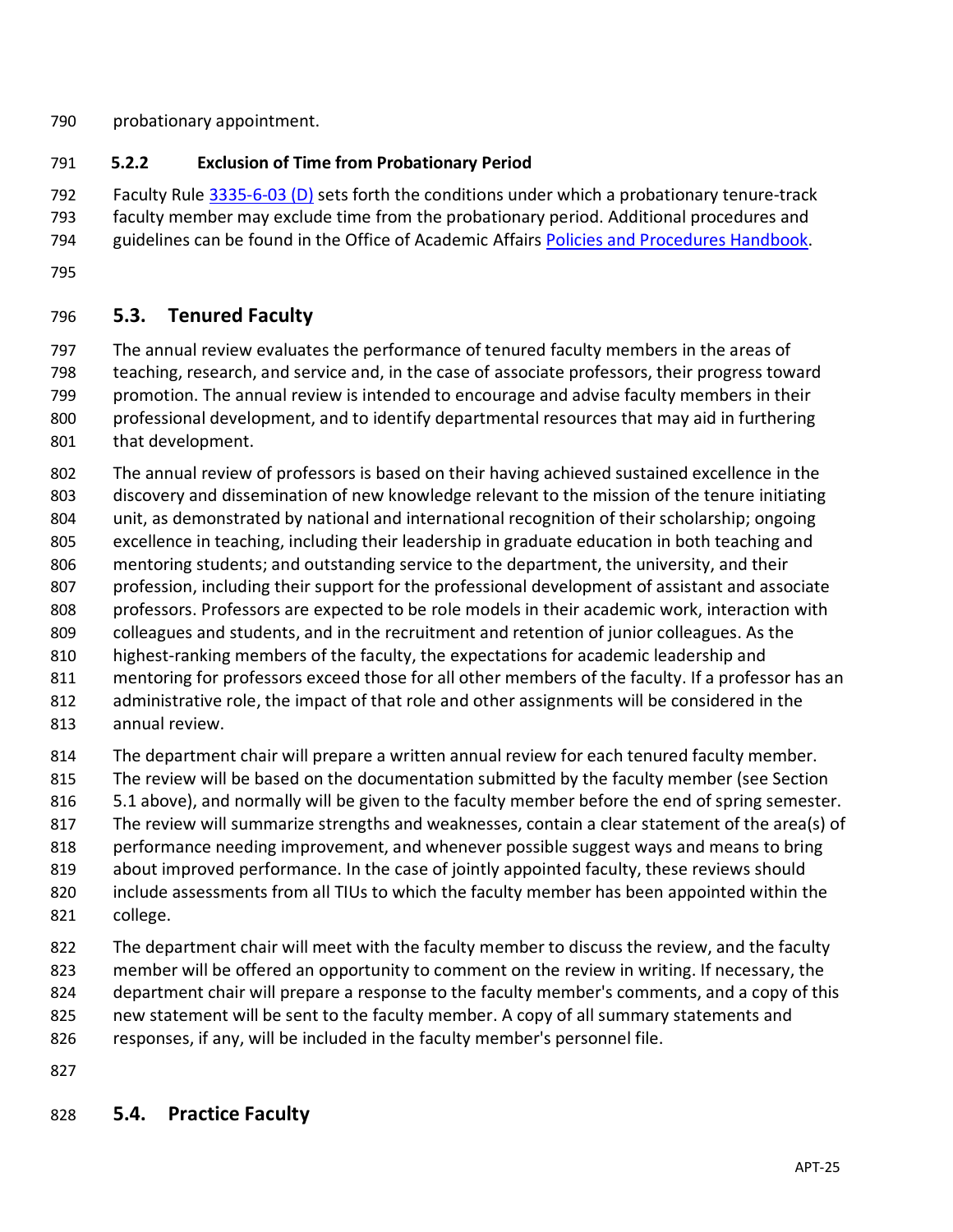- The department chair will prepare a written annual review for each practice faculty member of
- each rank. The review will be based on relevant materials including the documentation (see
- Section 5.1 above) submitted by the faculty member, and normally will be given to the faculty
- member before the end of spring semester. The review will summarize strengths and
- weaknesses, contain a clear statement of the area(s) of performance needing improvement, and
- whenever possible suggest ways and means to bring about improved performance. In the case of
- 835 jointly appointed faculty, these reviews should include assessments from all TIUs to which the
- faculty member has been appointed within the College.
- 837 In the penultimate contract year of a practice faculty member's appointment, the primary appointment department chair must determine whether the position held by the faculty member will continue. In the case of jointly appointed faculty, this evaluation is to be prepared in consultation with chairs of any secondary appointment TIUs and is to be signed by all chairs of 841 TIUs to which the faculty member has been appointed if within the College. If the position will not continue, the faculty member is informed that the final contract year will be a terminal year
- 843 of employment. The standards of notice set forth in Faculty Rule [3335-6-08](https://trustees.osu.edu/bylaws-and-rules/3335-6) will be observed.
- If the position continues, the annual review procedure will include an additional stage to be 845 completed before the end of the penultimate year of the faculty member's current appointment contract. The department chair will appoint an ad hoc committee consisting of both practice 847 faculty and tenure-track faculty. The former will be selected by the department chair. The latter will be a subset of the Promotion and Tenure Committee, selected by the department chair in consultation with the Promotion and Tenure Committee chair. This committee will review the cumulative performance of the faculty member whose appointment contract term is ending and 851 will make recommendations to the department chair regarding whether the contract should be renewed, and if so whether the faculty member should be considered for promotion to the next practice faculty rank (in which case see Section [67\)](#page-28-0). The department chair will make the final decision for renewal or nonrenewal of the contract. There is no presumption of contract renewal.
- 856 The department chair will meet with the faculty member to discuss the review, and the faculty member will be offered an opportunity to comment on the review in writing. If necessary, the department chair will prepare a response to the faculty member's comments, and a copy of this new statement will be sent to the faculty member. The primary appointment department chair 860 letter (along with the faculty member's comments, if received) is forwarded to the dean of the college. A copy of all summary statements and responses, if any, will be included in the faculty member's personnel file.
- 

# <span id="page-25-0"></span>**5.5. Research Faculty**

 The department chair will prepare a written annual review for each research faculty member of each rank. The review will be based on the documentation (see Section 5.1 above) submitted by 867 the faculty member, and normally will be given to the faculty member before the end of spring semester. The review will summarize strengths and weaknesses, contain a clear statement of the area(s) of performance needing improvement, and whenever possible suggest ways and means

to bring about improved performance. In the case of jointly appointed faculty, these reviews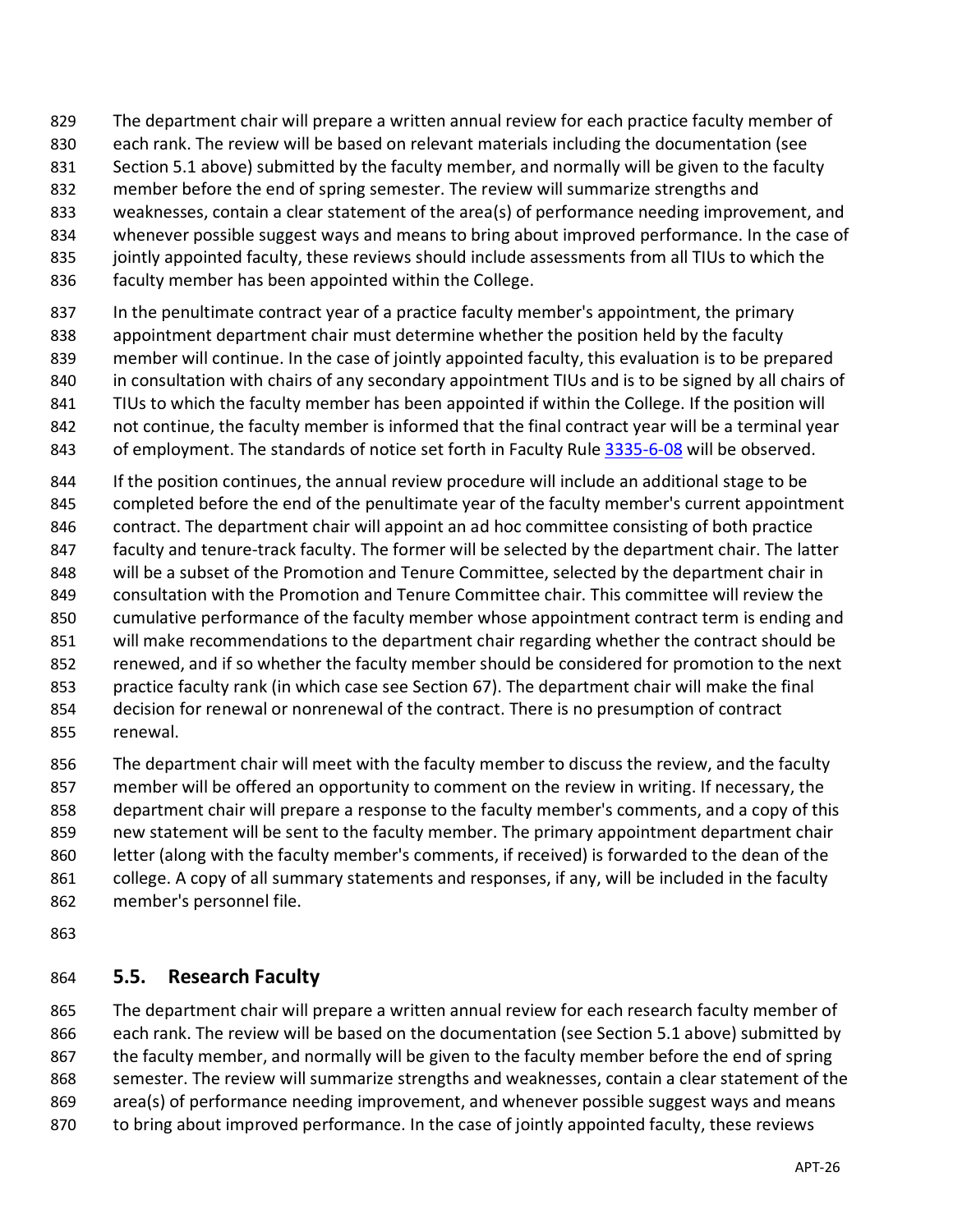- should include assessments from all TIUs to which the faculty member has been appointed within the College.
- In the penultimate contract year of a research faculty member's appointment, the primary appointment department chair must determine whether the position held by the faculty member will continue. If the position will not continue, the faculty member is informed that the 876 final contract year will be a terminal year of employment. The standards of notice set forth in 877 Faculty Rule [3335-6-08](https://trustees.osu.edu/bylaws-and-rules/3335-6) will be observed. In the case of jointly appointed faculty, this evaluation 878 is to be prepared in consultation with chairs of any secondary appointment TIUs and is to be signed by all chairs of TIUs to which the faculty member has been appointed if within the College.
- 881 If the position continues, the annual review procedure will include an additional stage to be completed before the end of the penultimate year of the faculty member's current appointment contract. The department chair will appoint an ad hoc committee consisting of tenure-track and 884 research faculty. The research faculty will be selected by the department chair. The tenure-track 885 faculty will be a subset of the Promotion and Tenure Committee, selected by the department chair in consultation with the Promotion and Tenure Committee chair. This committee will 887 review the cumulative performance of the faculty member whose appointment contract term is ending and will make recommendations to the department chair regarding whether the contract should be renewed, and if so whether the faculty member should be considered for promotion 890 to the next research faculty rank (in which case see Section [6\)](#page-28-0). The department chair will make the final decision for renewal or nonrenewal of the contract. There is no presumption of contract renewal.
- The department chair will meet with the faculty member to discuss the review, and the faculty member will be offered an opportunity to comment on the review. If necessary, the department chair will prepare a response to the faculty member's comments, and a copy of this new 896 statement will be sent to the faculty member. The primary appointment department chair letter (along with the faculty member's comments, if received) is forwarded to the dean of the college. 898 A copy of all summary statements and responses, if any, will be included in the faculty member's personnel file.
- <span id="page-26-0"></span>

# **5.6. Associated Faculty**

- Compensated associated faculty members in their initial appointment must be reviewed before reappointment. The department chair or designee prepares a written evaluation and meets with
- the faculty member to discuss performance, plans, and goals as per EED Pattern of
- Administration. The respective program director and/or course coordinator may provide support materials for annual review. The recommendation on renewal or nonrenewal of the appointment is final.
- Compensated associated faculty members on a multiple-year appointment are reviewed
- annually by the department chair or designee before reappointment or extension of the multi-
- year or rolling contract. The department chair or designee prepares a written evaluation and
- meets with the faculty member to discuss performance, plans, and goals as per EED Pattern of
- Administration. Respective program director and/or course coordinator may provide support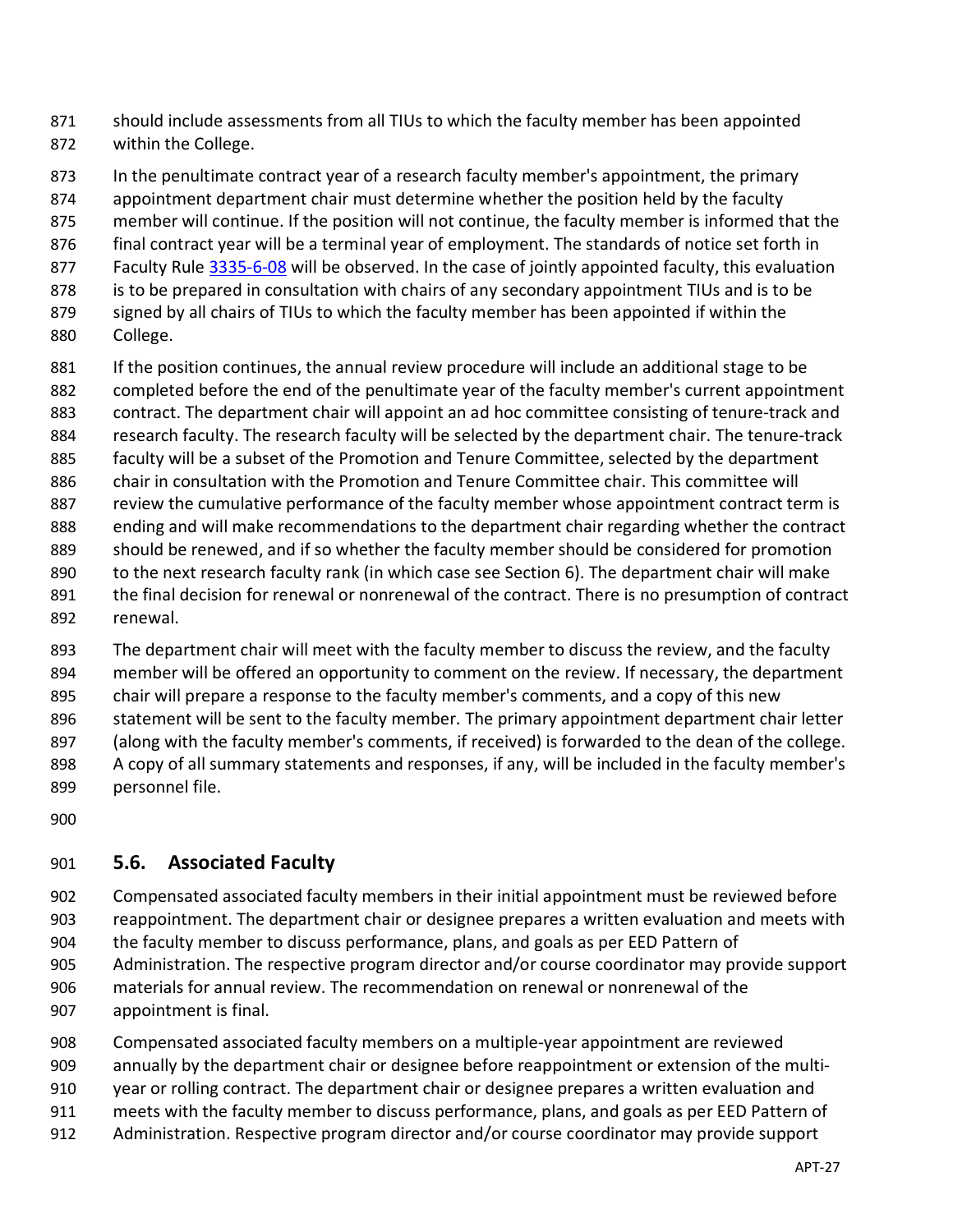- materials for annual review. The recommendation on renewal or nonrenewal of the
- appointment is final. For multi-year contracts, the chair will decide whether or not to reappoint
- by no later than end of the penultimate year of the contract. For rolling contracts, the chair will
- decide whether or not to reappoint by no later than end of the first year of the contract. The
- department chair's recommendation on reappointment is final.
- Lecturers and Senior Lecturers appointed under at least 75% FTE will both be eligible for multi-
- year and rolling contracts. The appendix of this document (Section 11) provides a description of
- the eligibility criteria and process for multi-year and rolling contracts.
- <span id="page-27-0"></span>

### **5.7. Regional Campus Faculty**

- The annual performance and merit review of a regional campus probationary tenure-track or
- tenured faculty member is first conducted on the regional campus, with a focus on teaching and
- service. The review then moves to the primary appointment TIU and proceeds as described
- above. In the event of divergence in performance assessment between the regional campus and
- the department, the department chair discusses the matter with the regional campus
- dean/director in an effort to clarify and reconcile the divergence, so that the faculty member
- receives consistent assessment and advice. In the case of jointly appointed faculty, these
- discussions are to include the TIU chairs or designees for all TIUs to which the faculty member
- has been appointed.
- The annual performance and merit review of a regional campus practice faculty member is
- conducted on the regional campus. The dean/director will provide the department chair a copy of the practice faculty member's annual performance and merit review letter.
- The annual performance and merit review of regional campus research faculty is conducted by
- the department and proceeds as described above for Columbus campus research faculty. The
- department chair will provide the regional campus dean/director a copy of the faculty member's annual performance and merit review letter.
- The annual performance and merit review of regional campus associated faculty is conducted entirely on the regional campus.
- 

### <span id="page-27-1"></span>**5.8. Salary Recommendations**

- The department chair makes annual salary recommendations to the dean, who may modify
- them. The recommendations are based on the current annual performance and merit review as well as on the performance and merit reviews of the preceding 24 months.
- In formulating recommendations, the department chair consults with the Promotion and Tenure
- Committee. As a general approach to formulating salary recommendations, the department
- chair divides faculty into at least four groups based on continuing productivity (high, average,
- low, and unsatisfactory) and considers market and internal equity issues. Salary increases should
- be based upon these considerations.
- A salary increase can consist of one or more of the following: mandatory increases as dictated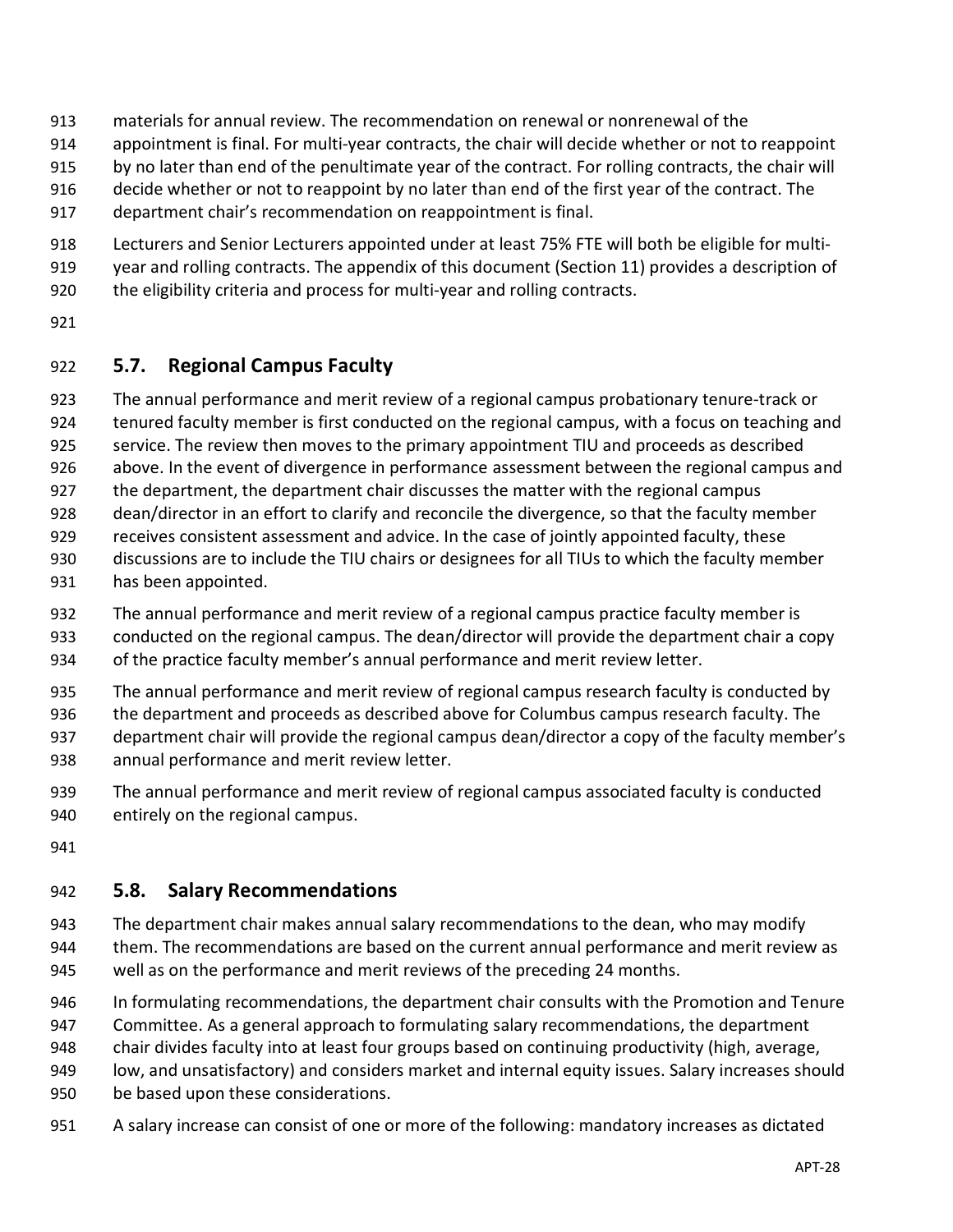- across the board by the college, market salary adjustments, and merit increases. The procedures
- and criteria described below are related to the merit component of a salary increase. The
- separate procedures and criteria related to the merit component of a salary increase for
- 955 lecturers and senior lecturers may be found in the [PPAPC.](https://buckeyemailosu.sharepoint.com/sites/ENG-EED/Shared%20Documents/Forms/AllItems.aspx?id=%2Fsites%2FENG%2DEED%2FShared%20Documents%2FGeneral%2FLatest%20Governance%20Documents%2FEED%20Lecturer%20Supplement%20%28PPAPC%29%5FApproved%202021%2D04%2D22%2Epdf&parent=%2Fsites%2FENG%2DEED%2FShared%20Documents%2FGeneral%2FLatest%20Governance%20Documents&p=true)
- Faculty on leave for part or all of an academic year will be evaluated without prejudice for being on leave. If an individual is away for part of an academic year, then the evaluation of teaching will be based on any course(s) taught while present. A similar procedure will be followed for
- evaluation of department and university service.
- Faculty with high-quality performance in all three areas of endeavor and a pattern of consistent
- professional growth will necessarily be favored. Faculty members whose performance is
- unsatisfactory in one or more areas are likely to receive minimal or no salary increases.
- Faculty members who wish to discuss dissatisfaction with their salary increase with the
- department chair should be prepared to explain how their salary (rather than the increase) is inappropriately low, since increases are solely a means to the end of an optimal distribution of
- salaries.
- Faculty members who fail to submit the required documentation (see Section 5.1 above) for an annual performance and merit review at the required time will receive no salary increase in the year for which documentation was not provided, except in extenuating circumstances, and may not expect to recoup the foregone raise at a later time.
- 

# <span id="page-28-0"></span>**6. Promotion and Tenure Reviews**

- <span id="page-28-1"></span>**6.1. Definitions**
- <span id="page-28-2"></span>**6.1.1. Teaching**

 Teaching in the Department of Engineering Education for all tracks (tenure-track, practice, research, and associated) and ranks uses the definitions in the APT document for the College of Engineering. Evaluation of teaching in the Department of Engineering Education for all tenure- track, practice, and associated faculty at all ranks (including jointly appointed faculty) is based on 979 descriptions of evidence in the APT document for the College of Engineering.

# <span id="page-28-3"></span>**6.1.2. Scholarship**

- Scholarship in the Department of Engineering Education for all tracks (tenure-track, practice,
- research, and associated) and ranks uses the definitions in the APT document for the College of Engineering. Evaluation of scholarship in the Department of Engineering Education for all tracks (tenure-track, practice, research, and associated) and ranks is based on descriptions of evidence
- in the APT document for the College of Engineering.

### <span id="page-28-4"></span>**6.1.3. Service**

Service in the Department of Engineering Education for all tenure-track, practice, and research

- faculty at all ranks (including jointly appointed faculty) uses the definitions in the APT document
- for the College of Engineering. Evaluation of service in the Department of Engineering Education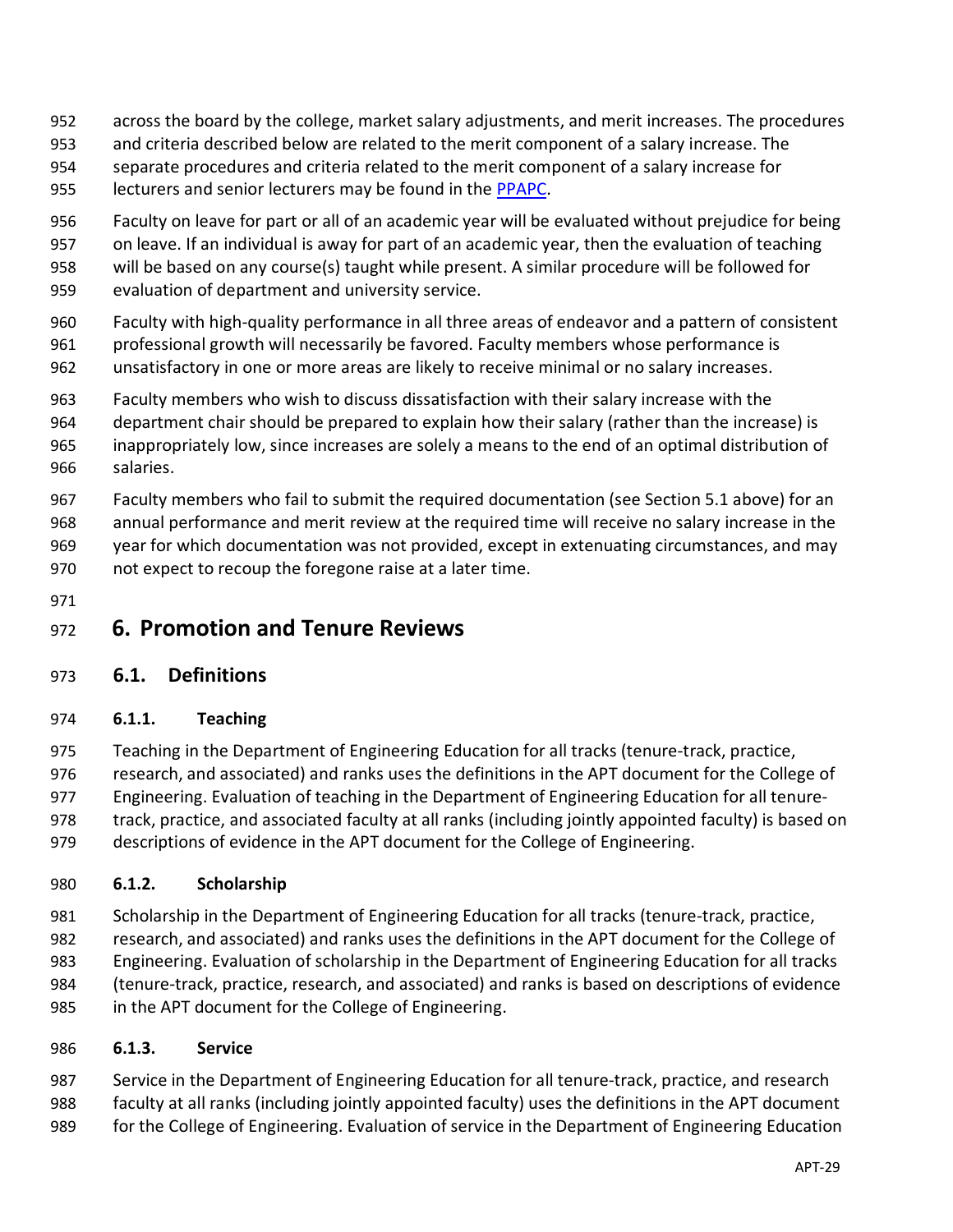for all tenure-track, practice, and research faculty at all ranks (including jointly appointed faculty) 991 is based on descriptions of evidence in the APT document for the College of Engineering.

- Elaboration is not required.
- 

# <span id="page-29-0"></span>**6.2. Criteria and Documentation that Support Promotion**

 Every candidate considered for promotion is held to a high standard of excellence in all aspects of performance. Above all, candidates are held to a very high standard of excellence in the areas central to their responsibilities. For example, if a candidate's primary teaching role is and will continue to be undergraduate teaching, then excellence in undergraduate teaching is required. A mediocre performance in this area would not be adequately counterbalanced by excellent performance in another aspect of teaching that is a significantly smaller part of the individual's responsibilities.

### <span id="page-29-1"></span>**6.2.1. Promotion to Associate Professor with Tenure**

Background: Faculty Rule [3335-6-02.](https://trustees.osu.edu/bylaws-and-rules/3335-6)

 The criteria for an appointment to an assistant professor position (Section [4.1.1\)](#page-9-2) involve *potential*. The criteria for promotion to associate professor with tenure involve *achievement* of an overall record that meets expectations (see Section 6.4.) combined with the potential for higher and more sustained achievement. The candidate must show strong and sustained evidence of substantial promise for continued growth and productivity. Scholarship will be a critical evaluation component in the tenure and promotion process. A faculty member with an average scholarship record will not be granted tenure even if he/she has an excellent teaching and service record. Specific criteria are:

- 1012 achievement of a record in teaching that meets expectations, both in the classroom and in student advising;
- 1014 achievement of a record in scholarship that meets expectations, associated usually with scholarship that enhances the state-of-the-art in engineering education and that has led to the establishment of an independent research identity and reputation;
- 1017 achievement of a record of service that meets expectations, including service to the profession, to the university, and/or to the department;
- 1019 demonstration of professional and ethical conduct consistent with the [AAUP Statement on](http://www.aaup.org/AAUP/pubsres/policydocs/contents/statementonprofessionalethics.htm) [Professional](http://www.aaup.org/AAUP/pubsres/policydocs/contents/statementonprofessionalethics.htm) [Ethics;](http://www.aaup.org/AAUP/pubsres/policydocs/contents/statementonprofessionalethics.htm) and
- 1021 a strong potential to achieve higher and more sustained levels of accomplishment and 1022 thereby to advance to professor.
- In summary, tenure will be reserved for faculty members who (a) have made substantive achievements in scholarship and clearly demonstrated potential to become distinguished scholars and recognized leaders in engineering education, (b) are effective teachers in the classroom and advisors outside the classroom, and (c) provide high quality service to the university and to the community.
- Tenure is not awarded below the rank of associate professor at The Ohio State University.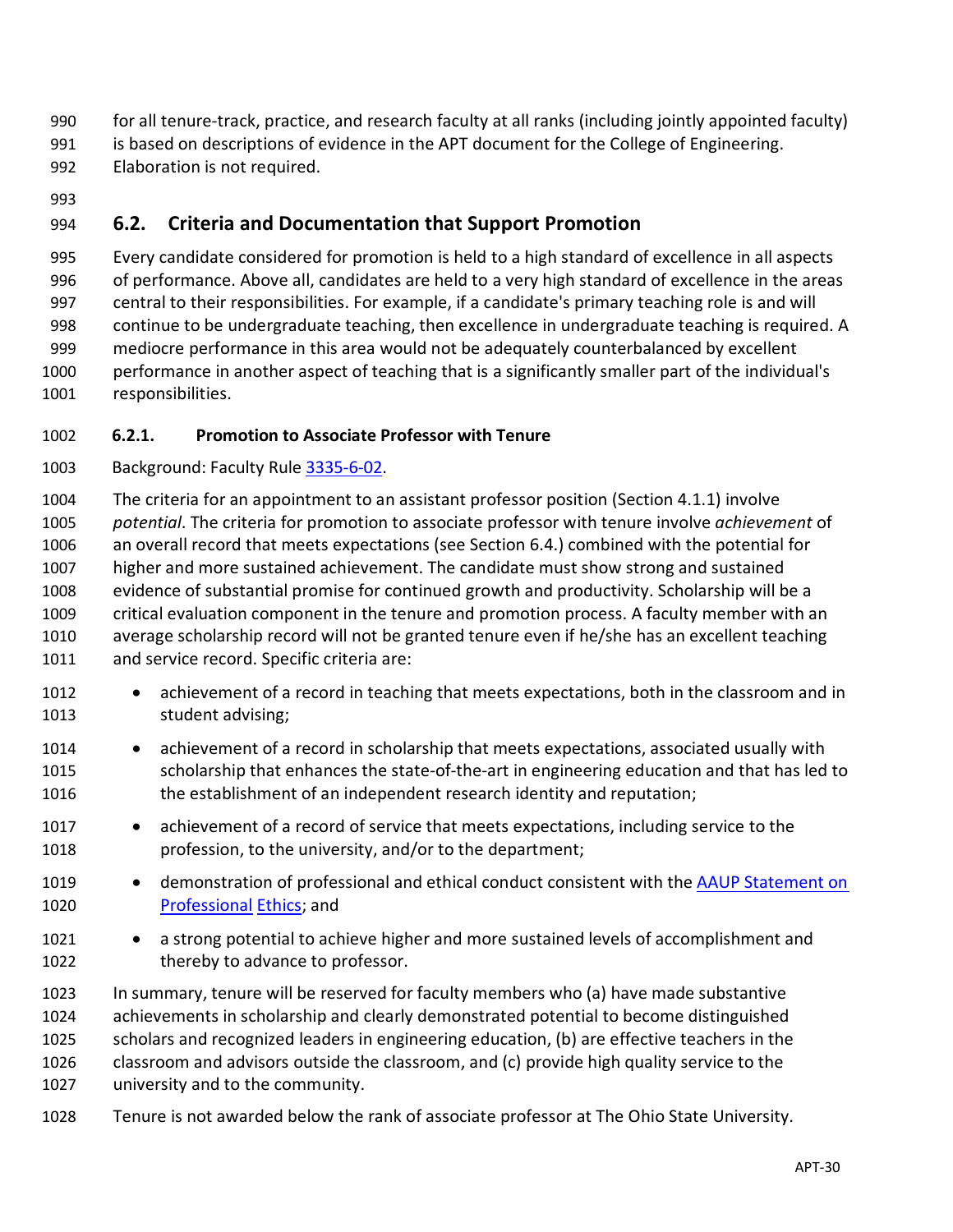- Section 6.4. lists the typical examples of evidence to support a case for promotion, and the methods that will be used to evaluate this evidence.
- <span id="page-30-0"></span>**6.2.2. Promotion to Professor**
- Background: Faculty Rule [3335-6-02.](https://trustees.osu.edu/bylaws-and-rules/3335-6)
- The criteria for promotion to professor involve sustained achievement combined with the attainment of distinction in the field. They are:
- sustained achievement of a record in teaching that meets expectations, both in the classroom and in student advising;
- sustained achievement of a record in scholarship that meets expectations, associated usually with scholarship that enhances the state-of-the-art in engineering education;
- 1039 sustained achievement of a record of service that meets expectations, including service to the profession, to the university, and/or to the department;
- 1041 demonstration of professional and ethical conduct consistent with the [AAUP Statement on](http://www.aaup.org/AAUP/pubsres/policydocs/contents/statementonprofessionalethics.htm) [Professional](http://www.aaup.org/AAUP/pubsres/policydocs/contents/statementonprofessionalethics.htm) [Ethics;](http://www.aaup.org/AAUP/pubsres/policydocs/contents/statementonprofessionalethics.htm) and
- a total body of high-quality work and recognition as a leader in the field of engineering education that leads to national or international distinction.
- When assessing a candidate's national and international reputation in the field, a national and international reputation for the scholarship of teaching may be counted as either teaching or scholarship.
- In addition, as further specified by Faculty Rule [3335-6-02,](https://trustees.osu.edu/rules/university-rules/chapter-3335-6-rules-of-the-university-faculty-concerning-faculty-appointments-reappointments-promotion-and-tenure.html) assessment is in relation to specific assigned responsibilities with reasonable flexibility being exercised in order to balance, where the case requires, heavier responsibilities and commitment in one area against lighter ones in another. Promotion should reflect the reality that (a) not all faculty members have the same distribution of assignments (b) not all faculty members will be able to contribute excellence equally in all evaluation dimensions; and (c) there is a multi-faceted institutional responsibility that must be achieved by the skills of the faculty collectively. Promotion to professor should be awarded not only to those faculty who have demonstrated impact in their scholarship of research and creative inquiry, teaching and learning, and service, but also to those who have exhibited excellence in leadership to make visible and demonstrable impact upon the mission of the department, college, and university.
- Section 6.4. lists the typical examples of evidence to support a case for promotion, and the methods that will be used to evaluate this evidence.
- In the evaluation of untenured professors for tenure, the same criteria apply, along with any others established in writing at the time a senior rank appointment without tenure was offered.
- <span id="page-30-1"></span>**6.2.3. Promotion of Practice Faculty**
- Background: Faculty Rule [3335-7-05.](https://trustees.osu.edu/university-faculty-rules/3335-7)
- **Promotion to Associate Professor of Practice**
- The criteria for promotion to associate professor of practice involve achievement combined with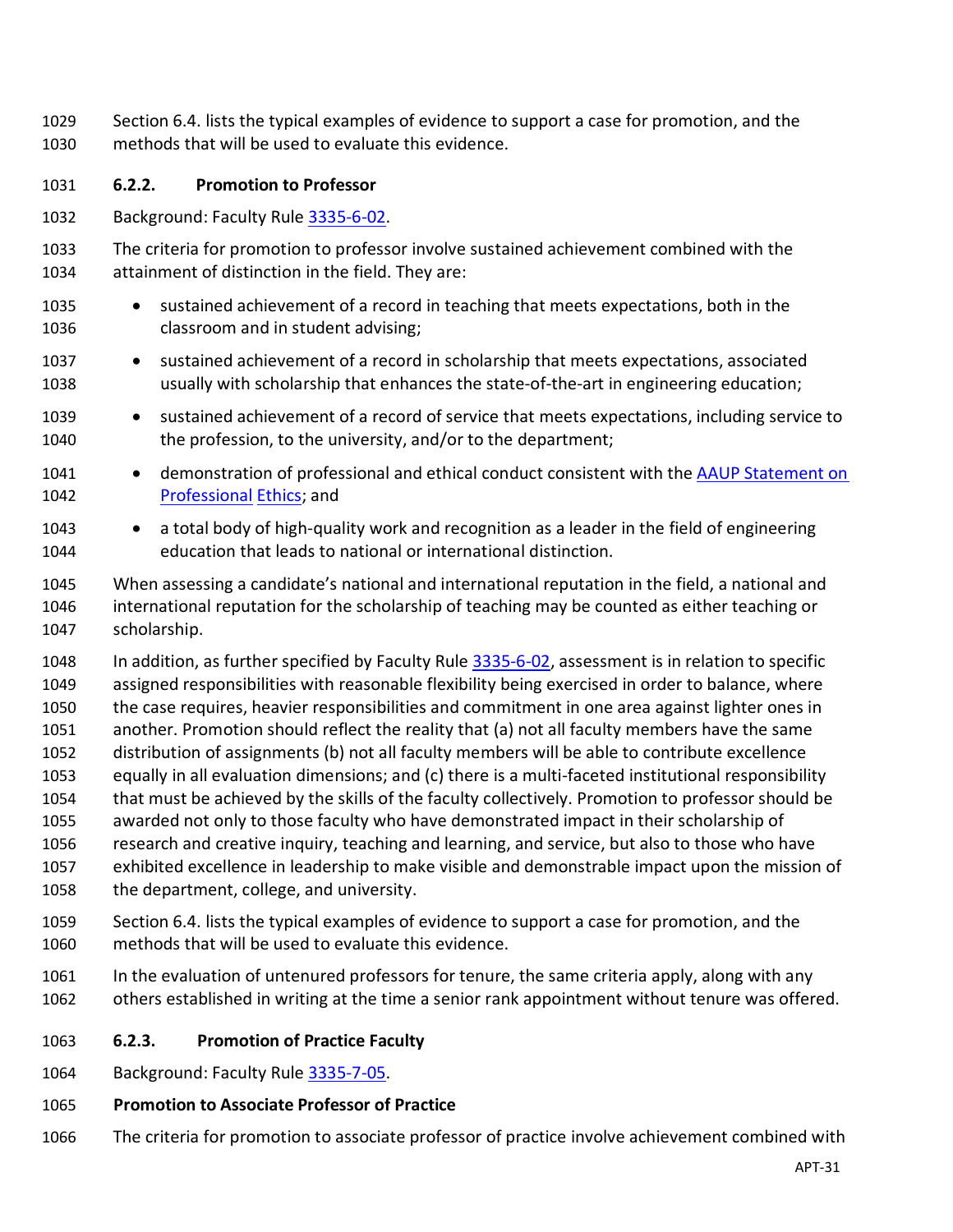- the potential for sustained and higher achievement. Specifically, they are:
- 1068 achievement of a record that meets expectations in teaching courses for which the department is responsible, and a potential for exceeding expectations in teaching;
- achievement of a record that meets expectations in student advising responsibilities appropriate for the position;
- achievement of a record that meets expectations of contribution to scholarship, typically based on applying either (1) their academic expertise and experience to scholarship in engineering education and related academic fields, which includes, but is not limited to academic program development or (2) their expertise and experience outside of the engineering education academic field to academic program development involving professional practice and related state-of-the-practice activities that directly engage students;
- 1079 achievement of a record that meets expectations for service, including service to the profession, to the university, and/or to the department, and a potential for exceeding expectations in service;
- 1082 demonstration of professional and ethical conduct consistent with the AAUP Statement on [Professional](http://www.aaup.org/AAUP/pubsres/policydocs/contents/statementonprofessionalethics.htm) [Ethics;](http://www.aaup.org/AAUP/pubsres/policydocs/contents/statementonprofessionalethics.htm) and
- strong potential to achieve higher and more sustained levels of accomplishment and thereby to advance to professor of practice.
- Teaching, academic program development, and scholarly contributions that meet or exceed expectations are the most critical evaluation components in the promotion process. Service is also an important criterion in the evaluation. The candidate must show strong and sustained evidence of substantial promise for continued growth and productivity.

### **Promotion to Professor of Practice**

- The criteria for promotion to professor of practice involve sustained achievement combined with the attainment of distinction in the field. They are:
- 1093 sustained achievement of a record that meets expectations in teaching courses for which the department is responsible;
- sustained achievement of a record that meets expectations in student advising responsibilities appropriate for the position;
- sustained achievement of a record that meets expectations for contribution to scholarship, typically based on applying either (1) their academic expertise and experience to scholarship in engineering education and related academic fields, which includes, but is not limited to academic program development or (2) their expertise and experience outside of the engineering education academic field to academic program development involving professional practice and related state-of-the-practice activities that directly engage students;
- 1104 sustained achievement of a record that meets expectations of service, including service to the profession, to the university, and/or to the department, and a potential for exceeding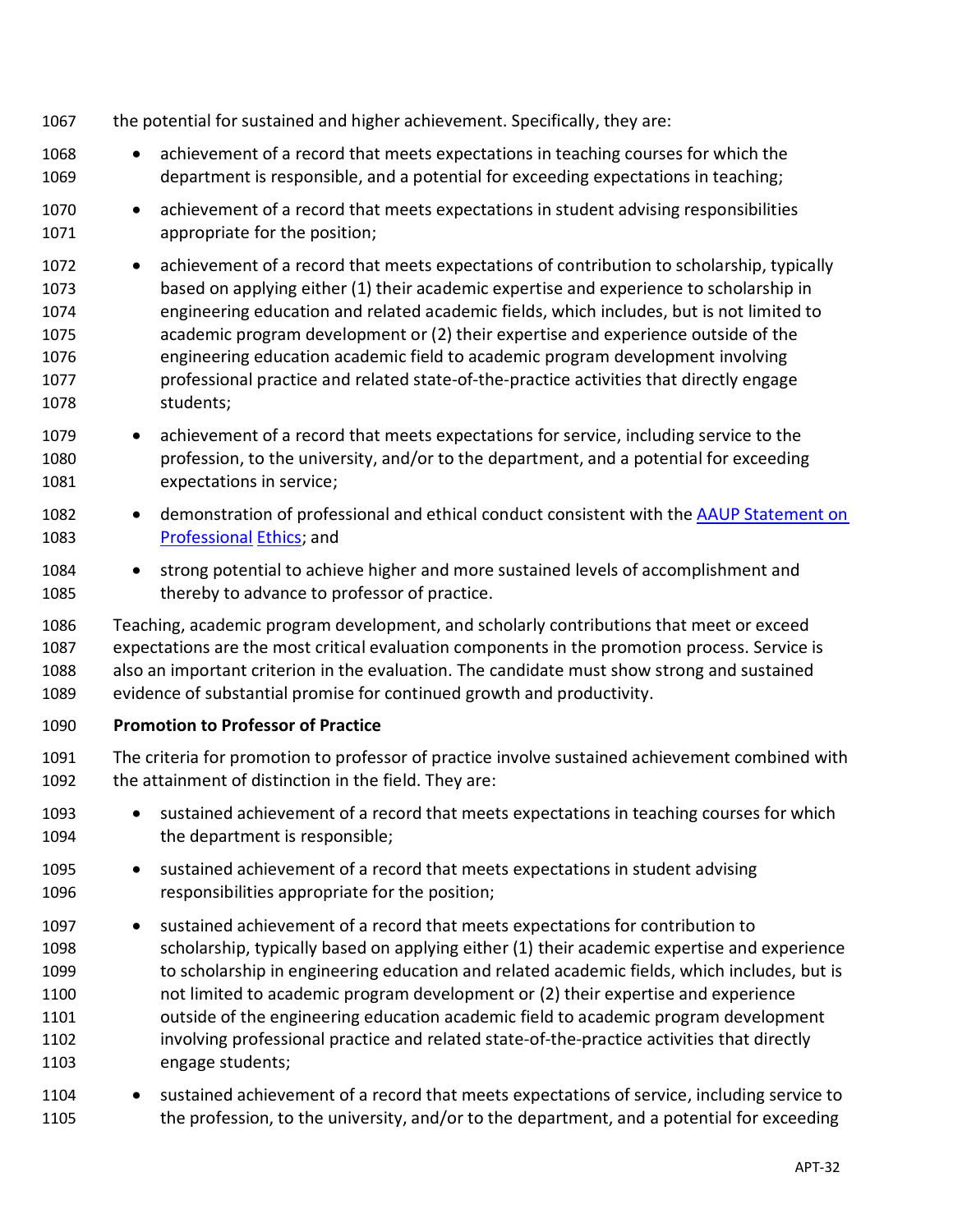- expectations in service;
- 1107 demonstration of professional and ethical conduct consistent with the AAUP Statement on [Professional](http://www.aaup.org/AAUP/pubsres/policydocs/contents/statementonprofessionalethics.htm) [Ethics;](http://www.aaup.org/AAUP/pubsres/policydocs/contents/statementonprofessionalethics.htm) and
- a total body of high-quality work and recognition as a leader in the field that leads to national or international distinction in at least one of teaching, scholarship, or service.
- Section 6.4. lists the typical examples of evidence to support a case for promotion, and the methods that will be used to evaluate this evidence.

### <span id="page-32-0"></span>**6.2.4. Promotion of Research Faculty**

Background: Faculty Rule [3335-7-32.](https://trustees.osu.edu/university-faculty-rules/3335-7)

### **Promotion to Research Associate Professor**

- The criteria for an appointment to a research assistant professor position (Section [4.1.3\)](#page-10-0) involve
- potential. The criteria for promotion to research associate professor involve achievement
- combined with the potential for higher and more sustained achievement. They are:
- 1119 achievement of a record that meets expectations in graduate student advising, and a potential for exceeding expectations in advising;
- achievement of a record that meets expectations in scholarship, associated primarily with scholarship that enhances the state-of-the-art in engineering education;
- 1123 demonstration of a sustainable research portfolio at designated funding levels;
- achievement of a record that meets expectations for service to the department;
- 1125 demonstration of professional and ethical conduct consistent with the [AAUP Statement on](http://www.aaup.org/AAUP/pubsres/policydocs/contents/statementonprofessionalethics.htm) [Professional](http://www.aaup.org/AAUP/pubsres/policydocs/contents/statementonprofessionalethics.htm) [Ethics;](http://www.aaup.org/AAUP/pubsres/policydocs/contents/statementonprofessionalethics.htm) and
- strong potential to achieve higher and more sustained levels of accomplishment and thereby to advance to research professor.
- Scholarship will be a critical evaluation component in the promotion process. The candidate must show strong and sustained evidence of substantial promise for continued growth and productivity.

### **Promotion to Research Professor**

- The criteria for promotion to research professor involve sustained achievement combined with the attainment of distinction in the field. They are:
- 1135 sustained achievement of a record that meets expectations in graduate student advising;
- 1136 sustained achievement of a record that meets expectations in scholarship, associated primarily with scholarship that enhances the state-of-the-art in engineering education;
- 1138 demonstration of a sustainable research portfolio at designated funding levels;
- sustained achievement of a record that meets expectations for service to the department;
- 1140 demonstration of professional and ethical conduct consistent with the [AAUP Statement on](http://www.aaup.org/AAUP/pubsres/policydocs/contents/statementonprofessionalethics.htm) [Professional](http://www.aaup.org/AAUP/pubsres/policydocs/contents/statementonprofessionalethics.htm) [Ethics;](http://www.aaup.org/AAUP/pubsres/policydocs/contents/statementonprofessionalethics.htm) and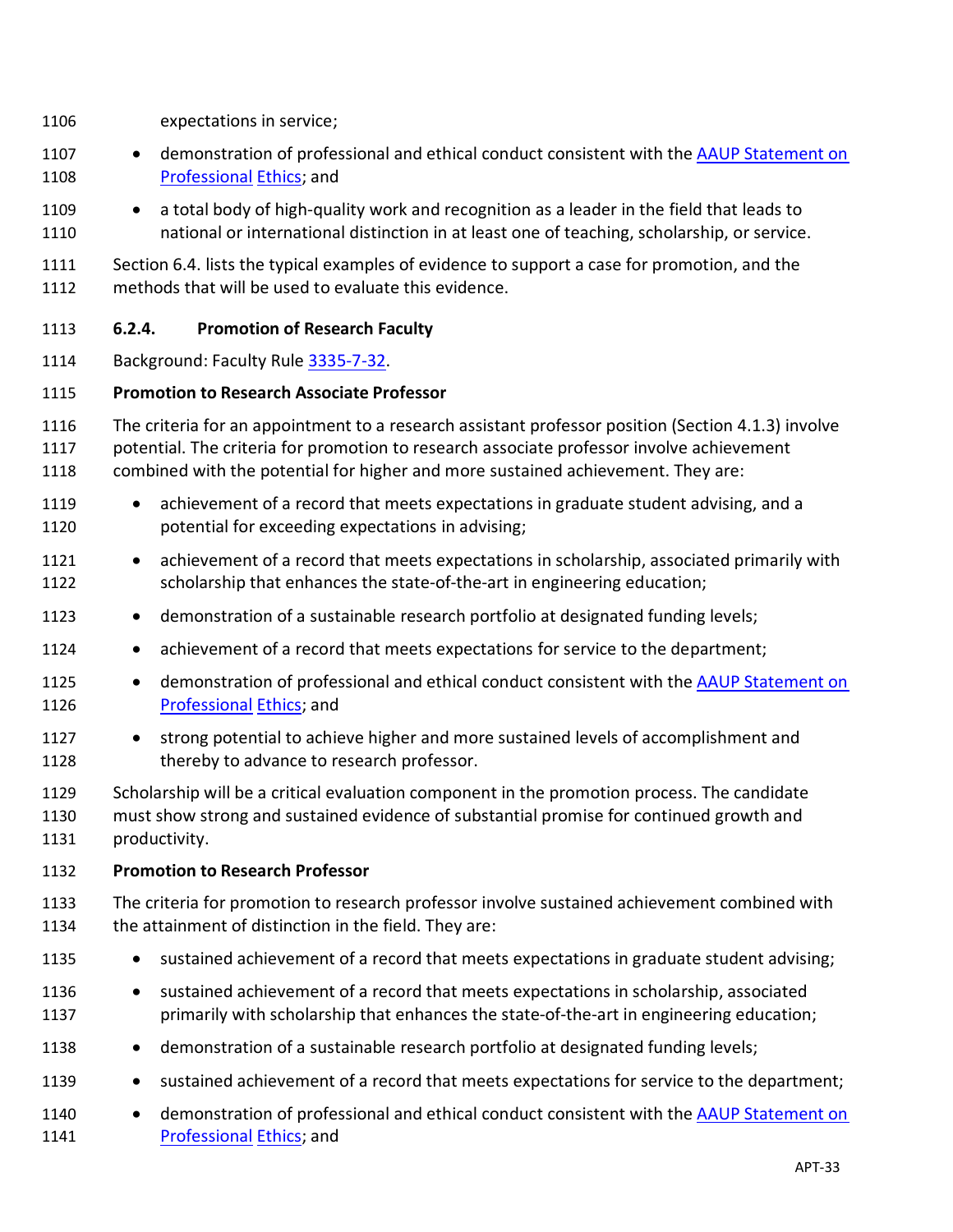- a total body of high-quality work and recognition as a leader in the field that leads to national or international distinction.
- Section 6.4 lists the typical examples of evidence to support a case for promotion, and the methods that will be used to evaluate this evidence.

### <span id="page-33-0"></span>**6.2.5. Promotion of Lecturers**

- **Eligibility**: Promotion to Senior Lecturer
- The criteria for promotion to senior lecturer involve achievement combined with the potential 1149 for higher and more sustained achievement. They are:
- achievement of a record that meets expectations in teaching courses involving professional practice in engineering, engineering education, and/or a related field;
- 1152 demonstration of professional and ethical conduct consistent with the AAUP Statement on [Professional Ethics;](https://www.aaup.org/report/statement-professional-ethics) and
- 1154 strong potential for sustained levels of accomplishment.
- Effective teaching, academic program development, program assessment, course development, and other activities oriented toward student learning and its evaluation will be weighted most heavily in the promotion process. The candidate must show strong and sustained evidence of potential for continued growth and productivity, which should be documented in the candidate's dossier. More detail on the criteria, processes, and documentation regarding promotion of 1160 lecturers to senior lecturers can be found in the [PPAPC.](https://buckeyemailosu.sharepoint.com/sites/ENG-EED/Shared%20Documents/Forms/AllItems.aspx?id=%2Fsites%2FENG%2DEED%2FShared%20Documents%2FGeneral%2FLatest%20Governance%20Documents%2FEED%20Lecturer%20Supplement%20%28PPAPC%29%5FApproved%202021%2D04%2D22%2Epdf&parent=%2Fsites%2FENG%2DEED%2FShared%20Documents%2FGeneral%2FLatest%20Governance%20Documents&p=true)

### <span id="page-33-1"></span>**6.2.6. Regional Campus Faculty**

- 1162 Background: Faculty Rule [3335-6-07.](https://trustees.osu.edu/bylaws-and-rules/3335-6)
- Expectations for regional campus faculty differ somewhat from those for faculty on the
- Columbus campus. The primary mission of the regional campuses is to provide high quality
- undergraduate education and serve the academic needs of their communities. Therefore, the
- relative emphasis on teaching and service expected of regional campus faculty will typically be
- greater. While the department expects regional campus faculty to achieve a record of high-quality scholarship and publications, it recognizes that greater teaching and service
- commitments and less access to research resources for regional campus faculty require different
- research expectations. In general, regional campus tenure-track faculty are not expected to have
- a research output that is as high as that for Columbus campus faculty, but the overall quality of
- 1172 this research is expected to be comparable.
- In evaluating regional campus practice faculty, research faculty, and associated faculty for promotion, the department will use the same criteria as described above for the promotion of faculty in each of these categories.
- 

### <span id="page-33-2"></span>**6.3. Procedures**

- Background: Faculty Rule [3335-6-04](https://trustees.osu.edu/bylaws-and-rules/3335-6) and Faculty Rule [3335-7-08.](https://trustees.osu.edu/university-faculty-rules/3335-7)
- The department's procedures for promotion and tenure and promotion reviews are fully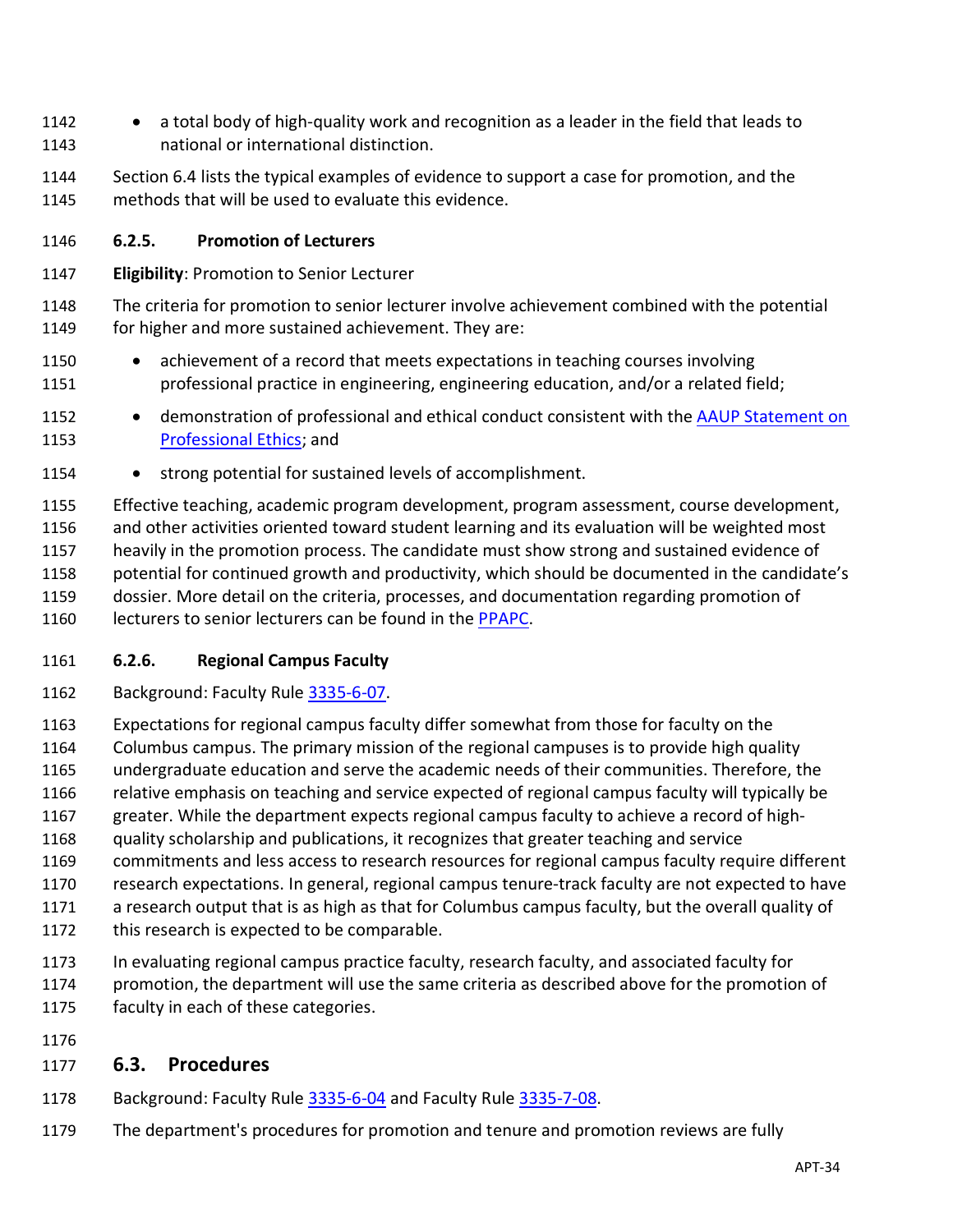consistent with those set forth in Faculty Rules and the Office Academic Affairs annually updated 1181 procedural guidelines for promotion and tenure reviews found in Volume 3 of the [Policies](https://oaa.osu.edu/policies-and-procedures-handbook) and [Procedures](https://oaa.osu.edu/policies-and-procedures-handbook) Handbook. The following sections, which state the responsibilities of each party to the review process, apply to all tenure-track, practice, and research faculty in the department. Policies and procedures for promotion of lecturers to senior lecturer are described in the [PPAPC.](https://buckeyemailosu.sharepoint.com/sites/ENG-EED/Shared%20Documents/Forms/AllItems.aspx?id=%2Fsites%2FENG%2DEED%2FShared%20Documents%2FGeneral%2FLatest%20Governance%20Documents%2FEED%20Lecturer%20Supplement%20%28PPAPC%29%5FApproved%202021%2D04%2D22%2Epdf&parent=%2Fsites%2FENG%2DEED%2FShared%20Documents%2FGeneral%2FLatest%20Governance%20Documents&p=true)

### <span id="page-34-0"></span>**6.3.1. Candidate Responsibilities**

 Candidates for promotion and tenure or promotion are responsible for submitting a complete, accurate dossier and providing a copy of the APT under which they wish to be reviewed. If external evaluations are required, candidates are responsible for reviewing the list of potential external evaluators compiled for their case according to TIU guidelines. Each of these elements is described in detail below.

### **6.3.1.1 Dossier**

- Candidates are responsible for submitting a complete, accurate dossier fully consistent with
- Office of Academic Affairs guidelines. Candidates should not sign the Office of Academic Affairs
- Candidate Checklist without ascertaining that they have fully met the requirements set forth in
- the Office of Academic Affairs core dossier outline including, but not limited to, those
- highlighted on the checklist. Supplementary documentation may be offered by the candidate or
- may be requested by the Promotion and Tenure Committee chair or the department chair.
- In teaching, scholarship, and service, and in a few specific subcategories of each (outlined
- below), ratings of the candidate's record will be provided on a scale ranging from **does not meet expectations**, **meets expectations**, to **exceeds expectations**. A record that "meets expectations" is a minimal expectation for promotion in that category. The Promotion and Tenure Committee
- rarely will rate the record of a promotion candidate as "does not meet expectations," but these
- 1203 ratings may be seen more frequently in annual or fourth-year reviews in situations where
- substantial improvement is required to meet expectations.
- While the Promotion and Tenure Committee makes reasonable efforts to check the dossier for accuracy and completeness, the candidate bears full responsibility for all parts of the dossier that are to be completed by him or her.
- The time period for teaching documentation to be included in the dossier for probationary
- faculty is the start date to present. For tenured or nonprobationary faculty it is the date of last promotion or the last five years, whichever is less, to present.
- The time period for scholarship documentation to be included in the dossier for probationary
- faculty is the start date to present. For tenured or nonprobationary faculty it is the date of last
- promotion to present. All scholarship outcomes will be reviewed for increasing independence
- over time. There should also be an increasing trajectory of significant scholarly outcomes over time.
- The time period for service documentation to be included in the dossier for probationary faculty
- is the start date to present. For tenured or nonprobationary faculty it is the date of last promotion to present.
- The complete dossier is forwarded when the review moves beyond the department. The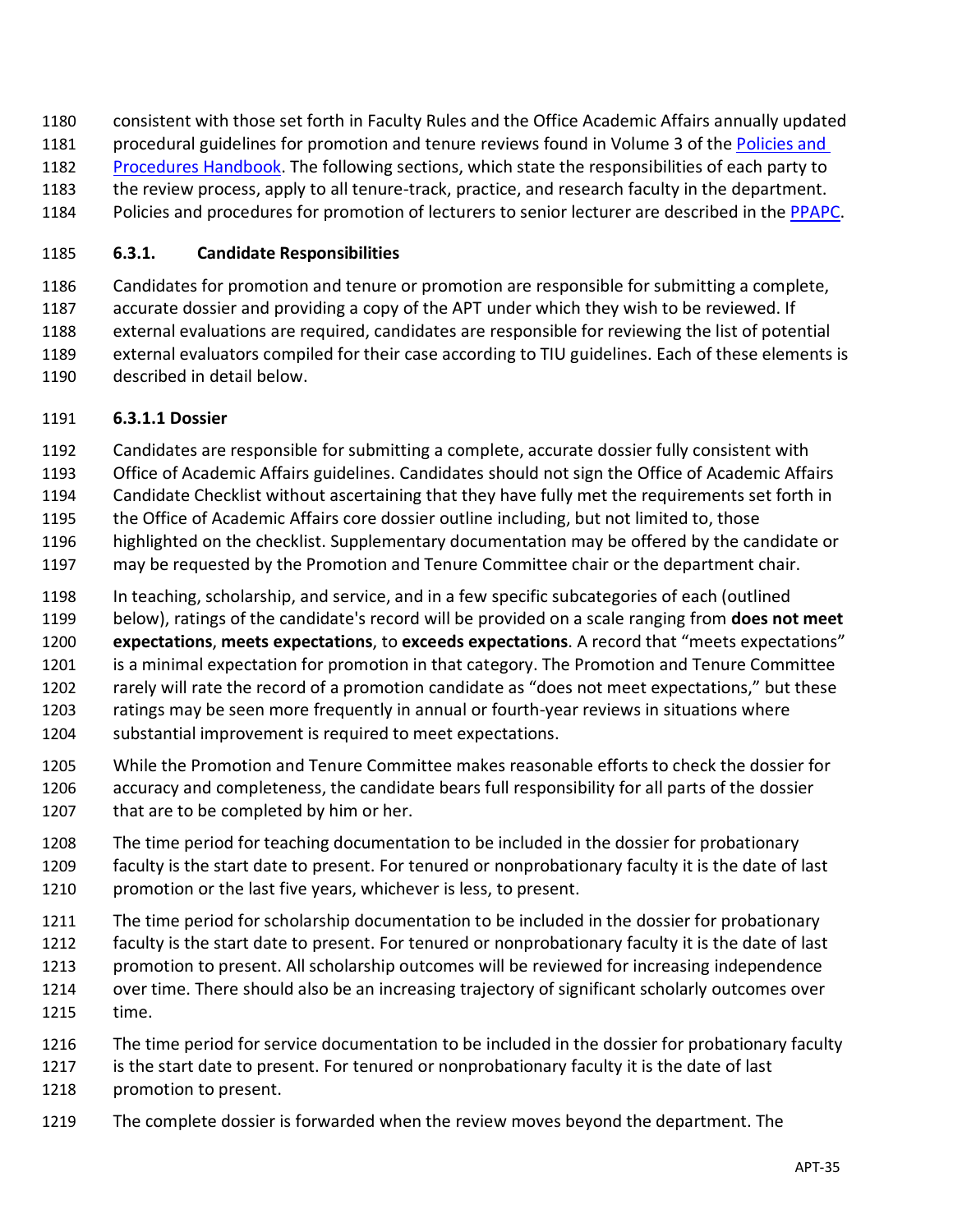- documentation of teaching is forwarded along with the dossier. The documentation of
- 1221 scholarship and service is for use during the department review only unless reviewers at the
- college and university levels specifically request it.
- Documentation for promotion and tenure or promotion is described below.

#### <span id="page-35-0"></span>**Teaching**

- The teaching component of the review will include summary evaluations of classroom teaching,
- curricular development, and advising of students. Expected documentation for these
- components is described in the follow three sections. Candidates are required to include peer
- evaluations of teaching as part of the dossier.

#### **Classroom Teaching**

- Evidence that will be evaluated to assess the classroom teaching sub-category of teaching will include:
- 1232 Student evaluations of instruction (SEI) (a summary of SEIs and, in particular, SEI comments is presented in writing from another faculty member as part of the dossier)
- 1234 Peer observations of instruction
- Evidence that will be evaluated to assess the classroom teaching sub-category of teaching could include:
- 1237 Awards for teaching
- Individual letters (not solicited by the candidate) from former students regarding teaching effectiveness
- 1240 Letters (not solicited by the candidate) from other faculty regarding teaching effectiveness
- The EED approach to teaching assessment and feedback has two required components.
- Direct formal assessment of teaching will be conducted using the OSU student evaluation of instruction (SEI) questionnaires and the department's official peer evaluation of teaching forms. A faculty member other than the candidate must create a summary of SEIs paying particular attention to student comments. This summary becomes part of the dossier. SEIs will be used in
- each regular course.
	- At least two peer reviews of teaching (by faculty selected in consultation with the Promotion and Tenure Committee chair) will be conducted within one year before the fourth-year review and any promotion and/or tenure review. Reports from the peer reviews will be part of the
	- candidate's record to be considered in such reviews.
	- The candidate may include formative feedback on teaching in their dossier. Examples include,
	- but are not limited to, EED student evaluation of teaching questionnaires and informal reviews
	- by peers. These will not be part of the candidate's record to be considered in promotion and
	- tenure reviews unless SEIs are not available for the same course.
	- The department will follow the procedures for peer review of teaching as set forth in Section 9.2 of this document.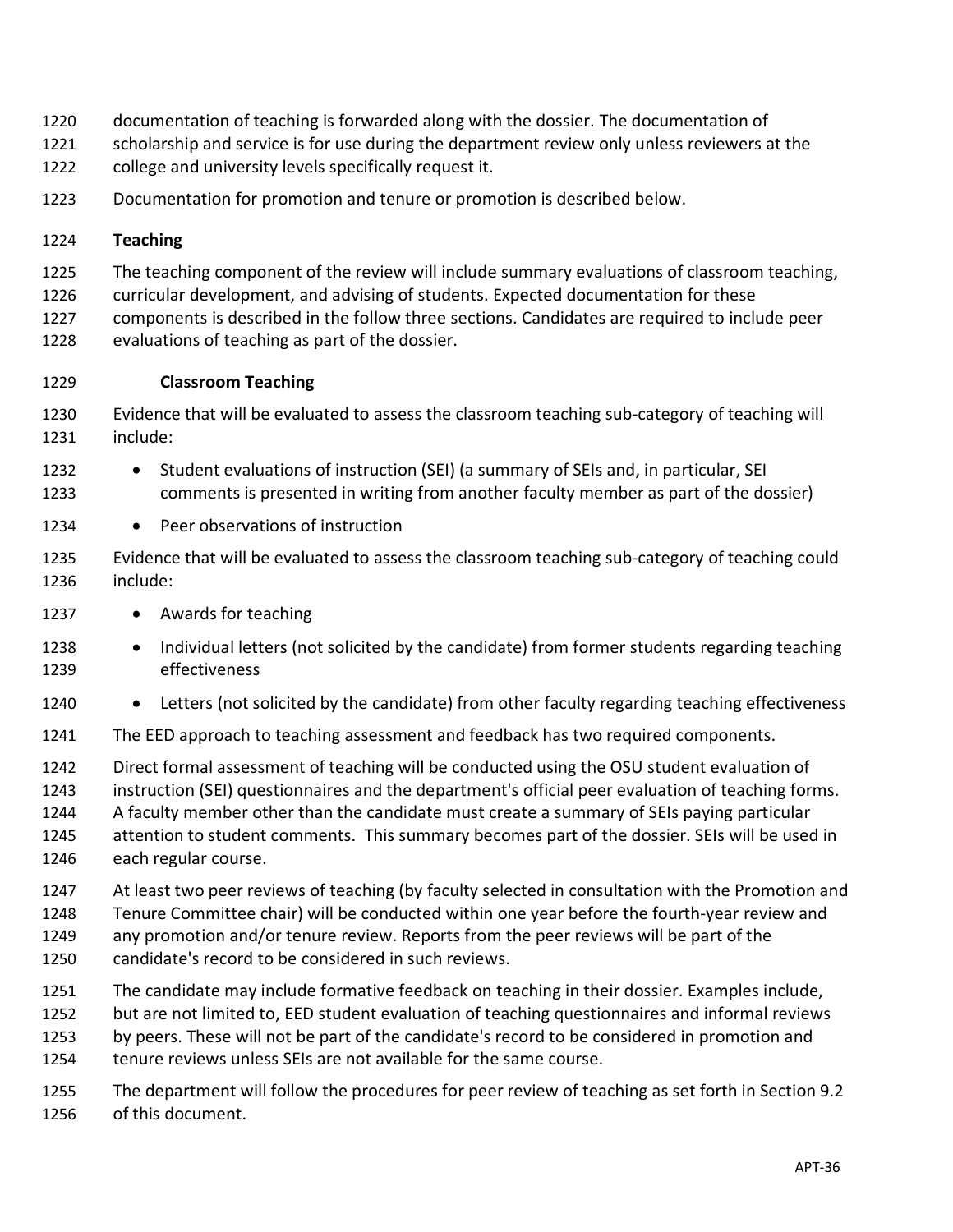#### **Curricular Development**

- Evidence that will be evaluated to assess the curricular development sub-category of teaching will often include:
- Curricular and content development and innovations
- 1261 Textbook and course material development
- 1262 Pedagogical innovations
- 1263 Publications about teaching
- 1264 Awards for curricular development
- Letters (not solicited by the candidate) from other faculty regarding curricular contributions

#### **Advising**

 Each faculty member is expected to perform academic advising as appropriate to their rank and track and as assigned by the department to graduate students, and to provide appropriate advice regarding course and program matters as well as career and graduate school choices. The 1271 primary distinguishing factor in this sub-category of teaching will be the role of the candidate in advising graduate student scholarship leading to Ph.D. and M.S. (thesis) degrees, and (to a lesser extent) research by undergraduates, including senior theses. Evidence that will be evaluated to assess the advising sub- category of teaching will often include:

- 1275 Achievements (e.g., publications and awards) of Ph.D., M.S. thesis, and senior honors thesis students advised
- Sustained progress toward the degree by Ph.D. and M.S. thesis students advised
- Service on Ph.D. dissertation and M.S. thesis committees of students who have other primary advisors
- Service as a faculty mentor for student organizations or student-led initiatives
- <span id="page-36-0"></span>1281 • Letters (not solicited by the candidate) from other faculty regarding advising contributions

### **Scholarship**

 Scholarship for tenure-track, practice, and research faculty involves primarily scholarship that advances the state-of-the-art in engineering education. Scholarship for practice faculty typically involves scholarship of application, which often includes course development and evaluation, curriculum development and evaluation, assessment of student learning outcomes, and instructional approaches. The scholarship component of the review will include summary evaluations of quality, quantity, significance/impact, and funding. Expected documentation for 1289 these components is described in separate sections.

### **Quality**

"Quality" refers to the degree to which the candidate's scholarship represents superior

intellectual achievement: the originality, novelty, and intrinsic value of scholarly contributions.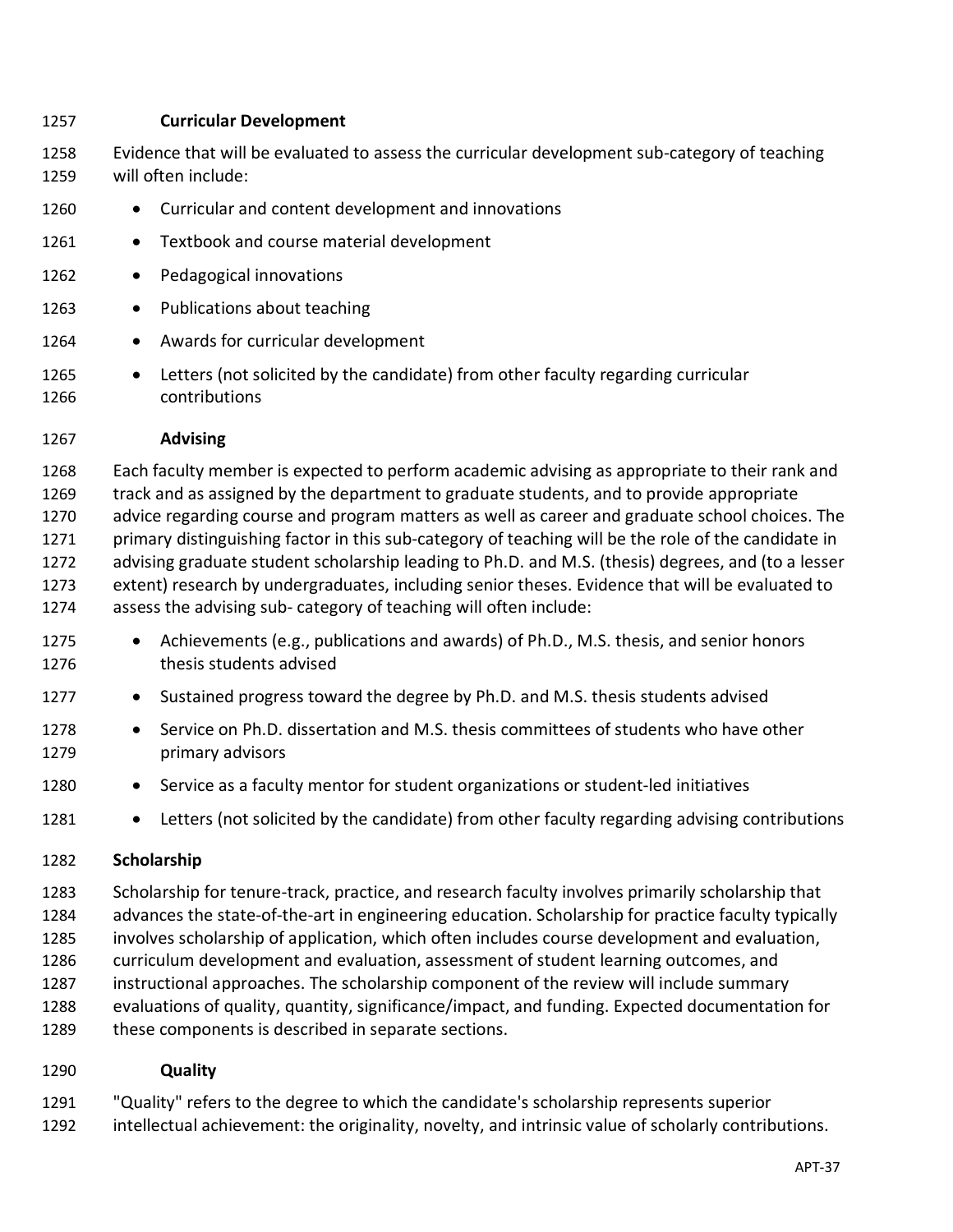- Evidence that will be evaluated to assess the quality of scholarship will often include:
- 1294 Independent external evaluators' opinions of the quality of the work (when available);
- 1295 Prestige (reputation and visibility), selectivity, impact factors, and relevance to the 1296 scholarship of publication outlets;
- 1297 Patents, patent applications, and similar evidence of technological innovation;
- Competitive peer-reviewed grants, contracts, and gifts for which the candidate is the PI or a critically important co-PI;
- 1300 Invited presentations at other institutions;
- 1301 Invitations to serve on editorial boards of prestigious journals;
- Invitations to serve on editorial boards or program committees of prestigious journals or conferences;
- 1304 Invitations to serve on government or professional organization policy-making panels and boards; and
- Special commendations and honors for the quality of scholarship, e.g., professional society Fellow designation.
- Because of the wide range of areas within engineering education, research papers may appear in diverse journals and proceedings. In many areas of the discipline, conference publications are
- rigorously reviewed and prestigious, and can be as significant as publications in premier journals.
- The appendix of this document (Section [12\)](#page-47-0) includes a discussion of legitimate and community-
- recognized publishing strategies for Engineering Education faculty members.

#### **Quantity**

- "Quantity" refers to the total body of scholarly results the candidate has produced and effectively disseminated to the broader community, typically through publication. Evidence that will be evaluated to assess the quantity of scholarship will include:
- Number of equivalent papers (i.e., accounting for multiple authorship and paper length) appearing in or fully accepted by top publication outlets, and that can be attributed to the candidate's research publication efforts;
- 1320 Number of publications appearing in other outlets; and
- Number of substantial work products other than traditional publications (such as software), if applicable.
- The number of other publications will be considered evidence of quantity, but generally will have less weight than publications in top publication outlets. Similarly, work products that have been
- considered in hiring the candidate generally will be of less importance in quantity-of-scholarship
- determination than those produced later. For faculty members hired as associate professor or
- with years credited toward tenure, the totality of the record will be considered when assessing
- quantity, along with the expectation for productivity while at OSU.
- Ohio State specifically asks the candidate to include in the dossier, for each publication that the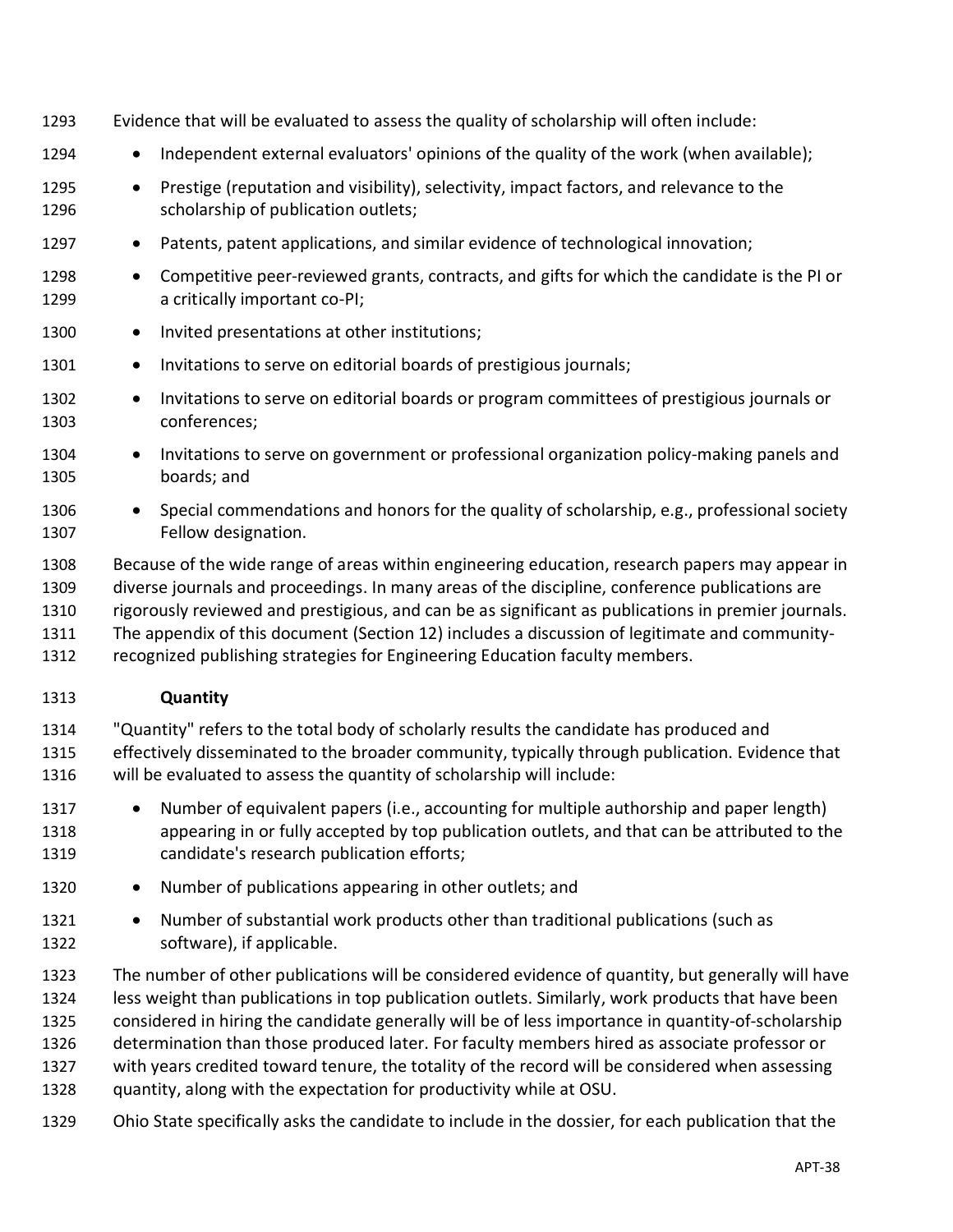- candidate wishes to be considered as a serious contribution, a description of both the
- intellectual contribution (qualitative) and effort contribution (quantitative). The Promotion and
- Tenure Committee may contact non-student co-authors to confirm such descriptions.
- In some situations, non-traditional scholarly products and methods of dissemination will need to
- be evaluated. The candidate should provide appropriate documentation to permit adequate evaluation.

### **Significance/Impact**

- "Significance/impact" refers to the degree to which the candidate's work is fundamentally important for the field, as well as the extent to which it has been recognized, cited, adopted, and/or built upon by others. Evidence that will be evaluated to assess the significance/impact of scholarship will often include:
- 1341 Independent external evaluators' opinions of the significance/impact of the work (when available);
- Promotion and Tenure Committee members' assessments of the significance/ impact of the work;
- 1345 Citations of the candidate's work by others; and
- 1346 Adoption and use of the candidate's scholarly results and techniques, or other work products, by others.

### **Funding**

- As noted above, competitive peer-reviewed grants, contracts, and gifts to support scholarship (and where they are from) will be considered in evaluating the quality of the candidate's scholarly program. Such funding is also an independently important aspect of scholarship because of the expectation that tenure-track and research faculty will obtain funding to support graduate students to do research and will contribute to the financial stability of the department. Evidence that will be evaluated to assess funding of scholarship will often include:
- Grants, contracts, and gifts for which the candidate is the PI or a critically important co-PI;
- 1356 Number of graduate students supported with external funding;
- Total amount of external funding for the candidate's research program; and
- 1358 Letters (not solicited by the candidate) from collaborators, especially the PI, documenting the importance of the candidate's role in obtaining the funding and accomplishing the work for funded projects where the candidate is a co-PI.
- All external funding that supports students and for which the EED and/or an EED-related center receives appropriate expenditure credit will be considered equally important in rating the funding sub-category of scholarship.

### <span id="page-38-0"></span>**Service**

The service component of the review will include summary evaluations of internal service and

external service. Expected documentation for these components is described in separate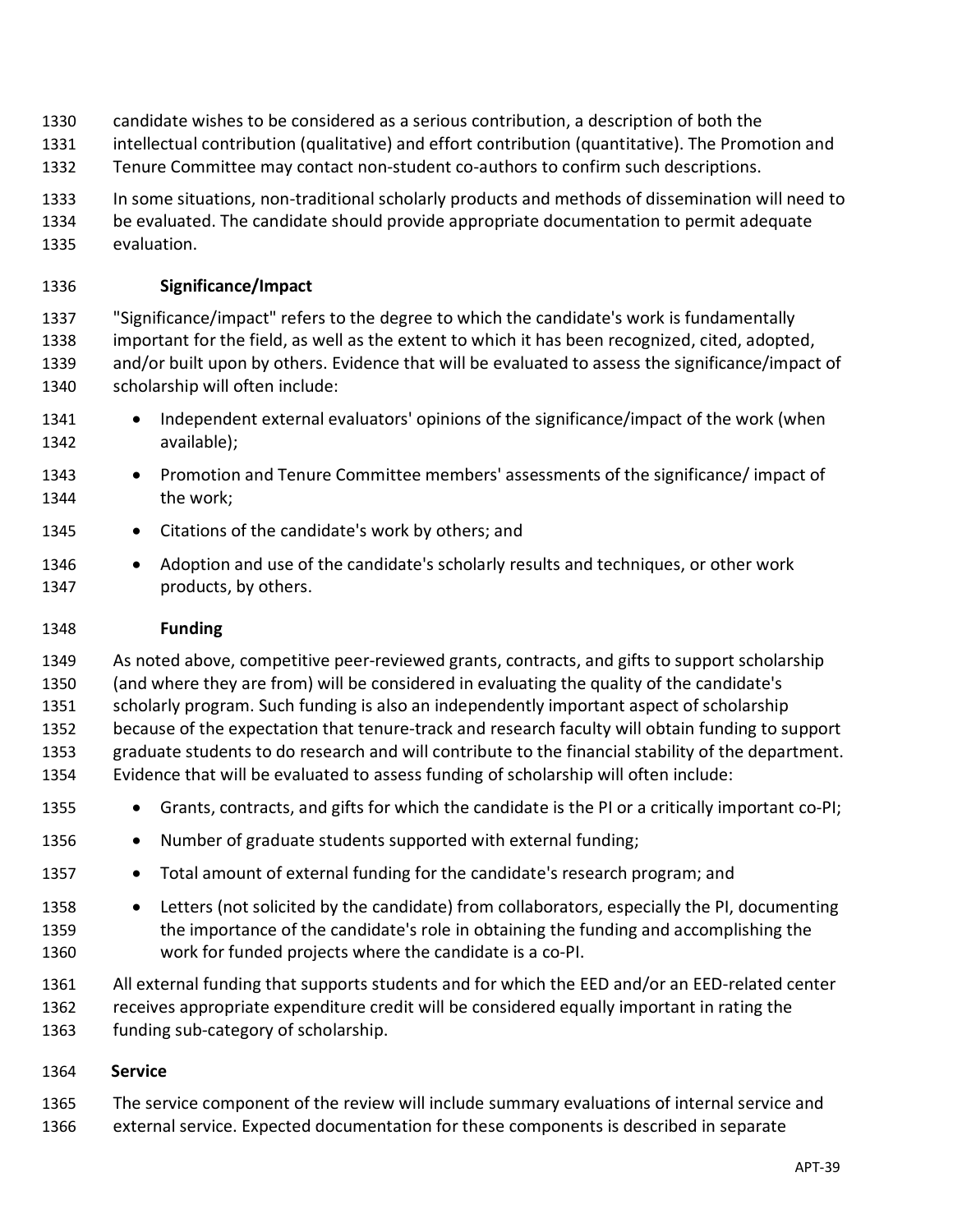sections.

#### **Internal Service**

 Every faculty member is expected to contribute to the effective governance of the department, and senior faculty are expected to contribute to the effective governance of the college and university as well. Evidence that will be evaluated to assess the internal (department, college, and university) sub-category of service will often include:

- Effective involvement and active participation in assigned department, college, and university committees;
- 1375 Demonstration of initiative and follow-through in identifying and helping to address specific departmental problems; and
- 1377 Observations made by Promotion and Tenure Committee members who have served with the candidate on committees and/or have been served by the candidate's activities.

### **External Service**

 Evidence that will be evaluated to assess the external (professional and community) sub-category of service will often include:

- Professional activities such as service on conference organizing and program committees, editorships, reviewing, etc.;
- 1384 Reviewing of proposals for funding agencies;
- 1385 Public service related to the candidate's professional expertise;
- 1386 Outreach and funding of outreach activities; and
- 1387 Consulting activities.
- External service is not required for research faculty. Neither internal nor external service is required for associated faculty.

### **6.3.1.2 Appointments, Promotion and Tenure (APT) Document**

 Candidates are also responsible for submitting a copy of the APT document under which they wish to be reviewed. Candidates may submit the department's current APT document; or, alternatively, they may elect to be reviewed under either (a) the APT document that was in effect on their start date, or (b) the APT document that was in effect on the date of their last promotion or reappointment, whichever of these two latter documents is the more recent. However, the current APT document must be used if the letter of offer or last promotion, whichever is more recent, was more than 10 years before April 1 of the review year. The APT document must be submitted when the dossier is submitted to the department.

#### **6.3.1.3 External Evaluations**

 If external evaluations are required, candidates may submit a list of potential external evaluators 1401 to the chair of the Promotion and Tenure Committee. The chair of the Promotion and Tenure

Committee will consider the list submitted by the candidate. The majority of the list of the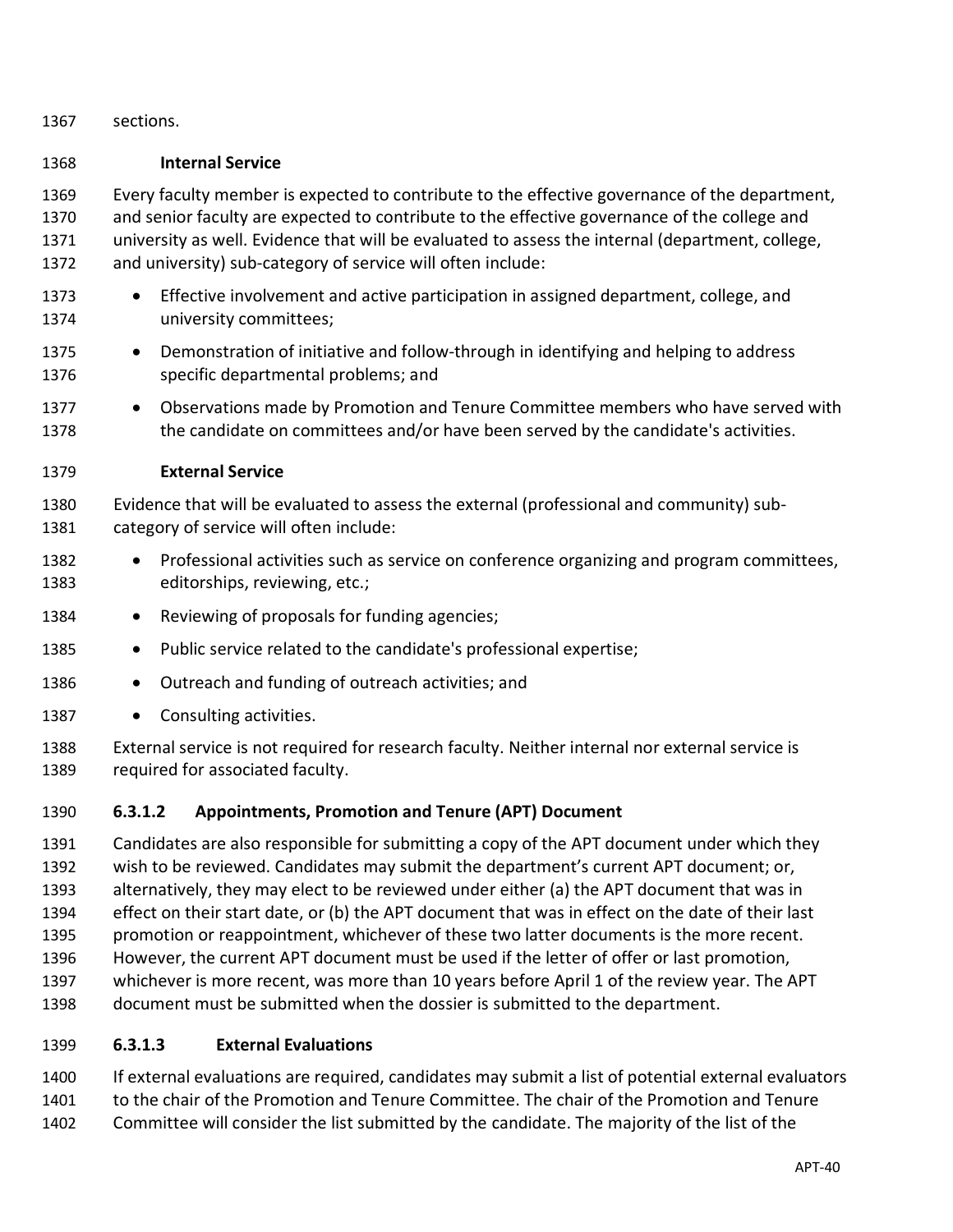external evaluators who submit letters must be names that were not recommended by the candidate. The candidate may request the removal of no more than two names, providing the reasons for the request. The department chair decides whether removal is justified.

### <span id="page-40-0"></span>**6.3.2. Promotion and Tenure Committee Responsibilities**

- The responsibilities of the Promotion and Tenure Committee are as follows:
- 1408 To review this document annually and to recommend proposed revisions to the faculty.
- To consider annually, in spring semester, requests from faculty members seeking a non- mandatory review in the following academic year and to decide whether it is appropriate for such a review to take place. Only professors on the committee may consider promotion review requests to the rank of professor. A two-thirds majority of those eligible to vote on a request must vote affirmatively for the review to proceed.
- 1414 The committee first determines if all required documentation for a full review (e.g., student and peer evaluations of teaching) is available. Lack of the required documentation is necessary and sufficient grounds on which to deny a non-mandatory review. Then, the committee bases its decision on assessment of the record as presented in the package 1418 that includes documents submitted by the faculty member, as well as external letters and on information provided by all TIUs to which the candidate has been appointed, taking into consideration any MOU concerning a jointly hired candidate's expectations for performance.
- 1422 A tenured faculty member may only be denied a formal promotion review under Faculty Rule [3335-6-04](https://trustees.osu.edu/bylaws-and-rules/3335-6) for one year. If the denial is based on lack of required documentation and the faculty member insists that the review go forward in the following year despite incomplete documentation, the individual should be advised that such a review is unlikely 1426 to be successful.
- A decision by the committee to permit a review to take place in no way commits the eligible faculty, the department chair, or any other party to the review to making a positive recommendation during the review itself.
- Annually, in late spring through early autumn semester, to provide administrative support for the promotion and tenure review process as described below.
- Late Spring: Select from among its members a Procedures Oversight Designee who will serve in this role for the following year. The Procedures Oversight Designee cannot be the same individual who chairs the committee. The Procedures Oversight Designee's responsibilities are described in the Office of Academic Affairs annual procedural guidelines.
- Late Spring: Solicit external evaluations from a list including names suggested by the Promotion and Tenure Committee, the department chair, and the candidate. This is the responsibility of the committee chair. (Also see External Evaluations below.)
- 1440 Early Autumn: Review candidates' dossiers for completeness, accuracy (including citations), and consistency with Office of Academic Affairs requirements; and work with candidates to assure that needed revisions are made in the dossier before the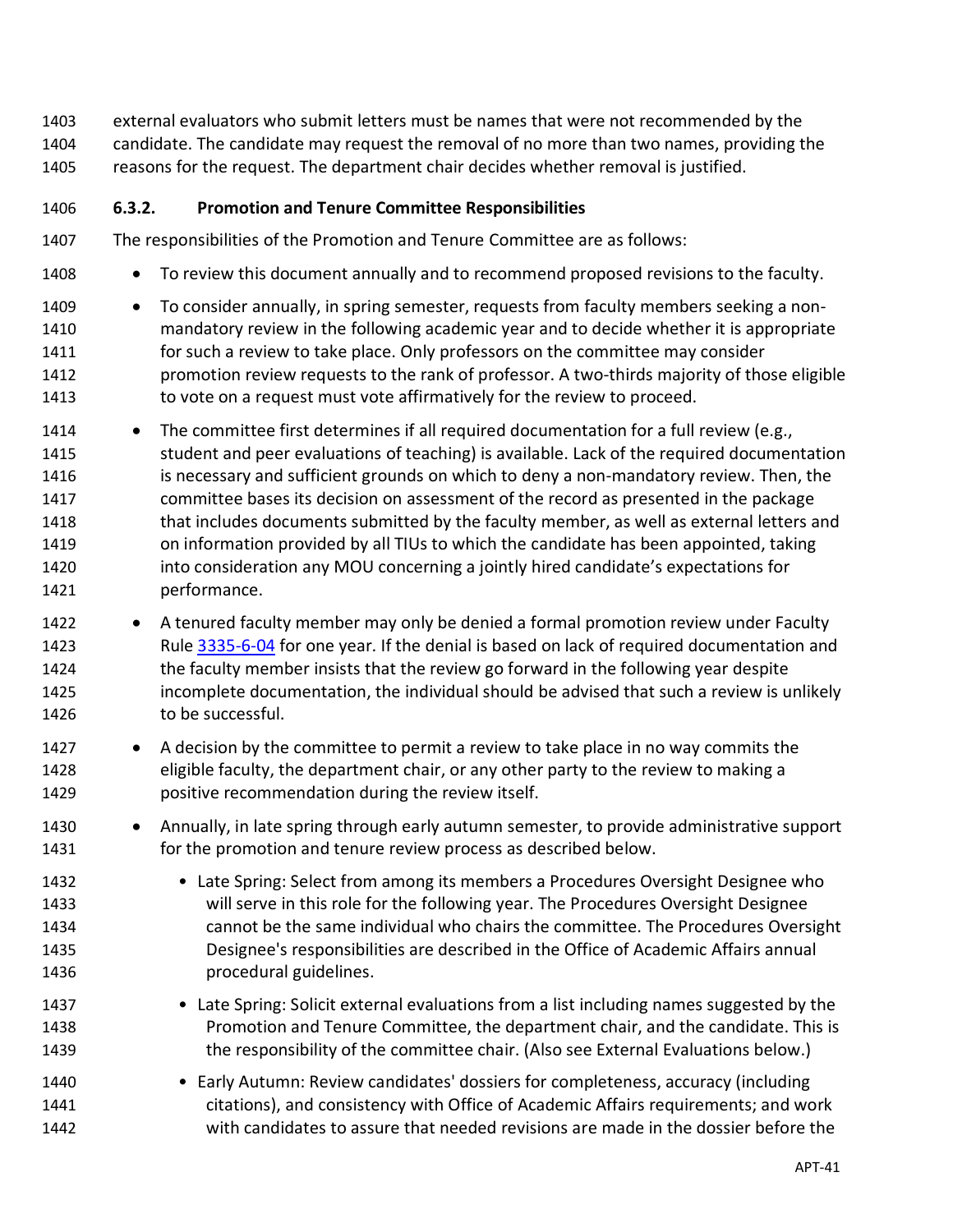<span id="page-41-1"></span><span id="page-41-0"></span>

| 1443                                                 | formal review process begins.                                                                                                                                                                                                                                                                                                                                                                                                                                                                                                                          |
|------------------------------------------------------|--------------------------------------------------------------------------------------------------------------------------------------------------------------------------------------------------------------------------------------------------------------------------------------------------------------------------------------------------------------------------------------------------------------------------------------------------------------------------------------------------------------------------------------------------------|
| 1444<br>1445<br>1446                                 | • Meet with each candidate for clarification as necessary and to provide the candidate<br>an opportunity to comment on his or her dossier. This meeting is not an occasion to<br>debate the candidate's record.                                                                                                                                                                                                                                                                                                                                        |
| 1447<br>1448<br>1449<br>1450<br>1451<br>1452<br>1453 | Draft an analysis of the candidate's performance in teaching, scholarship and<br>$\circ$<br>service based on information provided by all TIUs to which the candidate has<br>been appointed, taking into consideration any MOU concerning a jointly hired<br>candidate's expectations for performance to provide to the full eligible faculty<br>with the dossier; and seek to clarify any inconsistent evidence in the case, where<br>possible. The committee neither votes on cases nor takes a position in presenting<br>its analysis of the record. |
| 1454<br>1455<br>1456<br>1457                         | Revise the draft analysis of each case following the meeting of the full eligible<br>$\circ$<br>faculty, to include the faculty vote and a summary of the faculty perspectives<br>expressed during the meeting; and forward the completed written evaluation<br>and recommendation to the department chair.                                                                                                                                                                                                                                            |
| 1458<br>1459                                         | Provide a written response, on behalf of the eligible faculty, to any candidate<br>$\circ$<br>comments that warrant response, for inclusion in the dossier.                                                                                                                                                                                                                                                                                                                                                                                            |
| 1460<br>1461<br>1462<br>1463<br>1464<br>1465         | Provide a written evaluation and recommendation to the department chair in<br>$\circ$<br>the case of joint appointees whose tenure-initiating unit is another<br>department. The full eligible faculty does not vote on these cases since the<br>department's recommendation must be provided to the other tenure-<br>initiating unit substantially earlier than the committee begins meeting on this<br>department's cases.                                                                                                                           |
| 1466                                                 | 6.3.3.<br><b>Eligible Faculty Responsibilities</b>                                                                                                                                                                                                                                                                                                                                                                                                                                                                                                     |
| 1467                                                 | The responsibilities of the members of the eligible faculty are as follows:                                                                                                                                                                                                                                                                                                                                                                                                                                                                            |
| 1468<br>1469                                         | To review thoroughly and objectively every candidate's dossier in advance of the meeting<br>at which the candidate's case will be discussed.                                                                                                                                                                                                                                                                                                                                                                                                           |
| 1470<br>1471                                         | To attend all eligible faculty meetings except when circumstances beyond one's control<br>prevent attendance; to participate in discussion of every case; and to vote.                                                                                                                                                                                                                                                                                                                                                                                 |
| 1472                                                 | 6.3.4.<br><b>Department Chair Responsibilities</b>                                                                                                                                                                                                                                                                                                                                                                                                                                                                                                     |
| 1473                                                 | The responsibilities of the department chair are as follows:                                                                                                                                                                                                                                                                                                                                                                                                                                                                                           |
| 1474<br>1475                                         | To charge each member of the Promotion and Tenure Committee to conduct reviews free of<br>$\bullet$<br>bias and based on criteria.                                                                                                                                                                                                                                                                                                                                                                                                                     |
| 1476<br>1477<br>1478<br>1479                         | To determine whether a candidate is authorized to work in the United States and whether a<br>$\bullet$<br>candidate now, or in the future, will require sponsorship for an employment visa or<br>immigration status. (The department must ensure that such questions are asked of all<br>applicants in a non-discriminatory manner.)                                                                                                                                                                                                                   |
| 1480                                                 | To make each candidate's dossier available in an accessible place for review by the Promotion                                                                                                                                                                                                                                                                                                                                                                                                                                                          |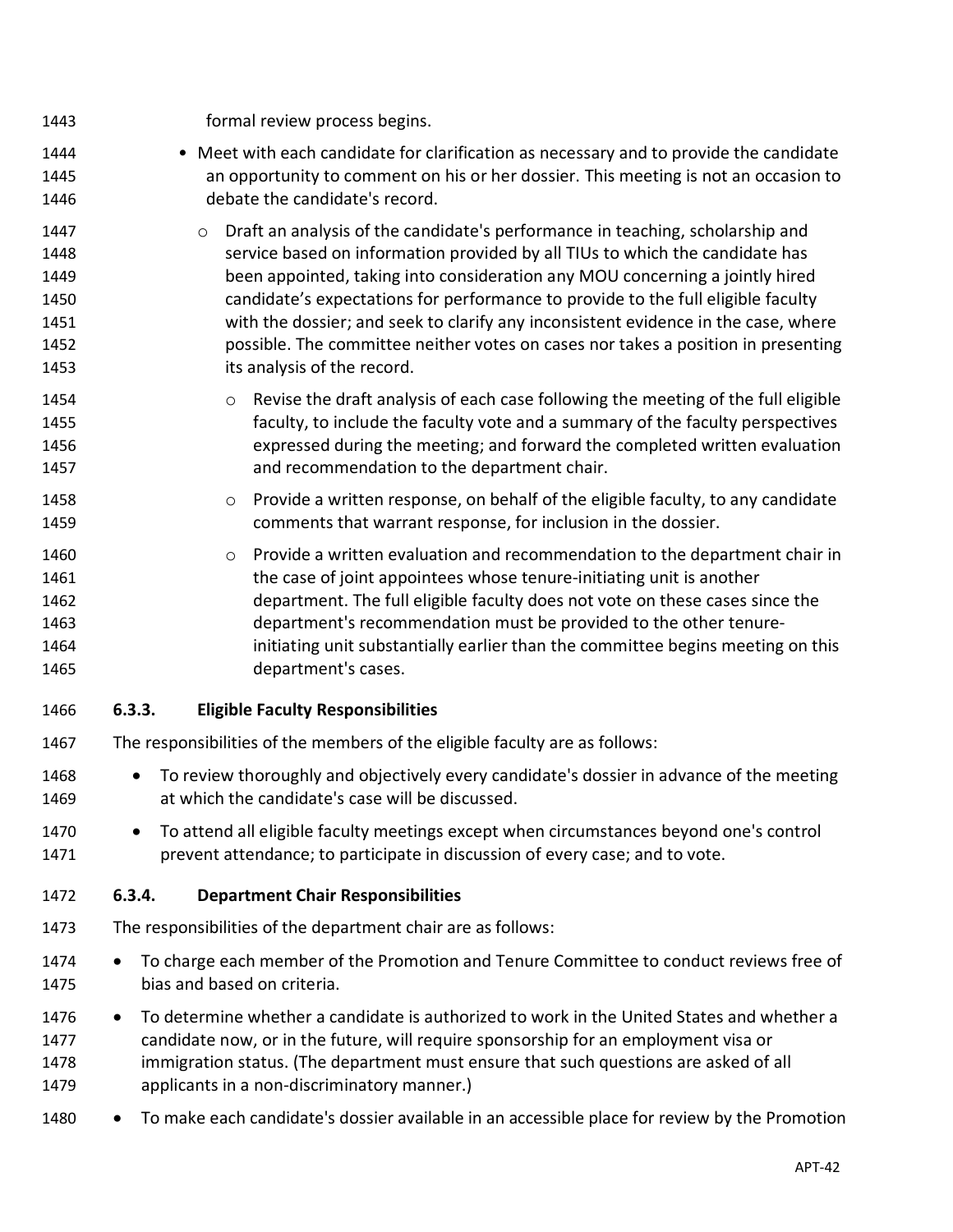- and Tenure Committee at least two weeks before the meeting at which specific cases are to be discussed and voted.
- To remove any member of the Promotion and Tenure Committee from the review of a candidate when the member has a conflict of interest but does not voluntarily withdraw from the review.
- **Mid-Autumn Semester:** To provide an independent written evaluation and recommendation for each candidate, following receipt of the eligible faculty's completed evaluation and recommendation.
- To meet with the eligible faculty to explain any recommendations contrary to the recommendation of the committee.
- 1491 To inform each candidate in writing after completion of the department review process:
- of the recommendations by the Promotion and Tenure Committee and department chair;
- 1494 of the availability for review of the written evaluations by the Promotion and Tenure Committee and department chair; and
- of the opportunity to submit written comments on the above material, within ten days from receipt of the letter from the department chair, for inclusion in the dossier. The letter is accompanied by a form that the candidate returns to the department chair, indicating whether or not he or she expects to submit comments.
- To provide a written response to any candidate comments that warrants response for inclusion in the dossier.
- To forward the completed dossier to the college office by that office's deadline, except in the case of associated faculty for whom the department chair recommends against promotion. A negative recommendation by the department chair is final in such cases.
- To receive the Promotion and Tenure Committee's written evaluation and recommendation of candidates who are joint appointees from other tenure-initiating units, and to forward this material, along with the department chair's independent written evaluation and recommendation, to the department chair of the other tenure- initiating unit by the date requested.
- <span id="page-42-0"></span>**6.3.5. Procedures for Regional Campus Faculty**
- Regional campus faculty are first reviewed by the regional campus faculty according to the process established on that campus and then by the regional campus dean. The regional campus review focuses on teaching and service.
- The regional campus dean forwards the written evaluation and recommendation of the regional campus review to the department chair, from which point the review follows the procedures
- described for the Columbus campus faculty. A request to promote requires agreement by the dean/director and the TIU head.
- Regional campus practice faculty are reviewed by the regional campus faculty according to the process established on that campus and then by the regional campus dean/director. Following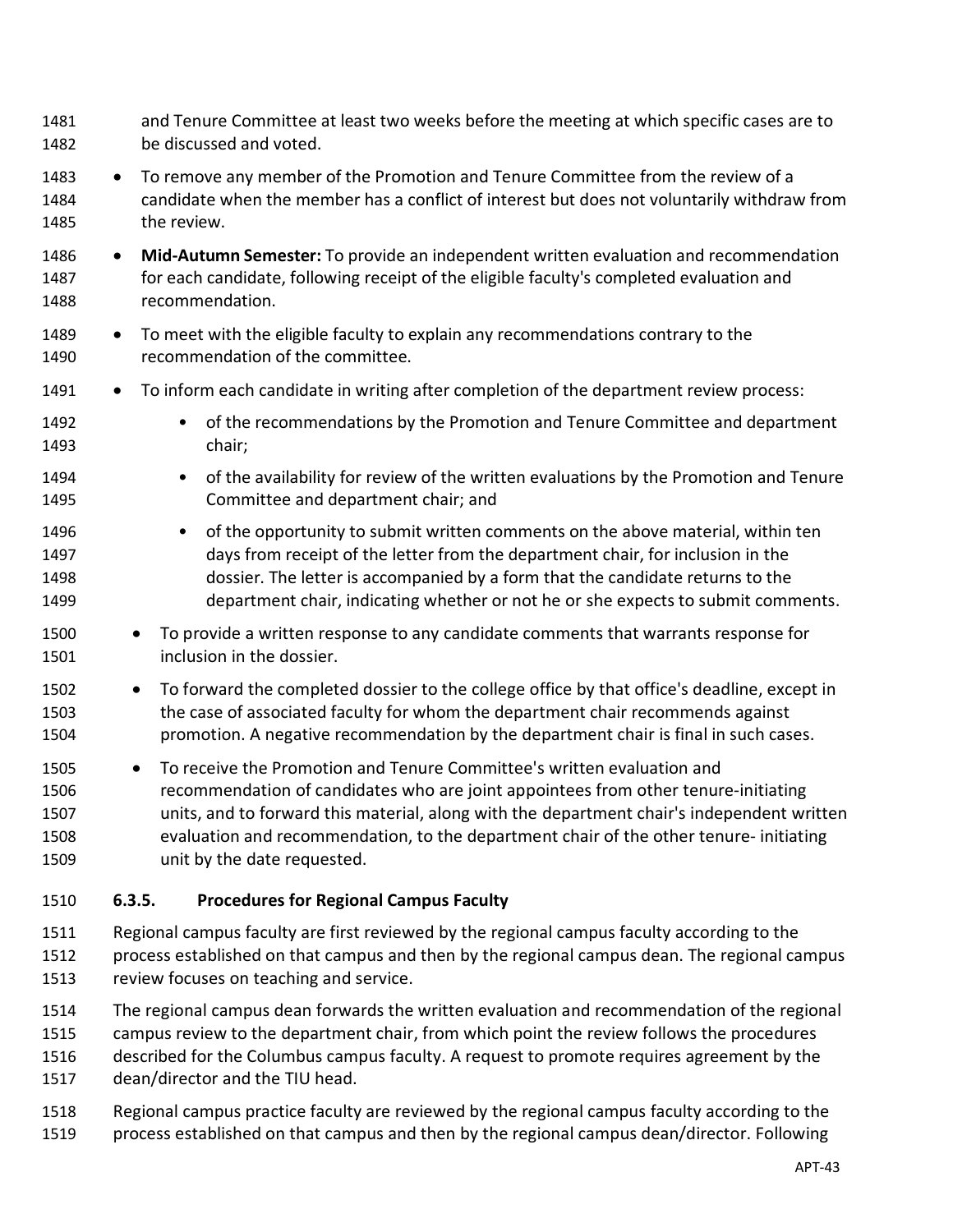- the review, the dean/director consults with the faculty member's department chair. A request to promote follows the same procedures as tenure-track faculty except that external letters are not
- needed unless scholarship is a component of the assigned role.
- The review of regional campus research faculty takes place on the Columbus campus and follows the same procedures as those described above for Columbus campus research faculty. Following
- the review, the department chair will consult with the regional campus dean/director. A request to promote requires agreement by the regional campus dean/director and the department chair.
- Associated faculty are reviewed by the regional campus faculty according to the process
- established on that campus and then by the regional campus dean/director. The decision of the regional campus dean/director is final.

### <span id="page-43-0"></span>**6.3.6. External Evaluations**

- External evaluations of scholarly contributions are to be obtained for all promotion reviews in which scholarship must be assessed. These include all tenure-track promotion and tenure or promotion reviews, all practice faculty reviews, all research faculty promotion reviews.
- A minimum of five credible and useful evaluations must be obtained for tenure-track, practice, and research faculty.
- For tenure-track and research faculty candidates, the department will only solicit evaluations from professors at institutions comparable to Ohio State. In the case of an assistant professor seeking promotion to associate professor with tenure, a minority of the evaluations may come from associate professors.
- For practice faculty candidates, the department will solicit evaluations that assess the quality and impact of practice faculty candidates under consideration for promotion. The source and content of evaluations for practice promotion candidates are expected to reflect the contributions expected of practice faculty members. Evaluations are expected to address the extent and quality of teaching as characterized by evaluations of instruction and the quality of contributions through outreach and engagement with industry, the educational community, and the broad community of practitioners as appropriate for the individual under review. Evaluations should also address the extent and quality of professional service to the EED, college and university. Evaluations need not be restricted to national or international peers but should derive from authoritative and reputable sources qualified to comment substantively on the contributions and accomplishments of the faculty member.
- A credible and useful evaluation:
- Is written by a person highly qualified to evaluate the quality and impact of one or more of the elements in a candidate's record. The candidate's record includes multiple elements and priority of these elements depends on the desired rank or tenure status of the candidate. These elements include:
- (a) Scholarly contributions, including contributions to the Scholarship of Discovery **1557** or the Scholarship or Integration (typically for tenure-track or research faculty) or contributions to the Scholarship of Application (e.g., improving courses and curricula to apply the best of industry and/or educational practices) (typically **for practice faculty**),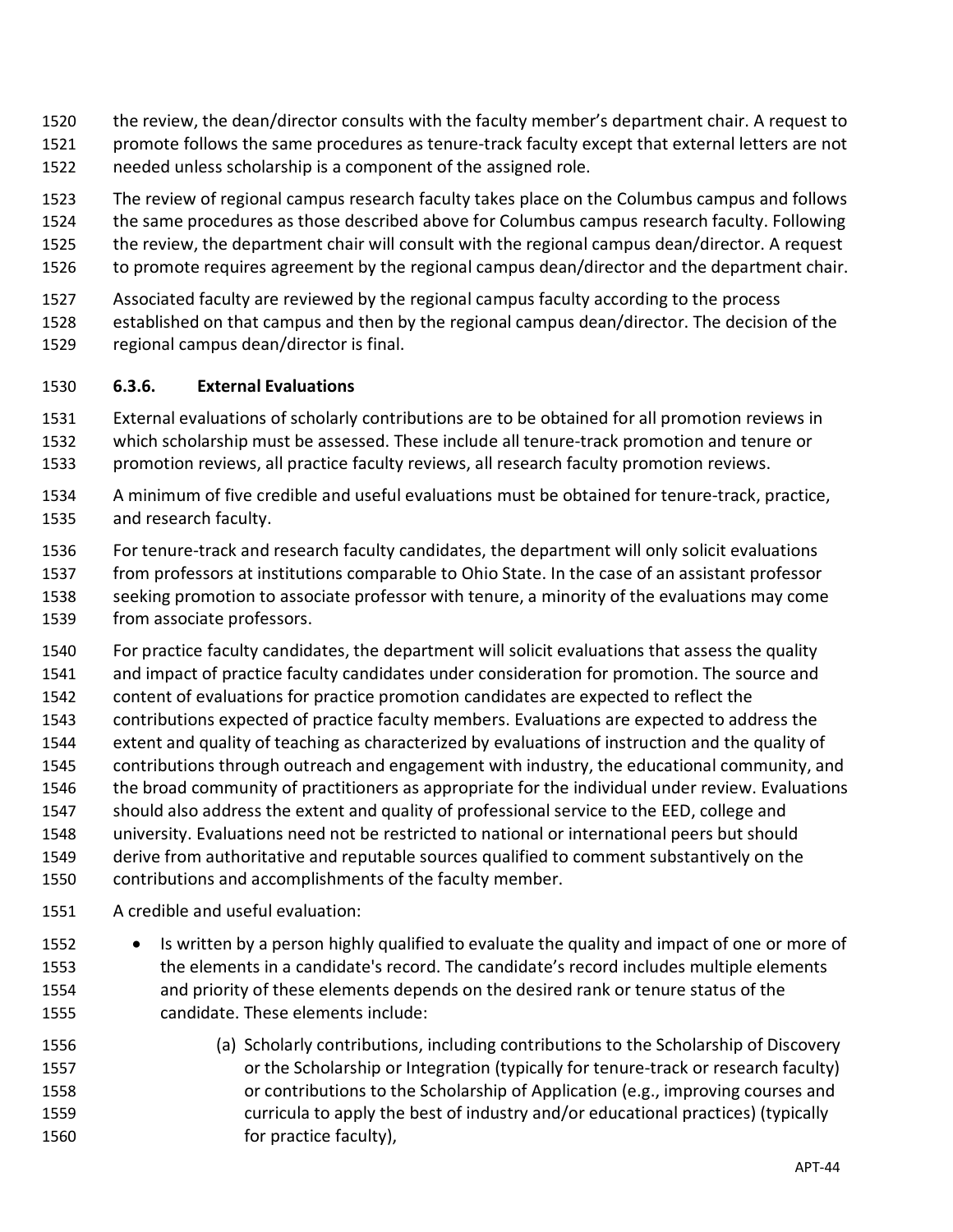- (b) Teaching, (c) Service, and (d) Relationships the candidate maintains with industry or education professionals to stay current with their associated practice; • Is not written by a close personal friend, research collaborator, or former academic advisor or post-doctoral mentor of the candidate; and • Provides sufficient analysis of the candidate's performance to add information to the review. A letter's usefulness is defined as the extent to which the letter is analytical as opposed to perfunctory. Under no circumstances will "usefulness" be defined by the perspective taken by an evaluator on the merits of the case.
- Since the department cannot control who agrees to write and or the usefulness of the letters received, at least twice as many letters are sought as are required, and they are solicited no later than the end of the spring semester prior to the review year. This timing allows additional letters to be requested should fewer than five useful letters result from the first round of requests.
- Qualifications of the external evaluator are generally judged based on the evaluator's expertise, record of accomplishments, and institutional affiliation.
- The Promotion and Tenure Committee and the department chair of the primary appointment TIU will assemble the list of evaluators. In cases of jointly appointed faculty, additional evaluators may be suggested by the Department Chair of the secondary appointment TIU as appropriate. Each candidate will be asked to submit three or four names for external evaluators, none of which should be collaborators, and a list of collaborators. If the evaluators suggested by the candidate meet the criteria for credibility, at least one and at most two, will obtained. The Promotion and Tenure Committee and the department chair will generate additional names for external evaluators avoiding the collaborators named by the candidate. Faculty Rule [3335-6-04](https://trustees.osu.edu/bylaws-and-rules/3335-6) requires that no more than half the external evaluation letters in the dossier be written by persons suggested by the candidate. In the event that the person(s) suggested by the candidate
- do not agree to write, neither the Office of Academic Affairs nor this department requires that 1588 the dossier contain letters from evaluators suggested by the candidate.
- The department follows the Office of Academic Affairs suggested format for letters requesting external evaluations. A sample letter for tenure-track faculty can be found [here.](https://oaa.osu.edu/assets/files/documents/Letter201.pdf) A sample letter 1591 for practice faculty can be found [here.](https://oaa.osu.edu/sites/default/files/uploads/handbooks/policies-and-procedures/samples/letters/Letter203.docx)
- Under no circumstances may a candidate solicit external evaluations or initiate contact in any way with external evaluators for any purpose related to the promotion review. If an external evaluator should initiate contact with the candidate regarding the review, the candidate must inform the evaluator that such communication is inappropriate and report the occurrence to the department chair, who will decide what, if any, action is warranted (requesting permission from the Office of Academic Affairs to exclude that letter from the dossier). It is in the candidate's self-interest to assure that there is no ethical or procedural lapse, or the appearance of such a lapse, in the course of the review process.
- In the event that the chair is unable to obtain the required five external evaluations, the chair must document all efforts, noting the individuals who were contacted, how they were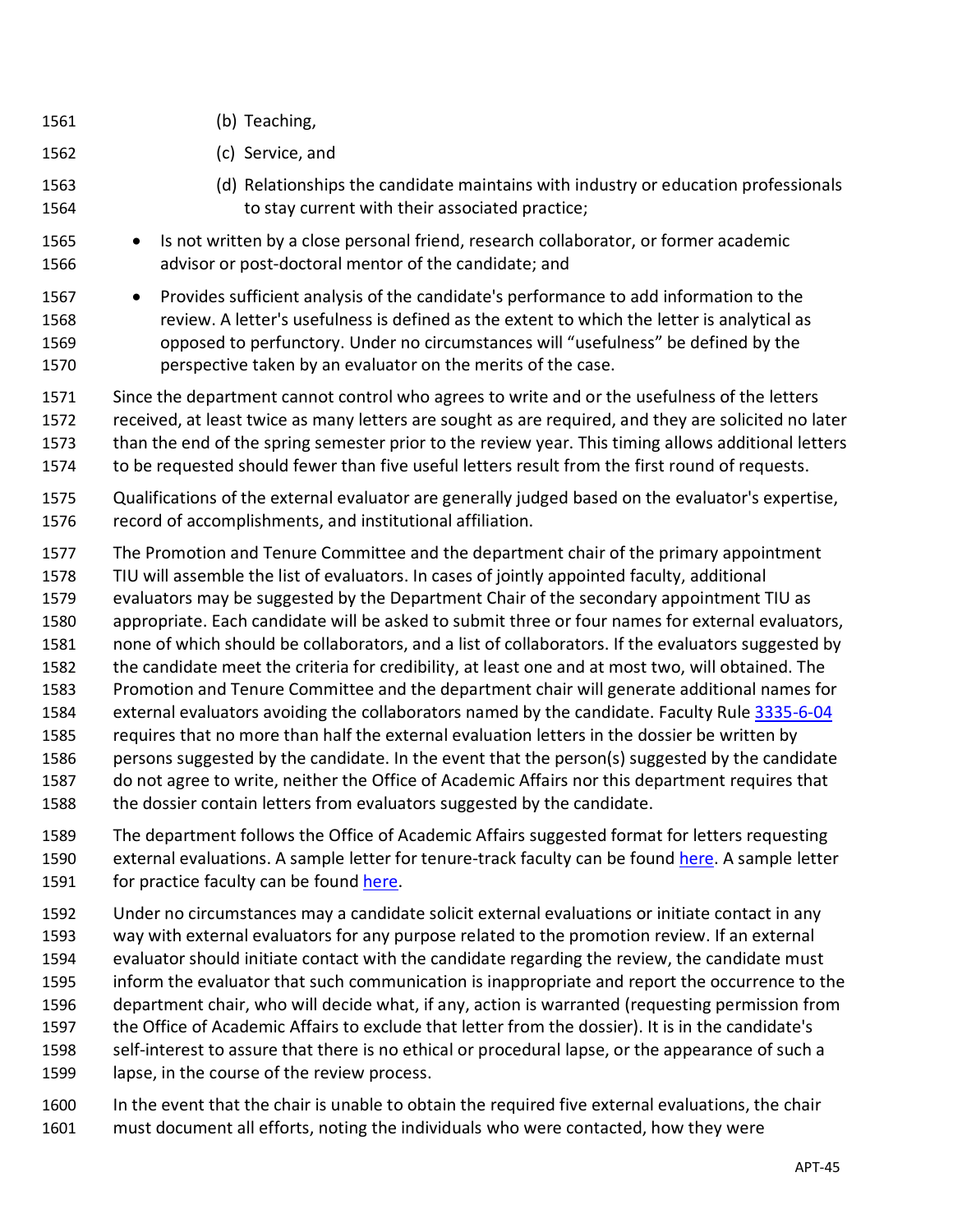contacted, and the dates and number of times they were contacted. The department is to notify the college and the Office of Academic Affairs as soon as it becomes apparent that it will not be able to obtain the required letters in time for the meeting of the eligible faculty. The lack of five external letters will not stop a mandatory review from proceeding but will halt a non-mandatory review from proceeding unless the candidate, chair of the committee of eligible faculty, and the department chair all agree in writing that it may proceed and agree that it will not constitute a procedural error.

 All solicited external evaluation letters that are received must be included in the dossier. If concerns arise about any of the letters received, these concerns may be addressed in the department's written evaluations or brought to the attention of the Office of Academic Affairs for advice.

# <span id="page-45-0"></span>**7. Appeals**

 The *Rules of the [University](https://trustees.osu.edu/bylaws-and-rules/university-faculty-rules) Faculty* regarding appeals will apply. Faculty Rule [3335-6-05](https://trustees.osu.edu/rules/university-rules/chapter-3335-6-rules-of-the-university-faculty-concerning-faculty-appointments-reappointments-promotion-and-tenure.html) sets forth general criteria for appeals of negative promotion and tenure decisions. Appeals alleging improper evaluation are described in Faculty Rule [3335-5-05.](https://trustees.osu.edu/rules/university-rules/chapter-3335-5-faculty-governance-and-committees.html)

 Disagreement with a negative decision is not grounds for appeal. In pursuing an appeal, the faculty member is required to document the failure of one or more parties to the review process to follow written policies and procedures.

# <span id="page-45-1"></span>**8. Seventh Year Review**

1623 Faculty Rule  $3335-6-05$  sets forth the conditions of and procedures for a Seventh-Year Review for a faculty member denied tenure as a result of a sixth-year (mandatory tenure) review.

# <span id="page-45-2"></span>**9. Procedures for Student and Peer Evaluation of Teaching**

# <span id="page-45-3"></span>**9.1. Student Evaluation of Teaching**

 Use of the Student Evaluation of Instruction (SEI) is required in every course offered in this department. Faculty members should choose a day late in the semester when attendance is likely to be high if they are going to provide in-class time for students to complete the evaluation using a computer or mobile application. The faculty member must leave the classroom during the time allotted for completing the evaluation. The faculty member should reiterate to students that the feedback provided in the evaluations is used both for performance reviews and to provide feedback that can be considered when prepared for future teaching assignments.

<span id="page-45-4"></span>

# **9.2. Peer Evaluation of Teaching**

 The department chair or designee oversees the department's peer evaluation of teaching process.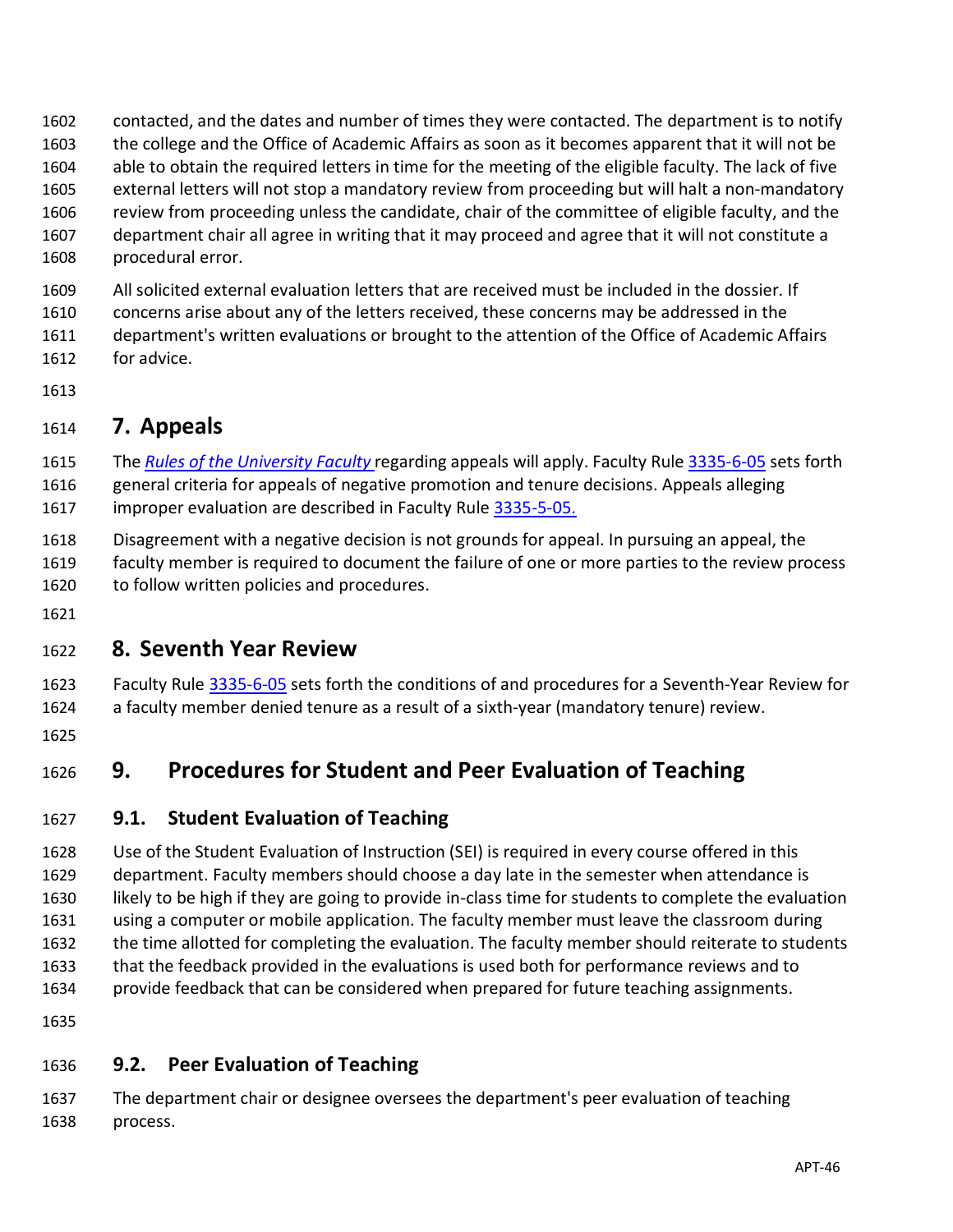- The purpose of the EED Peer Review of Teaching (PRT) Program is to help department faculty members engage in a variety of intentional, evidence-based ways of enhancing the teaching and the learning of our students. In addition, it supports faculty of all ranks and roles in completing and documenting the peer review of teaching engagement required for promotion applications and dossiers.
- 1644 Based on the research on teaching and extensive conversations with the Michael V. Drake [Institute for Teaching and Learning,](https://drakeinstitute.osu.edu/) the PRT Committee has developed options that have been designed to support faculty members in their efforts to improve their teaching. These options 1647 are described on the department [peer review of teaching page.](https://osu.instructure.com/courses/49408/pages/peer-review-of-teaching) The department expects that each faculty member will engage in three of these options each year.
- In addition to the expectation that every faculty member participates each year in three options 1650 for peer review of teaching, the department PRT program has the following expectations:
- Probationary tenure-track and practice faculty will have their teaching reviewed by a peer at least once per year during the first two years of service and at least twice more before the commencement of the mandatory tenure review;
- Tenured associate professors and non-probationary associate professors of practice will have their teaching reviewed at least once every other year, with the goal of having at least two peer reviews of teaching before the commencement of a promotion review.
- The two items are conducted specifically for the purposes of promotion and tenure reviews. In these cases, the class visitation is conducted by one or more senior peers whom the promotion and tenure chair has identified in consultation with the candidate. The peer reviewer will meet with the candidate to establish a time for the visit and to understand the goals of the course and the candidate's teaching philosophy. The scheduled peer teaching evaluations are comprehensive and include, in addition to class visitation, review of course syllabi and related instruction materials. If feasible, the peer reviewer will attend two different class sessions over 1664 the course of the semester.
- In observing the course and reviewing the syllabus and other materials, the peer reviewer should focus on such issues as the appropriateness of the course design given the goals and level of the course, the quality and effectiveness of the instructional materials and assessment tools, and the appropriateness of the approach relative to current disciplinary knowledge. At the conclusion of the class visits, the reviewer meets with the candidate to give feedback and also submits a written report to the department chair, copied to the candidate. The candidate may provide written comments on this report and the reviewer may respond if he/she wishes. The reports are included in the candidate's promotion and tenure dossier.
- In addition to the expectations articulated in the department PRT program, the following interventions related to teaching in the department may be undertaken:
- The department chair may request a review of the teaching of any faculty member not currently scheduled for review. Such reviews are normally triggered by low or declining 1677 student evaluations or other evidence of the need for providing assistance in improving teaching.
- 1679 Any faculty member not currently scheduled for review may request a review of their